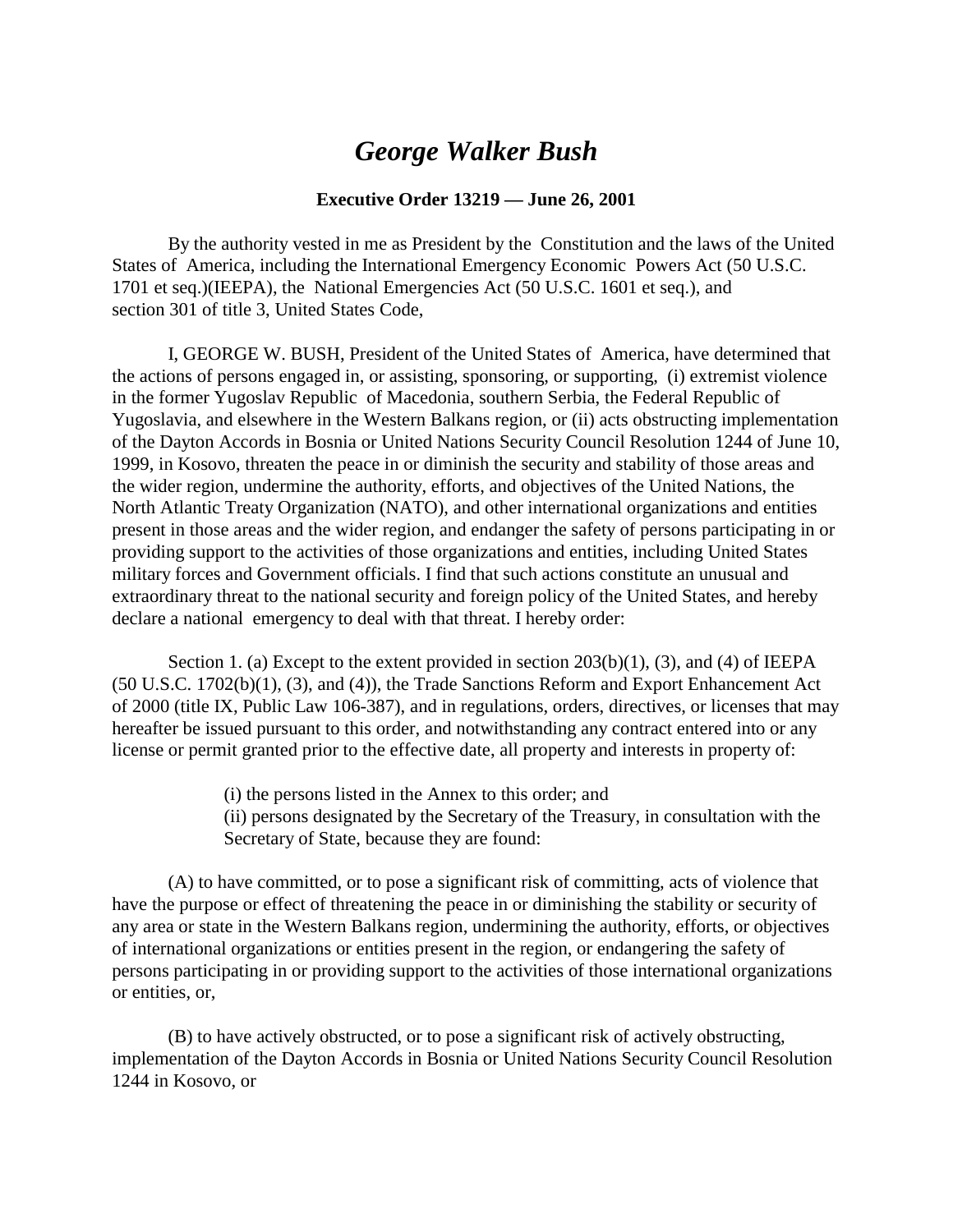(C) materially to assist in, sponsor, or provide financial or technological support for, or goods or services in support of, such acts of violence or obstructionism, or

(D) to be owned or controlled by, or acting or purporting to act directly or indirectly for or on behalf of, any of the foregoing persons, that are or hereafter come within the United States, or that are or hereafter come within the possession or control of United States persons, are blocked and may not be transferred, paid, exported, withdrawn, or otherwise dealt in.

(b) I hereby determine that the making of donations of the type specified in section 203(b)(2) of IEEPA (50 U.S.C. 1702(b)(2)) by United States persons to persons designated in or pursuant to paragraph (a) of this section would seriously impair my ability to deal with the national emergency declared in this order. Accordingly, the blocking of property and interests in property pursuant to paragraph (a) of this section includes, but is not limited to, the prohibition of the making by a United States person of any such donation to any such designated person, except as otherwise authorized by the Secretary of the Treasury.

(c) The blocking of property and interests in property pursuant to paragraph (a) of this section includes, but is not limited to, the prohibition of the making or receiving by a United States person of any contribution or provision of funds, goods, or services to or for the benefit of a person designated in or pursuant to paragraph (a) of this section.

Sec. 2. Any transaction by a United States person that evades or avoids, or has the purpose of evading or avoiding, or attempts to violate, any of the prohibitions set forth in this order is prohibited. Any conspiracy formed to violate the prohibitions of this order is prohibited.

Sec. 3. For the purposes of this order:

(a) The term "person" means an individual or entity;

(b) The term "entity" means a partnership, association, trust, joint venture, corporation, group, subgroup, or other organization; and

(c) The term "United States person" means any United States citizen, permanent resident alien, entity organized under the laws of the United States or any jurisdiction within the United States (including foreign branches), or any person in the United States.

Sec. 4. The Secretary of the Treasury, in consultation with the Secretary of State, is hereby authorized to take such actions, including the promulgation of rules and regulations, and to employ all powers granted to me by IEEPA, as may be necessary to carry out the purposes of this order. The Secretary of the Treasury may redelegate any of these functions to other officers and agencies of the United States Government. All agencies of the United States Government are hereby directed to take all appropriate measures within their authority to carry out the provisions of this order and, where appropriate, to advise the Secretary of the Treasury in a timely manner of the measures taken.

Sec. 5. This order is not intended to create, nor does it create, any right, benefit, or privilege, substantive or procedural, enforceable at law by a party against the United States, its agencies, officers, or any other person.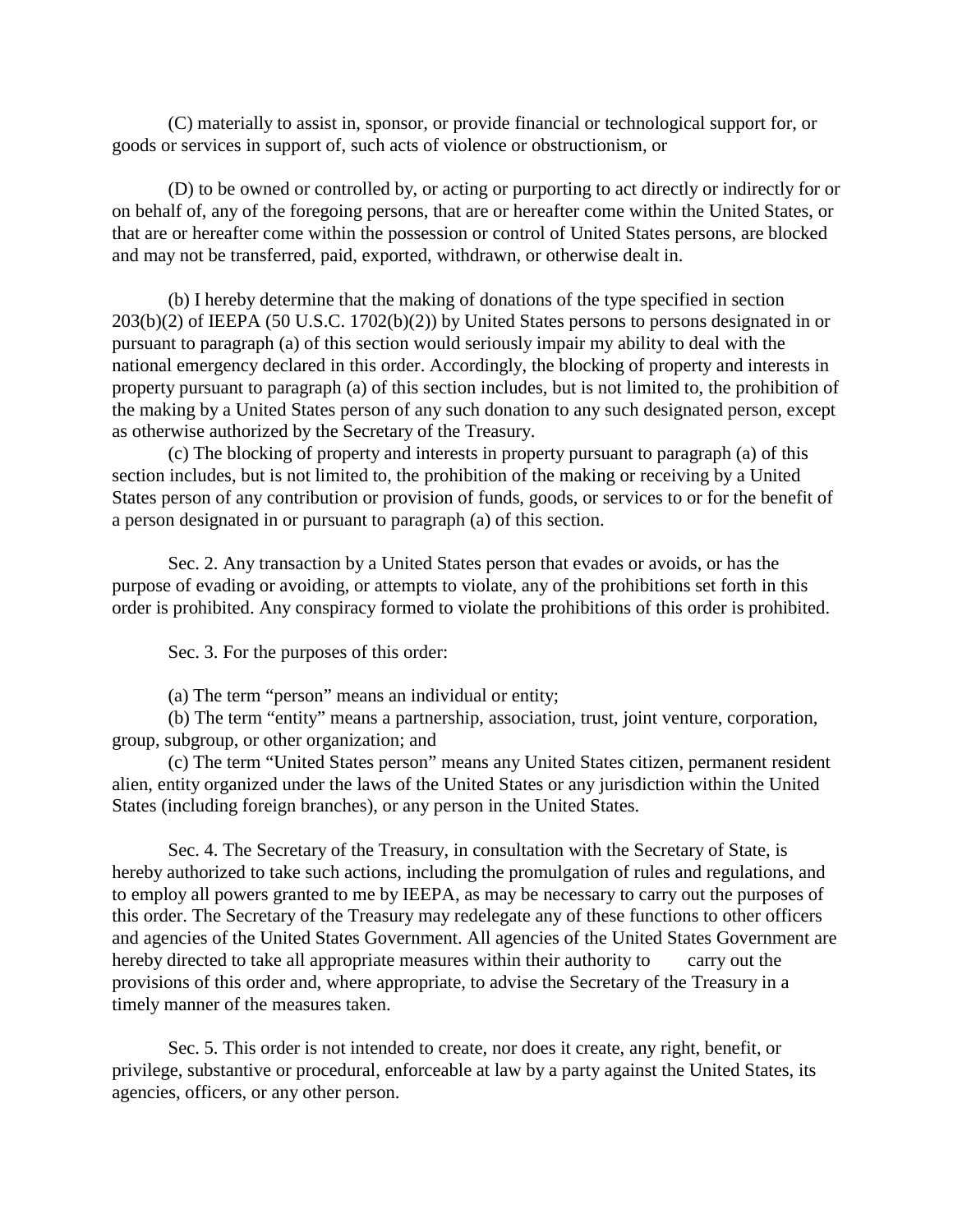Sec. 6. (a) This order is effective at 12:01 eastern daylight time on June 27, 2001;

(b) This order shall be transmitted to the Congress and published in the Federal Register.

George W. Bush

# ANNEX

I. Individuals

| Name/DPOB (If Available)       | Affiliation          |
|--------------------------------|----------------------|
| Ademi, Xhevat                  | <b>NLA</b>           |
| DOB: 8 Dec 1962                |                      |
| POB: Tetovo, FYROM             |                      |
| Ahmeti, Ali                    | <b>NLA</b>           |
| DOB: 4 Jan 1959                |                      |
| POB: Kicevo, FYROM             |                      |
| Bexheti, Nuri                  | <b>NLA</b>           |
| DOB: 1962                      |                      |
| POB: Tetovo, FYROM             |                      |
| Dalipi, Tahir                  | <b>PCPMB</b>         |
| DOB: 1958                      |                      |
| POB: Ilince, Presevo mun., FRY |                      |
| Elshani, Gafur                 | <b>LPK</b>           |
| DOB: 29 March 1958             |                      |
| POB: Suva Reka, FRY            |                      |
| Gashi, Sabit                   | <b>LKCK</b>          |
| DOB: 30 December 1967          |                      |
| POB: Suva Reka, FRY            |                      |
| Habibi, Skender                | <b>PDK</b>           |
| DOB: 13 July 1968              |                      |
| POB: Ljubiste, FRY             |                      |
| Haradinaj, Daut                | Chief of Staff, KPC  |
| DOB: 6 April 1978              |                      |
| POB: Goldane, FRY              |                      |
| Hasani, Xhavit                 | <b>NLA</b>           |
| DOB: 5 May 1957                |                      |
| POB: Tanishec, FYROM           |                      |
| Lladrovici, Ramiz              | Deputy Commander,    |
| DOB: 3 January 1966            | Guard & Rapid        |
| POB:                           | Reaction Group, KPC  |
| Lushtaku, Sami                 | RTG 2 Commander, KPC |
| DOB: 20 February 1961          |                      |
| POB: Srbica, FRY               |                      |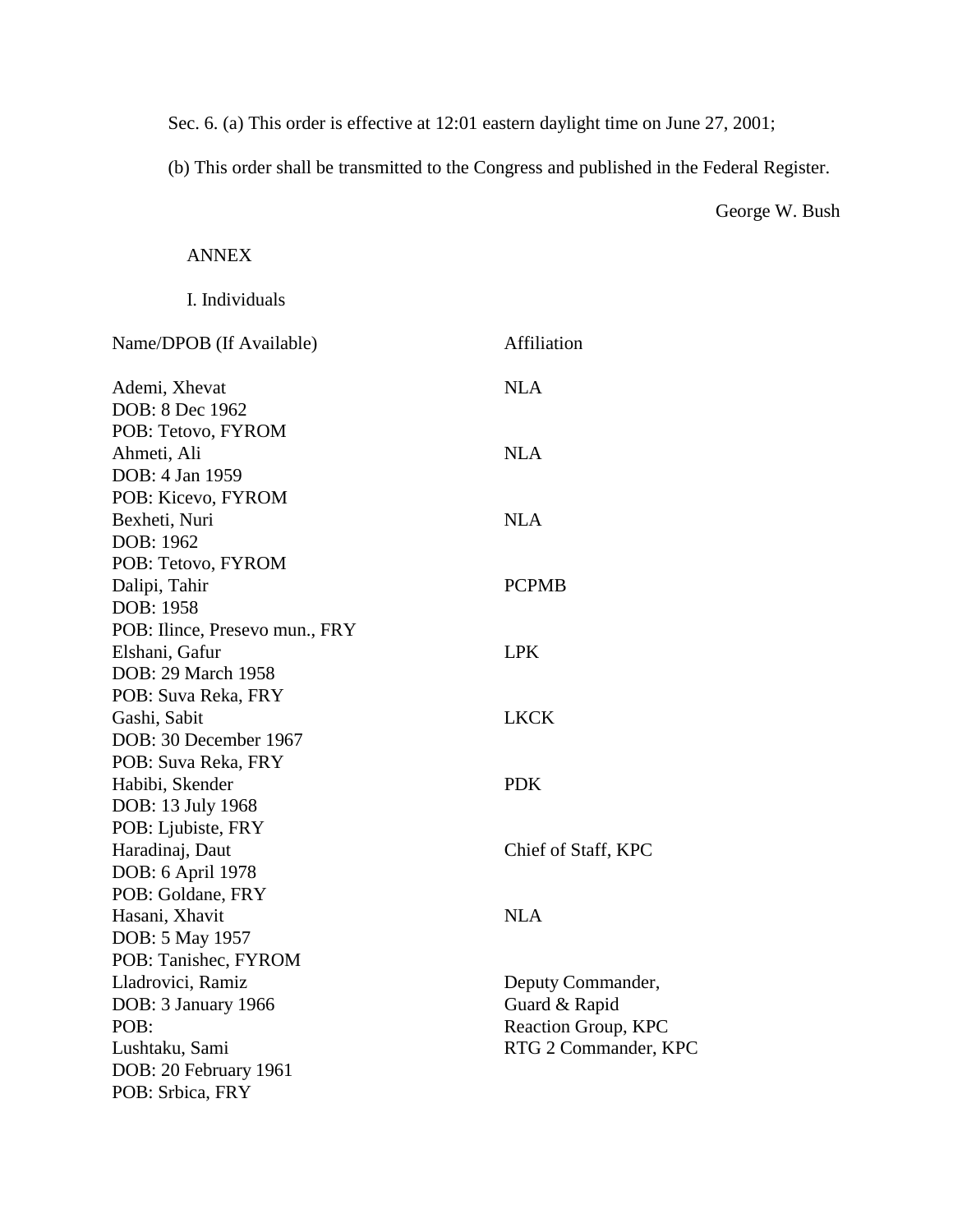| Musliu, Jonusz           | <b>PCPMB</b>          |
|--------------------------|-----------------------|
| DOB: 5 January 1959      |                       |
| POB: Konculj, FRY        |                       |
| Musliu, Shefqet          | <b>UCPMB</b>          |
| DOB: 12 February 1963    |                       |
| POB: Konculj, FRY        |                       |
| Mustafa, Rrustem         | RTG 6 Commander, KPC  |
| DOB: 27 February 1971    |                       |
| POB: Podujevo, FRY       |                       |
| Ostremi, Gezim           | <b>NLA</b>            |
| DOB: 1 November 1942     |                       |
| POB: Debar, Macedonia    |                       |
| Selimi, Rexhep           | Commander, Guard &    |
| DOB: 15 March 1971       | <b>Rapid Reaction</b> |
| POB: Iglarevo, FRY       | Group, KPC            |
| Shakiri, Hisni           | <b>NLA</b>            |
| <b>DOB: 1 March 1949</b> |                       |
| POB: Otlja, FYROM        |                       |
| Shaqiri, Shaqir          | <b>UCPMB</b>          |
| DOB: 1 September 1964    |                       |
| POB: FRY                 |                       |
| Suma, Emrush             | <b>NLA</b>            |
| DOB: 27 May 1974         |                       |
| POB: Dimce, FRY          |                       |
| Syla, Azem               | <b>PDK</b>            |
| DOB: 5 April 1951        |                       |
| POB: FRY                 |                       |
| Veliu, Fazli             | <b>NLA</b>            |
| DOB: 4 January 1945      |                       |
| POB: Kercove, FYROM      |                       |
| Xhemajli, Emrush         | <b>LPK</b>            |
| DOB: 5 May 1959          |                       |
| POB: Urosevac, FRY       |                       |
| Xhemajli, Muhamet        | <b>UCPMB</b>          |
| DOB: 8 February 1958     |                       |
| POB: Muhovac, FRY        |                       |
|                          |                       |

II. Organizations

Liberation Army of Presevo, Medvedja, and Bujanovac (PMBLA a.k.a. UCPMB)

National Liberation Army (NLA a.k.a. UCK)

National Movement for the Liberation of Kosovo (LKCK)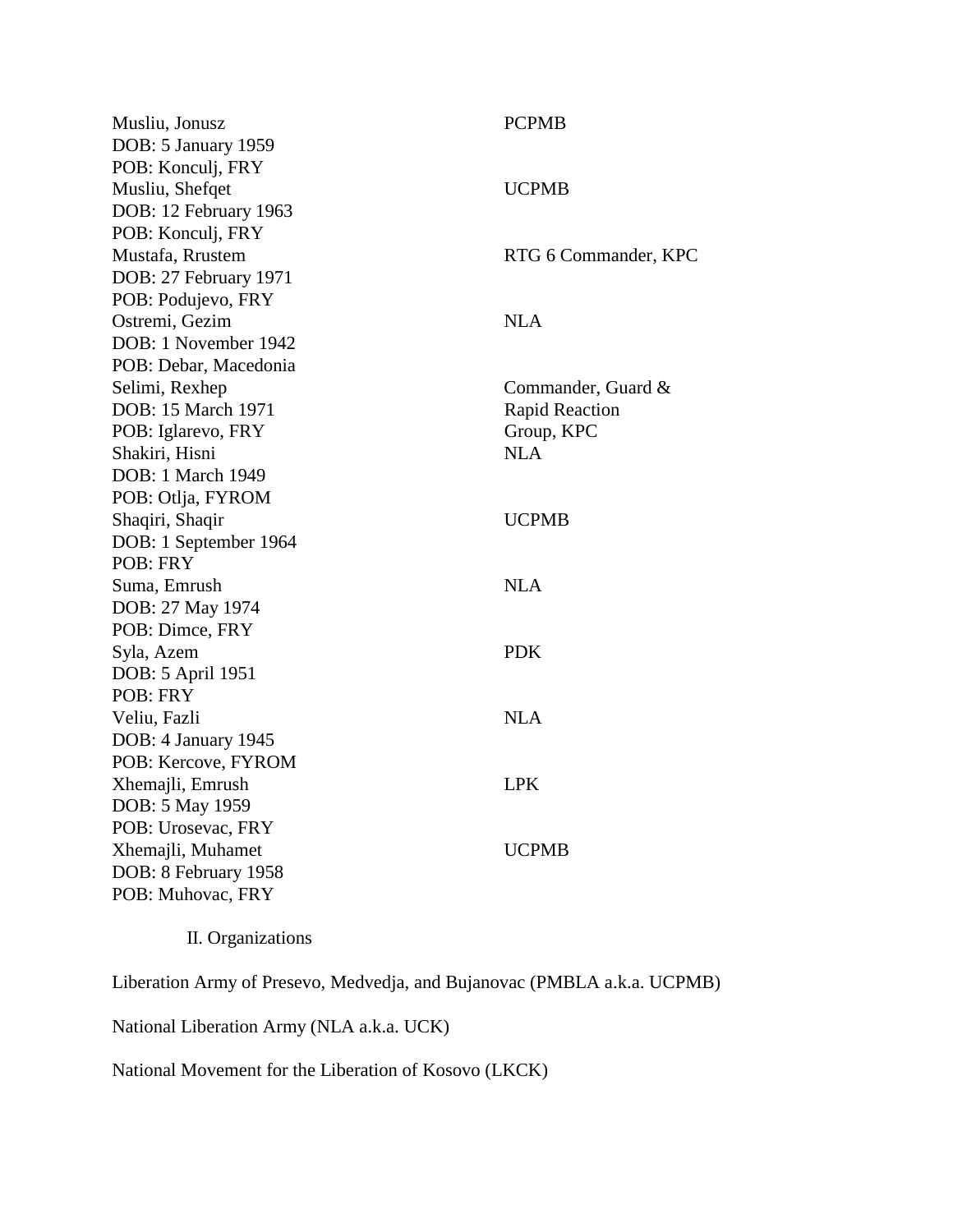Political Council of Presevo, Medvedja, and Bujanovac (PCPMB)

Popular Movement of Kosovo (LPK)

# **Executive Order 13224 — September 23, 2001**

Blocking Property and Prohibiting Transactions With Persons Who Commit, Threaten To Commit, or Support Terrorism

By the authority vested in me as President by the Constitution and the laws of the United States of America, including the International Emergency Economic Powers Act (50 U.S.C. 1701 et seq.)(IEEPA), the National Emergencies Act (50 U.S.C. 1601 et seq.), section 5 of the United Nations Participation Act of 1945, as amended (22 U.S.C. 287c) (UNPA), and section 301 of title 3, United States Code, and in view of United Nations Security Council Resolution (UNSCR) 1214 of December 8, 1998, UNSCR 1267 of October 15, 1999, UNSCR 1333 of December 19, 2000, and the multilateral sanctions contained therein, and UNSCR 1363 of July 30, 2001, establishing a mechanism to monitor the implementation of UNSCR 1333,

I, GEORGE W. BUSH, President of the United States of America, find that grave acts of terrorism and threats of terrorism committed by foreign terrorists, including the terrorist attacks in New York, Pennsylvania, and the Pentagon committed on September 11, 2001, acts recognized and condemned in UNSCR 1368 of September 12, 2001, and UNSCR 1269 of October 19, 1999, and the continuing and immediate threat of further attacks on United States nationals or the United States constitute an unusual and extraordinary threat to the national security, foreign policy, and economy of the United States, and in furtherance of my proclamation of September 14, 2001, Declaration of National Emergency by Reason of Certain Terrorist Attacks, hereby declare a national emergency to deal with that threat. I also find that because of the pervasiveness and expansiveness of the financial foundation of foreign terrorists, financial sanctions may be appropriate for those foreign persons that support or otherwise associate with these foreign terrorists. I also find that a need exists for further consultation and cooperation with, and sharing of information by, United States and foreign financial institutions as an additional tool to enable the United States to combat the financing of terrorism.

#### I hereby order:

Section 1. Except to the extent required by section 203(b) of IEEPA (50 U.S.C. 1702(b)), or provided in regulations, orders, directives, or licenses that may be issued pursuant to this order, and notwithstanding any contract entered into or any license or permit granted prior to the effective date of this order, all property and interests in property of the following persons that are in the United States or that hereafter come within the United States, or that hereafter come within the possession or control of United States persons are blocked:

(a) foreign persons listed in the Annex to this order;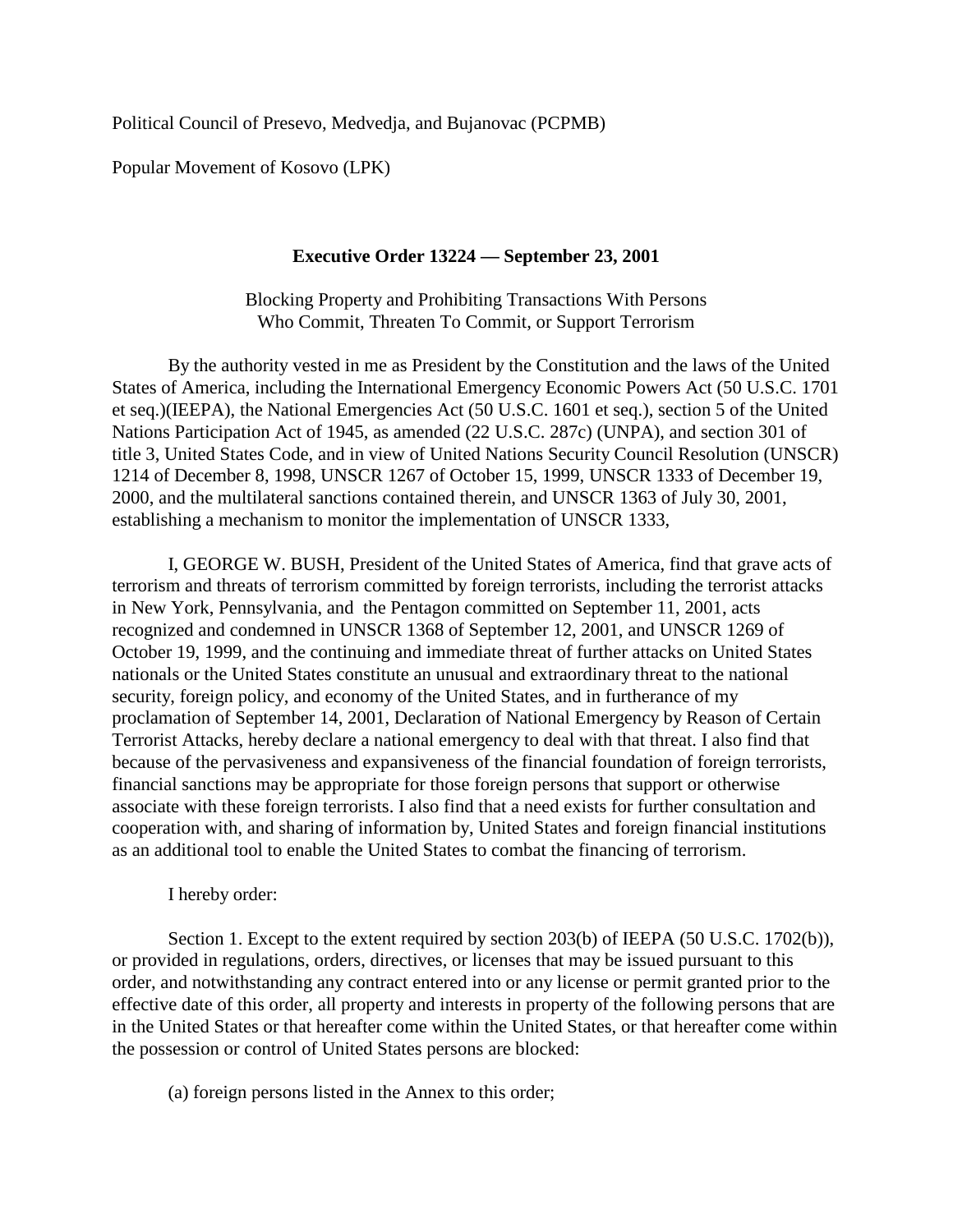(b) foreign persons determined by the Secretary of State, in consultation with the Secretary of the Treasury and the Attorney General, to have committed, or to pose a significant risk of committing, acts of terrorism that threaten the security of U.S. nationals or the national security, foreign policy, or economy of the United States;

(c) persons determined by the Secretary of the Treasury, in consultation with the Secretary of State and the Attorney General, to be owned or controlled by, or to act for or on behalf of those persons listed in the Annex to this order or those persons determined to be subject to subsection 1(b), 1(c), or  $1(d)(i)$  of this order;

(d) except as provided in section 5 of this order and after such consultation, if any, with foreign authorities as the Secretary of State, in consultation with the Secretary of the Treasury and the Attorney General, deems appropriate in the exercise of his discretion, persons determined by the Secretary of the Treasury, in consultation with the Secretary of State and the Attorney General;

> (i) to assist in, sponsor, or provide financial, material, or technological support for, or financial or other services to or in support of, such acts of terrorism or those persons listed in the Annex to this order or determined to be subject to this order; or

(ii) to be otherwise associated with those persons listed in the Annex to this order or those persons determined to be subject to subsection  $1(b)$ ,  $1(c)$ , or  $1(d)(i)$  of this order.

Sec. 2. Except to the extent required by section 203(b) of IEEPA (50 U.S.C. 1702(b)), or provided in regulations, orders, directives, or licenses that may be issued pursuant to this order, and notwithstanding any contract entered into or any license or permit granted prior to the effective date:

(a) any transaction or dealing by United States persons or within the United States in property or interests in property blocked pursuant to this order is prohibited, including but not limited to the making or receiving of any contribution of funds, goods, or services to or for the benefit of those persons listed in the Annex to this order or determined to be subject to this order;

(b) any transaction by any United States person or within the United States that evades or avoids, or has the purpose of evading or avoiding, or attempts to violate, any of the prohibitions set forth in this order is prohibited; and

(c) any conspiracy formed to violate any of the prohibitions set forth in this order is prohibited.

Sec. 3. For purposes of this order:

(a) the term ``person'' means an individual or entity;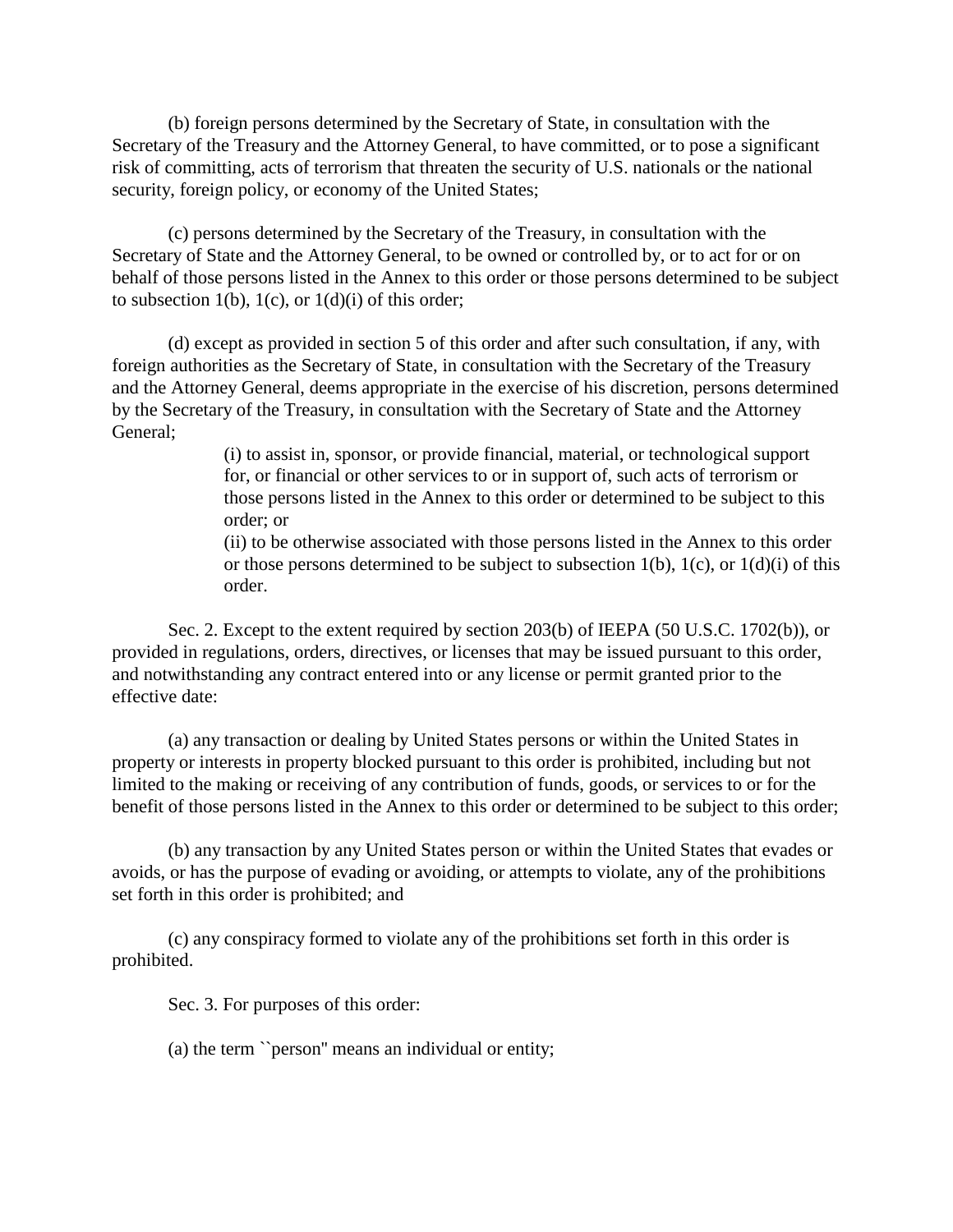(b) the term ``entity'' means a partnership, association, corporation, or other organization, group, or subgroup;

(c) the term ``United States person'' means any United States citizen, permanent resident alien, entity organized under the laws of the United States (including foreign branches), or any person in the United States; and

(d) the term ``terrorism'' means an activity that--

(i) involves a violent act or an act dangerous to human life, property, or infrastructure; and

(ii) appears to be intended--

(A) to intimidate or coerce a civilian population;

(B) to influence the policy of a government by intimidation or coercion; or

(C) to affect the conduct of a government by mass destruction, assassination, kidnapping, or hostage-taking.

Sec. 4. I hereby determine that the making of donations of the type specified in section 203(b)(2) of IEEPA (50 U.S.C. 1702(b)(2)) by United States persons to persons determined to be subject to this order would seriously impair my ability to deal with the national emergency declared in this order, and would endanger Armed Forces of the United States that are in a situation where imminent involvement in hostilities is clearly indicated by the circumstances, and hereby prohibit such donations as provided by section 1 of this order. Furthermore, I hereby determine that the Trade Sanctions Reform and Export Enhancement Act of 2000 (title IX, Public Law 106-387) shall not affect the imposition or the continuation of the imposition of any unilateral agricultural sanction or unilateral medical sanction on any person determined to be subject to this order because imminent involvement of the Armed Forces of the United States in hostilities is clearly indicated by the circumstances.

Sec. 5. With respect to those persons designated pursuant to subsection 1(d) of this order, the Secretary of the Treasury, in the exercise of his discretion and in consultation with the Secretary of State and the Attorney General, may take such other actions than the complete blocking of property or interests in property as the President is authorized to take under IEEPA and UNPA if the Secretary of the Treasury, in consultation with the Secretary of State and the Attorney General, deems such other actions to be consistent with the national interests of the United States, considering such factors as he deems appropriate.

Sec. 6. The Secretary of State, the Secretary of the Treasury, and other appropriate agencies shall make all relevant efforts to cooperate and coordinate with other countries, including through technical assistance, as well as bilateral and multilateral agreements and arrangements, to achieve the objectives of this order, including the prevention and suppression of acts of terrorism, the denial of financing and financial services to terrorists and terrorist organizations, and the sharing of intelligence about funding activities in support of terrorism.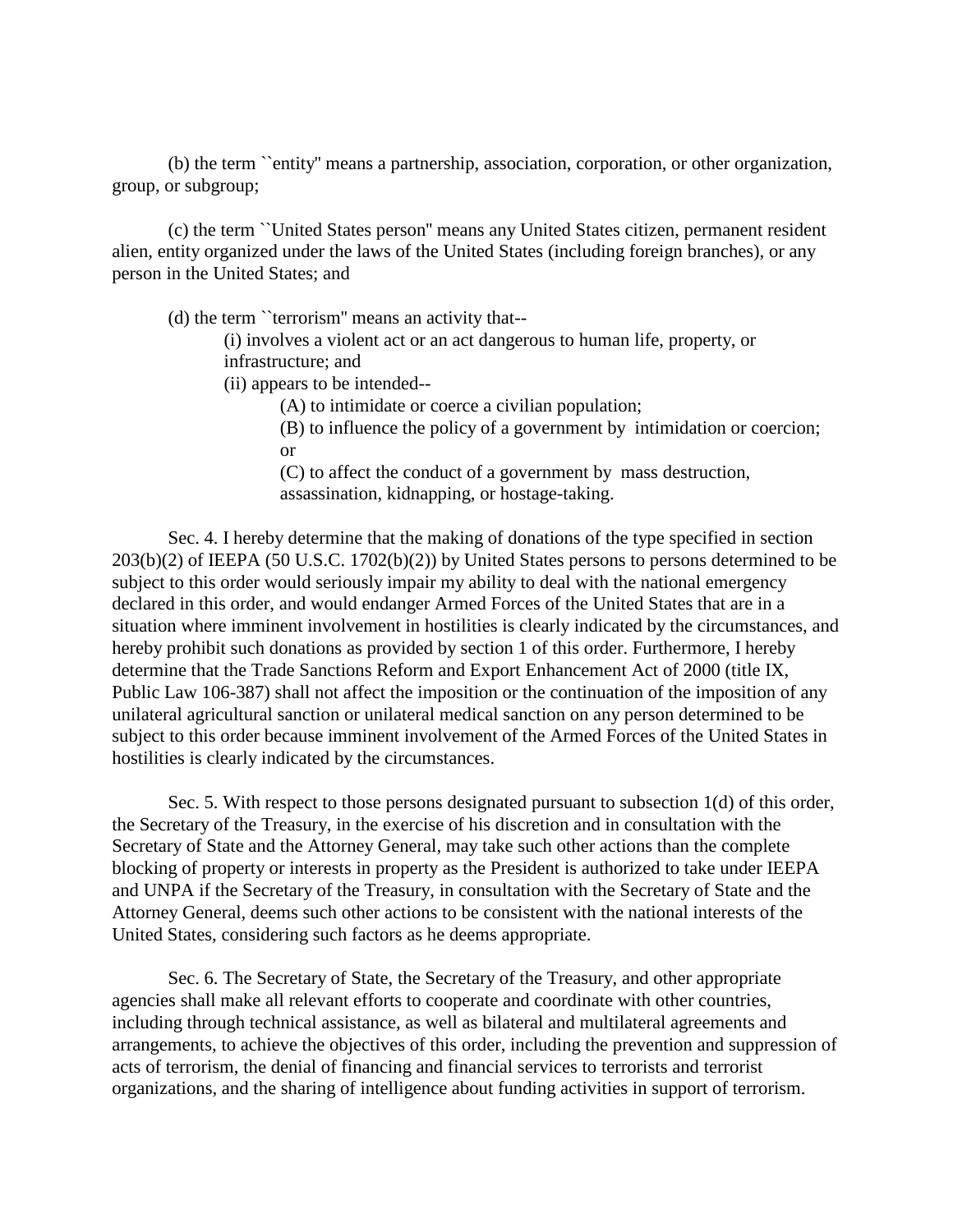Sec. 7. The Secretary of the Treasury, in consultation with the Secretary of State and the Attorney General, is hereby authorized to take such actions, including the promulgation of rules and regulations, and to employ all powers granted to the President by IEEPA and UNPA as may be necessary to carry out the purposes of this order. The Secretary of the Treasury may redelegate any of these functions to other officers and agencies of the United States Government. All agencies of the United States Government are hereby directed to take all appropriate measures within their authority to carry out the provisions of this order.

Sec. 8. Nothing in this order is intended to affect the continued effectiveness of any rules, regulations, orders, licenses, or other forms of administrative action issued, taken, or continued in effect heretofore or hereafter under 31 C.F.R. chapter V, except as expressly terminated, modified, or suspended by or pursuant to this order.

Sec. 9. Nothing contained in this order is intended to create, nor does it create, any right, benefit, or privilege, substantive or procedural, enforceable at law by a party against the United States, its agencies, officers, employees or any other person.

Sec. 10. For those persons listed in the Annex to this order or determined to be subject to this order who might have a constitutional presence in the United States, I find that because of the ability to transfer funds or assets instantaneously, prior notice to such persons of measures to be taken pursuant to this order would render these measures ineffectual. I therefore determine that for these measures to be effective in addressing the national emergency declared in this order, there need be no prior notice of a listing or determination made pursuant to this order.

Sec. 11. (a) This order is effective at 12:01 a.m. eastern daylight time on September 24, 2001.

(b) This order shall be transmitted to the Congress and published in the Federal Register.

## GEORGE W. BUSH

#### THE WHITE HOUSE,

September 23, 2001.

#### ANNEX

Al Qaida/Islamic Army

Abu Sayyaf Group Armed Islamic Group (GIA)

Harakat ul-Mujahidin (HUM)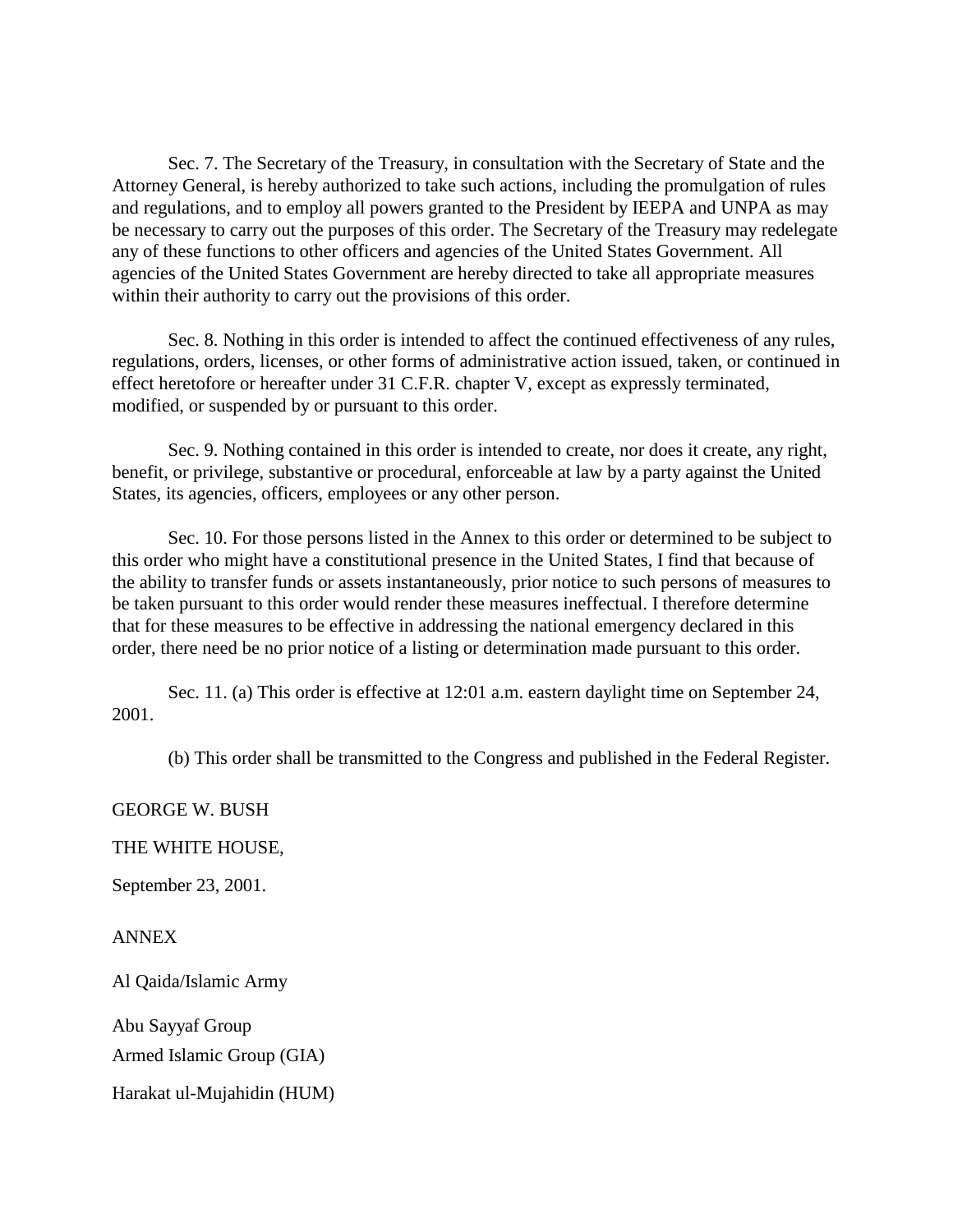Al-Jihad (Egyptian Islamic Jihad) Islamic Movement of Uzbekistan (IMU) Asbat al-Ansar Salafist Group for Call and Combat (GSPC) Libyan Islamic Fighting Group Al-Itihaad al-Islamiya (AIAI) Islamic Army of Aden Usama bin Laden Muhammad Atif (aka, Subhi Abu Sitta, Abu Hafs Al Masri) Sayf al-Adl Shaykh Sai'id (aka, Mustafa Muhammad Ahmad) Abu Hafs the Mauritanian (aka, Mahfouz Ould al-Walid, Khalid Al-Shanqiti) Ibn Al-Shaykh al-Libi Abu Zubaydah (aka, Zayn al-Abidin Muhammad Husayn, Tariq) Abd al-Hadi al-Iraqi (aka, Abu Abdallah) Ayman al-Zawahiri Thirwat Salah Shihata Tariq Anwar al-Sayyid Ahmad (aka, Fathi, Amr al-Fatih) Muhammad Salah (aka, Nasr Fahmi Nasr Hasanayn) Makhtab Al-Khidamat/Al Kifah Wafa Humanitarian Organization Al Rashid Trust Mamoun Darkazanli Import-Export Company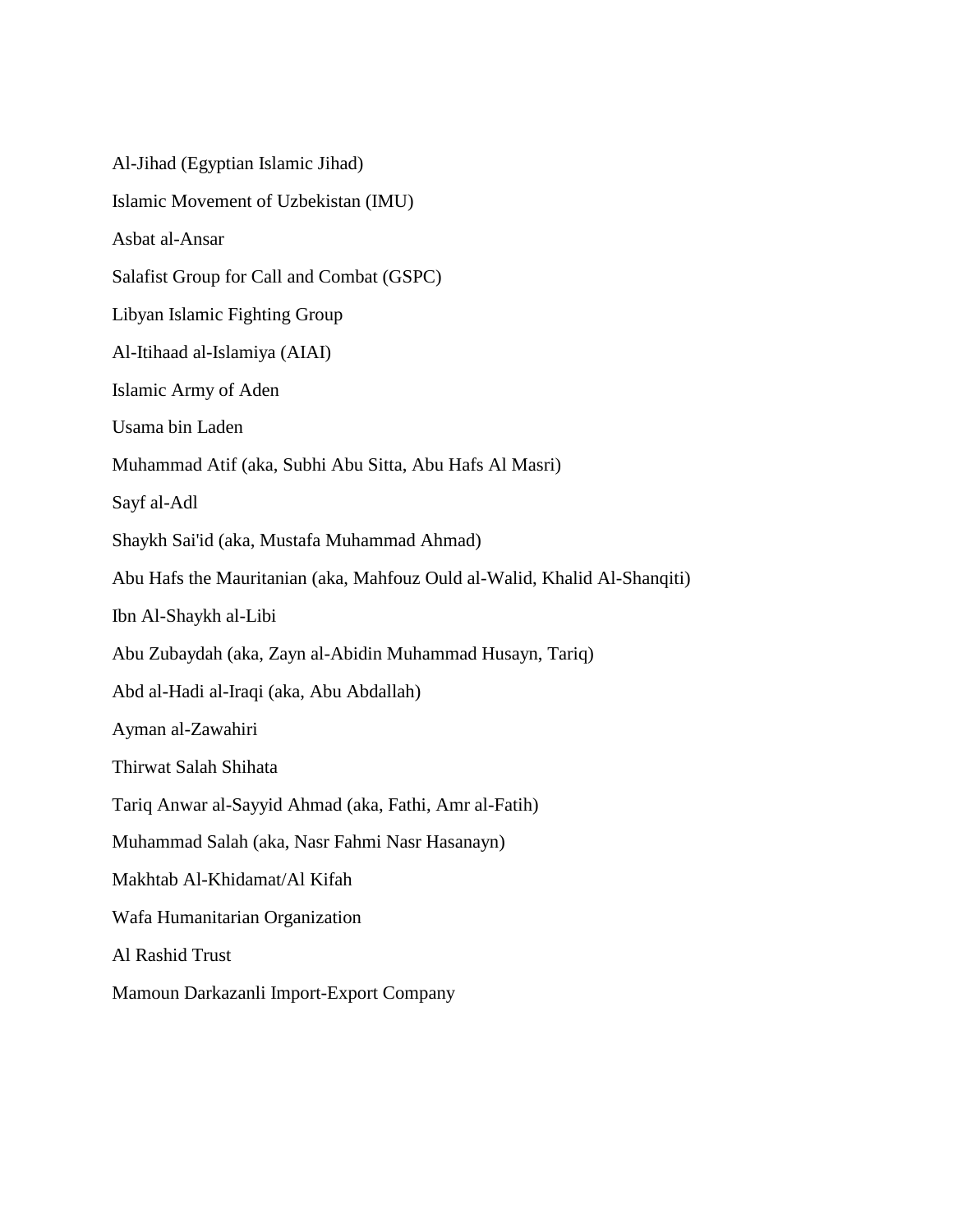# **Executive Order 13288 — March 6, 2003**

Blocking Property of Persons Undermining Democratic Processes or Institutions in Zimbabwe

By the authority vested in me as President by the Constitution and the laws of the United States of America, including the International Emergency Economic Powers Act (50 U.S.C. 1701 et seq.) (IEEPA), the National Emergencies Act (50 U.S.C. 1601 et seq.), and section 301 of title 3, United States Code,

I, GEORGE W. BUSH, President of the United States of America, have determined that the actions and policies of certain members of the Government of Zimbabwe and other persons to undermine Zimbabwe's democratic processes or institutions, contributing to the deliberate breakdown in the rule of law in Zimbabwe, to politically motivated violence and intimidation in that country, and to political and economic instability in the southern African region, constitute an unusual and extraordinary threat to the foreign policy of the United States, and I hereby declare a national emergency to deal with that threat. I hereby order:

Section 1. Except to the extent provided in section 203(b) of IEEPA (50 U.S.C. 1702(b)), and in regulations, orders, directives, or licenses that may be issued pursuant to this order, and notwithstanding any contract entered into or any license or permit granted prior to the effective date of this order, all property and interests in property of the following persons that are in the United States, that hereafter come within the United States, or that are or hereafter come within the possession or control of United States persons, including their overseas branches, are blocked and may not be transferred, paid, exported, withdrawn, or otherwise dealt in:

(a) the persons listed in the Annex to this order; and

(b) any person determined by the Secretary of the Treasury, in consultation with the Secretary of State, to be owned or controlled by, or acting or purporting to act directly or indirectly for or on behalf of, any of the persons listed in the Annex to this order.

Sec. 2. (a) Any transaction or dealing by a United States person or within the United States in property or interests in property blocked pursuant to this order is prohibited, including but not limited to the making or receiving of any contribution of funds, goods, or services to or for the benefit of any person listed in the Annex to this order or who is the subject of a determination under subsection 1(b) of this order.

(b) Any transaction by a United States person or within the United States that evades or avoids, has the purpose of evading or avoiding, or attempts to violate any of the prohibitions set forth in this order is prohibited.

(c) Any conspiracy formed to violate the prohibitions set forth in this order is prohibited.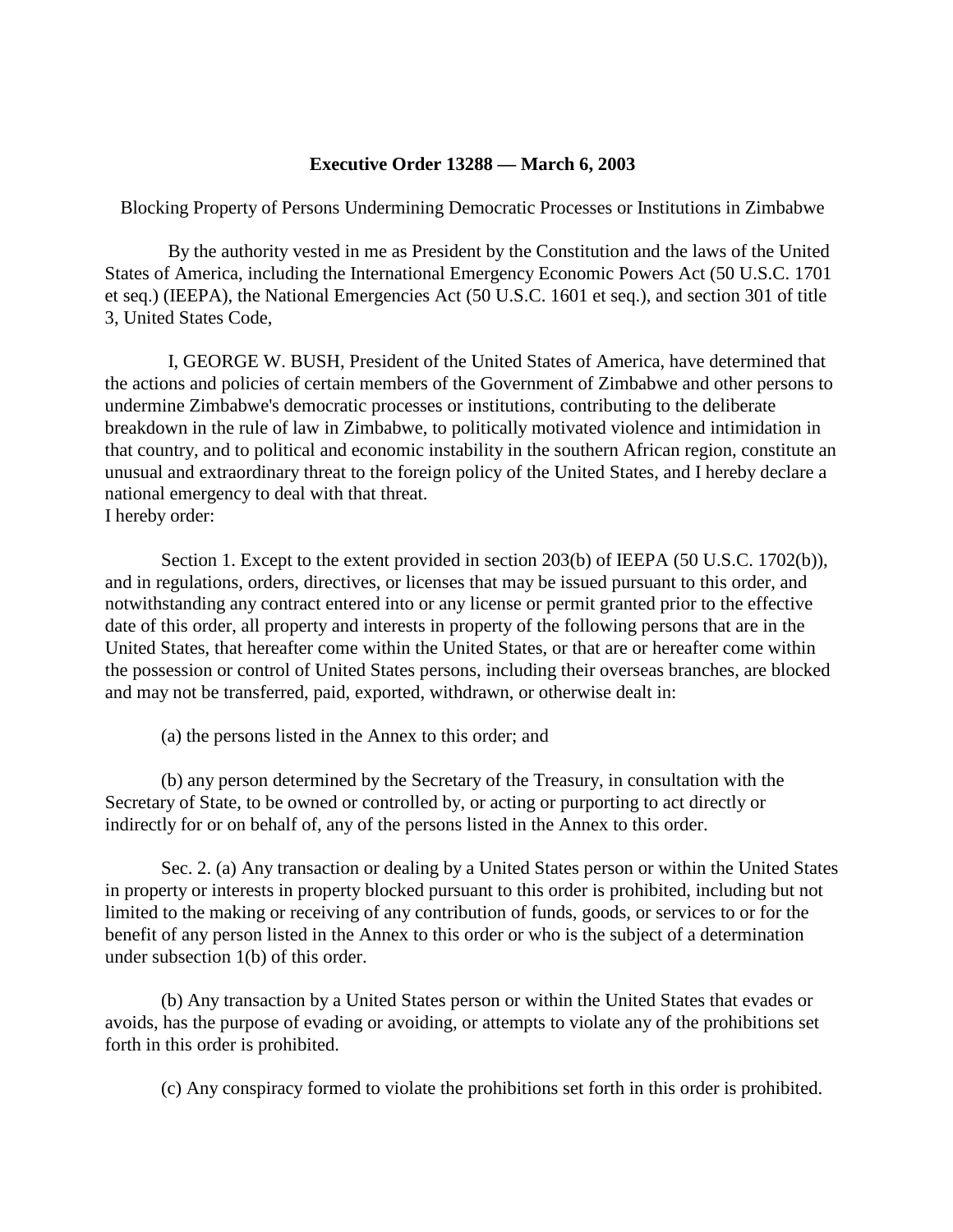Sec. 3. For the purposes of this order:

(a) The term ``person'' means an individual or entity;

(b) The term ``entity'' means a partnership, association, trust, joint venture, corporation, group, subgroup, or other organization; and

(c) The term ``United States person'' means any United States citizen, permanent resident alien, entity organized under the laws of the United States or any jurisdiction within the United States (including foreign branches), or any person in the United States.

Sec. 4. The Secretary of the Treasury, in consultation with the Secretary of State, is hereby authorized to take such actions, including the promulgation of rules and regulations, and to employ all powers granted to me by IEEPA, as may be necessary to carry out the purposes of this order. The Secretary of the Treasury may redelegate any of these functions to other officers and agencies of the United States Government. All agencies of the United States Government are hereby directed to take all appropriate measures within their authority to carry out the provisions of this order.

Sec. 5. This order is not intended to create, nor does it create, any right, benefit, or privilege, substantive or procedural, enforceable at law by a party against the United States, its agencies, officers, employees, or any other person.

Sec. 6. (a) This order is effective at 12:01 eastern standard time on March 7, 2003; and

(b) This order shall be transmitted to the Congress and published in the Federal Register.

GEORGE W. BUSH

THE WHITE HOUSE,

March 6, 2003.

#### ANNEX

1. Robert Gabriel MUGABE [President of Zimbabwe, born 21 Feb. 1924]

2. Flora BUKA [Minister of State for Land Reform, born 25 Feb. 1968]

3. George CHARAMBA [Permanent Secretary, Ministry of Information, born 4 Apr. 1963]

4. Fortune CHARUMBIRA [Deputy Minister for Local Government, Public Works, and National Housing, born 10 June 1962]

5. Aeneas CHIGWEDERE [Minister of Education, Sports and Culture, born 25 Nov. 1939]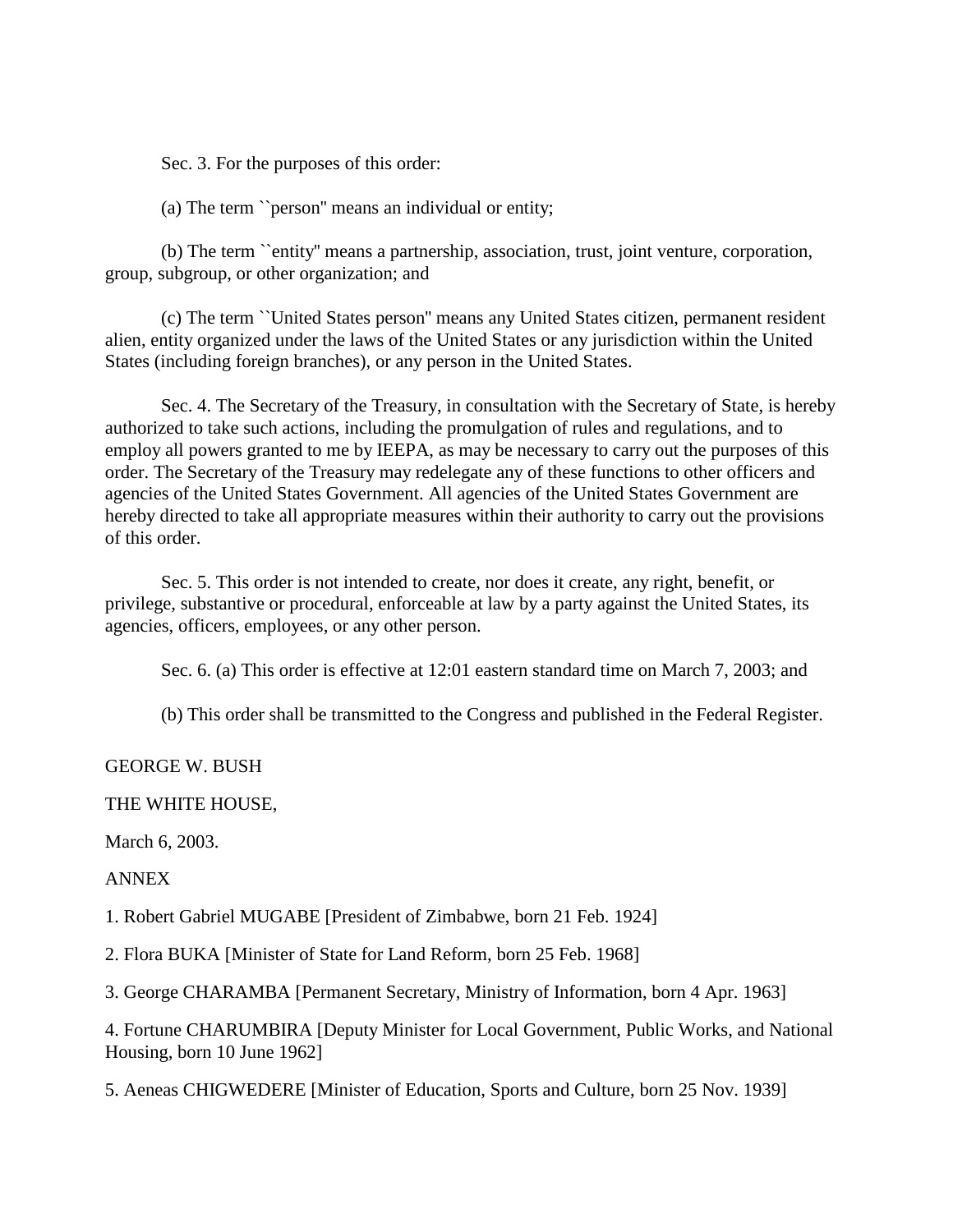6. Augustine CHIHURI [Police Commissioner, born 10 Mar. 1953]

7. Enos CHIKOWORE [Politburo Secretary for Land and Resettlement, born 17 July 1942]

8. Patrick CHINAMASA [Minister of Justice, born 25 Jan. 1947]

9. Edward CHINDORI-CHININGA [Minister of Mines, born 14 Mar. 1955]

10. Constantine CHIWENGA [Lt. Gen., Commander of the Army, born 25 Aug. 1956]

11. Willard CHIWEWE [Senior Secretary, Ministry of Foreign Affairs, born 19 Mar. 1949]

12. Ignatius CHOMBO [Minister of Local Government, born 1 Aug. 1952]

13. Dumiso DABENGWA [Politburo Senior Committee Member, born 6 Dec. 1939]

14. Nicholas GOCHE [Minister of State for National Security, born 1 Aug. 1946]

15. Rugare GUMBO [Deputy Minister for Home Affairs, born 8 Mar. 1940]

16. Richard HOVE [Politburo Secretary for Economic Affairs, born 23 Sept. 1939]

17. David KARIMANZIRA [Politburo Secretary for Finance, born 25 May 1947]

18. Saviour KASUKUWERE [Deputy-Secretary for Youth Affairs, born 23 Oct. 1970]

19. Christopher KURUNERI [Deputy Minister, Finance and Economic Development, born 4 Apr. 1949]

20. Thenjiwe LESABE [Politburo Secretary for Women's Affairs, born 5 Jan. 1933]

21. Jaison MACHAYA [Deputy Minister for Mines and Mining Development, born 13 June 1952]

22. Joseph MADE [Minister of Agriculture, born 21 Nov. 1954]

23. Edna MADZONGWE [Deputy-Secretary for Production and Labor, born 11 July 1943]

24. Shuvai MAHOFA [Deputy Minister for Youth Development, Gender and Employment Creation, born 4 Apr. 1941]

25. Joshua MALINGA [Deputy-Secretary for Disabled and Disadvantaged, born 28 Apr. 1944]

26. Paul MANGWANA [Minister of State for State Enterprises and Parastatals, born 10 Aug. 1961]

27. Witness MANGWENDE [Minister of Transport and Communications, born 15 Aug. 1946]

28. Elliot MANYIKA [Minister of Youth Development, born 30 July 1955]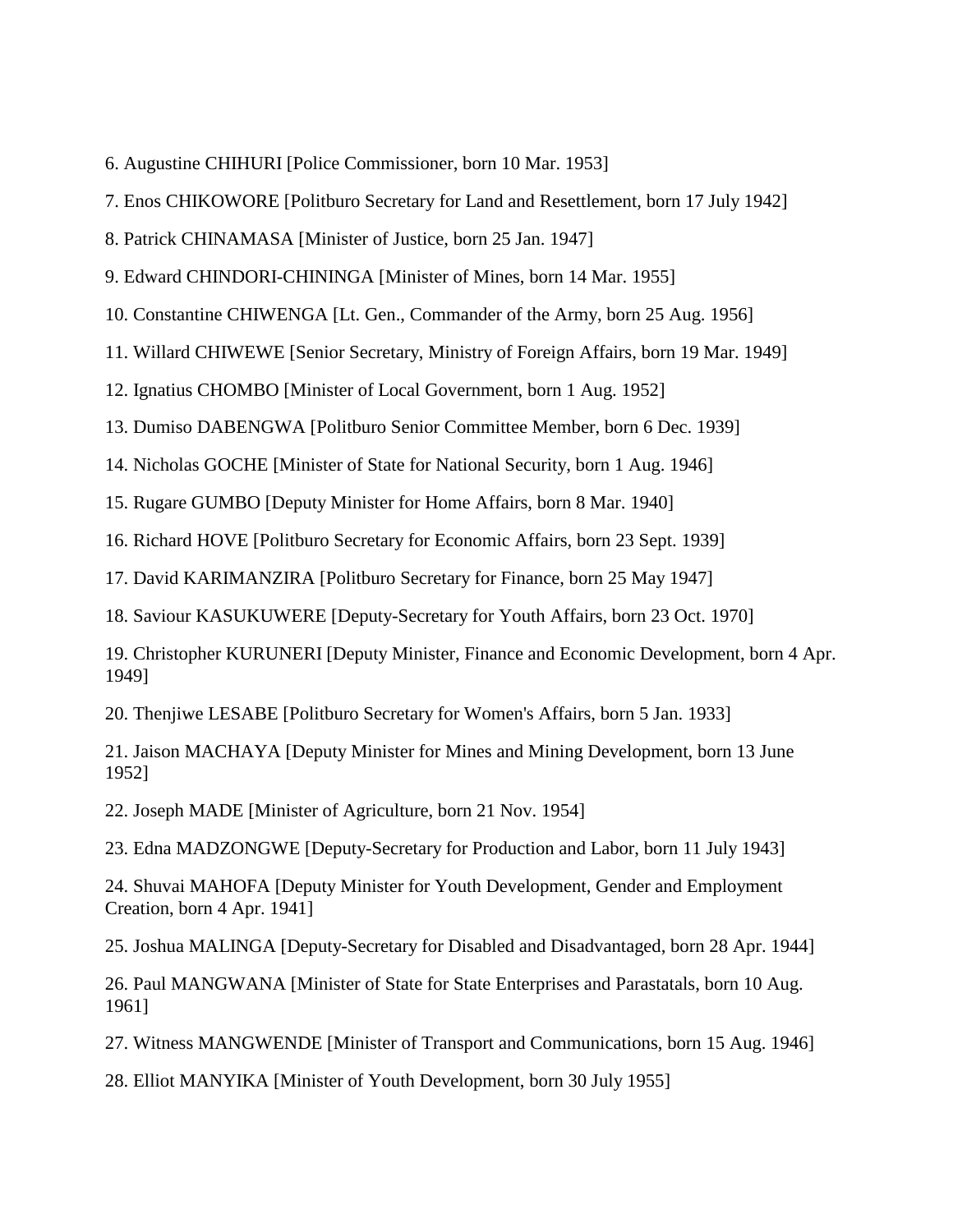29. Kenneth MANYONDA [Deputy Minister for Industry and International Trade, born 10 Aug. 1934]

30. Reuben MARUMAHOKO [Deputy Minister for Energy and Power Development, born 4 Apr. 1948]

31. Angeline MASUKU [Politburo Secretary for Disabled and Disadvantaged Person's Welfare, born 14 Oct. 1936]

32. Sithokozile MATHUTHU [Deputy-Secretary for Transport and Social Welfare]

33. Amos Bernard Muvenga MIDZI [Minister for Energy and Development, born 4 July 1952]

34. Emmerson MNANGAGWA [Parliamentary Speaker, born 15 Sept. 1946]

35. Kembo MOHADI [Minister of Home Affairs, born 15 Nov. 1949]

36. Swithun MOMBESHORA [Minister of Higher Education, born 20 Aug. 1945]

37. Jonathan MOYO [Minister of Information, born 12 Jan. 1957]

38. July MOYO [Minister of Public Service, Labor and Social Welfare, born 7 May 1950]

39. Simon Khaya MOYO [Deputy-Secretary for Legal Affairs, born 1945]

40. Obert MPOFU [Deputy-Secretary for National Security, born 12 Oct. 1951]

41. Joseph MSIKA [Vice President, born 6 Dec. 1923]

42. Olivia MUCHENA [Minister of State for Science and Technology Development, born 18 Aug. 1946]

43. Opah MUCHINGURI [Politburo Secretary for Gender and Culture, born 14 Dec. 1958]

44. Stan MUDENGE [Minister of Foreign Affairs, born 17 Dec. 1948]

45. Grace MUGABE [born 23 July 1965]

46. Sabina MUGABE [Politburo Senior Committee Member, born 14 Oct. 1934]

47. Joyce MUJURU [Minister of Rural Resources and Water, born 15 Apr. 1955]

48. Solomon MUJURU [Politburo Senior Committee Member, born 1 May 1949]

49. Samuel MUMBENGEGWI [Minister of Industry and International Trade, born 20 July 1945]

50. Herbert MURERWA [Minister of Finance, born 31 July 1941]

51. Christopher MUSHOHWE [Deputy Minister, Transport and Communications, born 6 Feb. 1954]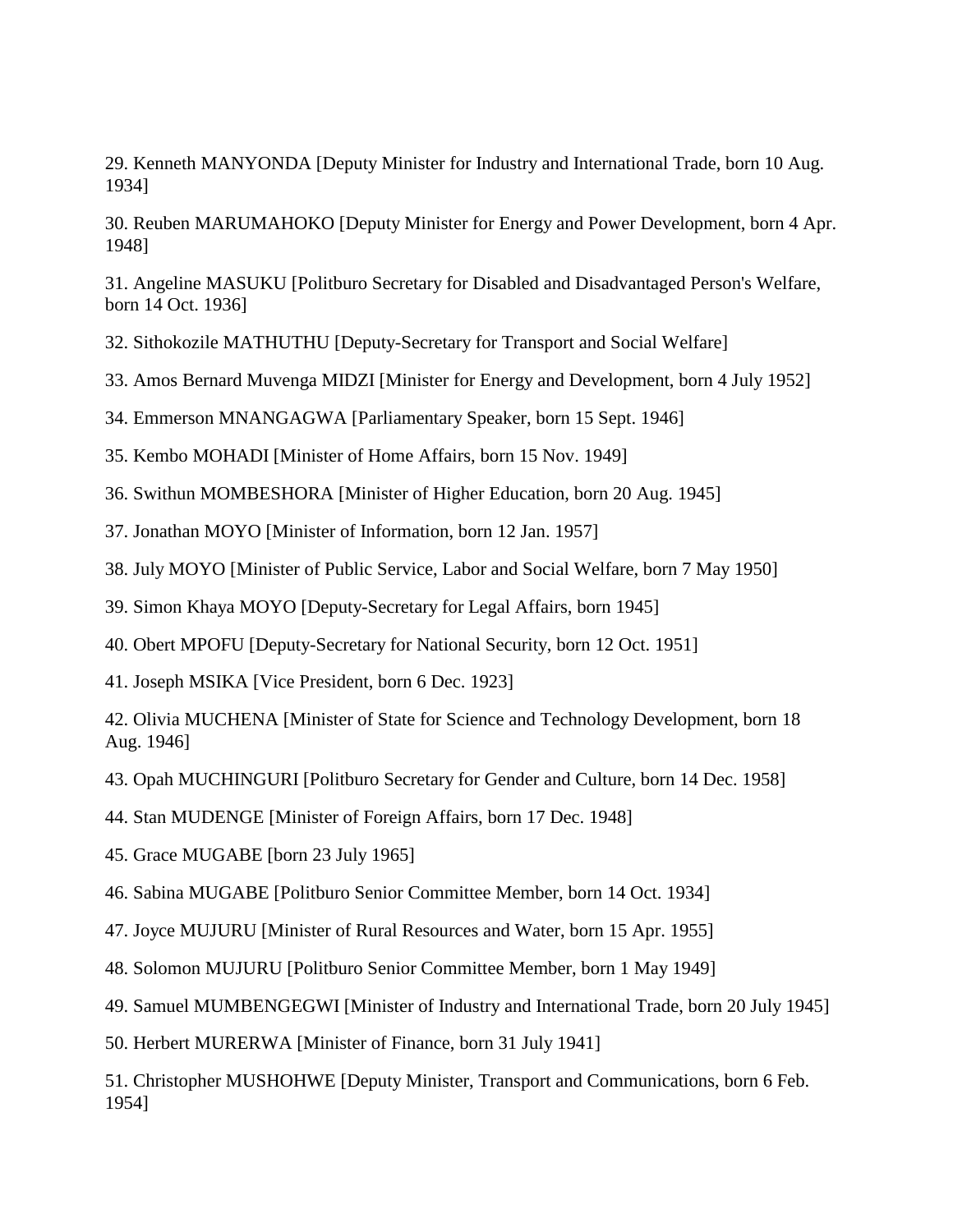52. Didymus MUTASA [Politburo Secretary for External Relations, born 27 July 1935]

53. Kenneth MUTIWEKUZIVA [Deputy Minister for Small and Medium Enterprise Development, born 27 May 1948]

54. Simon Vengesai MUZENDA [Vice President, born 28 Oct. 1922]

55. Tsitsi MUZENDA [Politburo Senior Committee Member, born 28 Aug. 1922]

56. Elisha MUZONZINI [Director of the Central Intelligence Organization, born 24 June 1957]

57. Abedinico NCUBE [Deputy Minister, Foreign Affairs, born 13 March 1954]

58. Naison NDLOVU [Politburo Secretary for Production and Labor, born 22 Oct. 1930]

59. Sikhanyiso NDLOVU [Deputy-Secretary for Commissariat, born 20 Sept. 1949]

60. Francis NHEMA [Minister of Environment and Tourism, born 17 Apr. 1959]

61. John NKOMO [Minister of State for Special Affairs, born 22 Aug. 1934]

62. Stephen NKOMO [Politburo Senior Committee Member, born 3 Oct. 1926]

63. Sithembiso NYONI [Minister of Small and Medium Enterprises Development, born 20 Sept. 1949]

64. David PARIRENYATWA [Minister of Health and Child Welfare, born 2 Aug. 1950]

65. Selina POTE [Deputy-Secretary for Gender and Culture]

66. Tinos RUSERE [Deputy Minister for Rural Resources and Water Development, born 10 May 1945]

67. Stanley SAKUPWANYA [Deputy-Secretary for Health and Child Welfare]

68. Sidney SEKERAMAYI [Minister of Defense, born 30 Mar. 1944]

69. Nathan SHAMUYARIRA [Politburo Secretary for Information and Publicity, born 29 Sept. 1928]

70. Perence SHIRI [Air Marshal (Air Force), born 11 Jan. 1955]

71. Isaiah SHUMBA [Deputy Minister, Education, Sports and Culture, born 3 Jan. 1949]

72. Absolom SIKOSANA [Politburo Secretary for Youth Affairs]

73. Solomon TAWENGWA [Deputy-Secretary for Finance, born 15 June 1940]

74. Josiah TUNGAMIRAI [Politburo Secretary for Empowerment and Indigenization, born 8 Oct. 1948]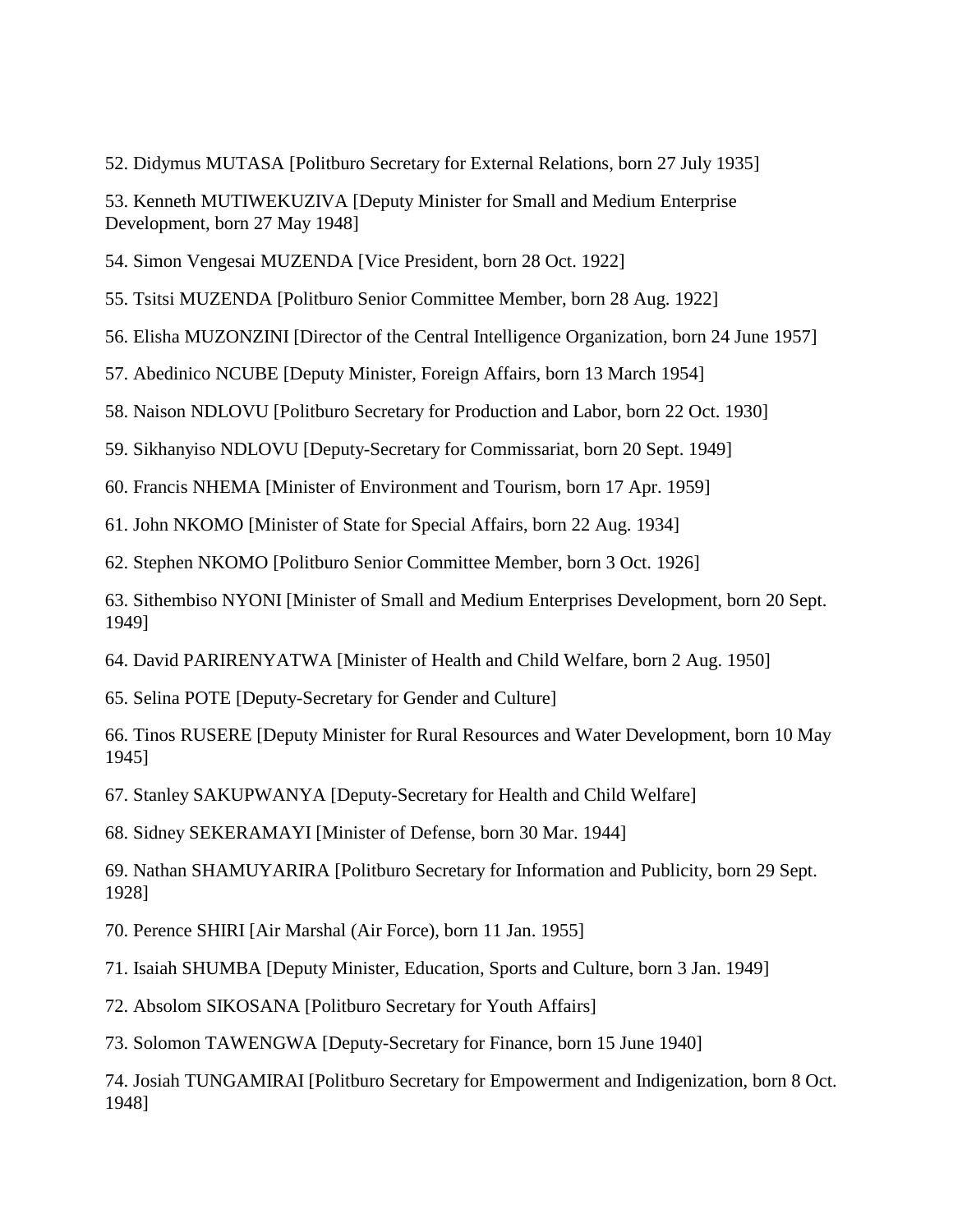75. Charles UTETE [Cabinet Secretary, born 30 Oct. 1938]

76. Paradzai ZIMONDI [Prisons chief, born 4 Mar. 1947]

77. Vitalis ZVINAVASHE [General, Commander of Zimbabwe Defense Forces, born 27 Sept. 1943]

Note: The bracketed identifying information with respect to each person listed in this Annex reflects information currently available and is provided solely to facilitate compliance with this order. Each individual listed in this Annex remains subject to the prohibitions of this order notwithstanding any change in title, position, or affiliation.

# **Executive Order 13303 — May 22, 2003**

Protecting the Development Fund for Iraq and Certain Other Property in Which Iraq Has an Interest

By the authority vested in me as President by the Constitution and the laws of the United States of America, including the International Emergency Economic Powers Act, as amended (50 U.S.C. 1701 et seq.) (IEEPA), the National Emergencies Act (50 U.S.C. 1601 et seq.), section 5 of the United Nations Participation Act, as amended (22 U.S.C. 287c) (UNPA), and section 301 of title 3, United States Code,

I, GEORGE W. BUSH, President of the United States of America, find that the threat of attachment or other judicial process against the Development Fund for Iraq, Iraqi petroleum and petroleum products, and interests therein, and proceeds, obligations, or any financial instruments of any nature whatsoever arising from or related to the sale or marketing thereof, and interests therein, obstructs the orderly reconstruction of Iraq, the restoration and maintenance of peace and security in the country, and the development of political, administrative, and economic institutions in Iraq. This situation constitutes an unusual and extraordinary threat to the national security and foreign policy of the United States and I hereby declare a national emergency to deal with that threat.

I hereby order:

Section 1. Unless licensed or otherwise authorized pursuant to this order, any attachment, judgment, decree, lien, execution, garnishment, or other judicial process is prohibited, and shall be deemed null and void, with respect to the following:

(a) the Development Fund for Iraq, and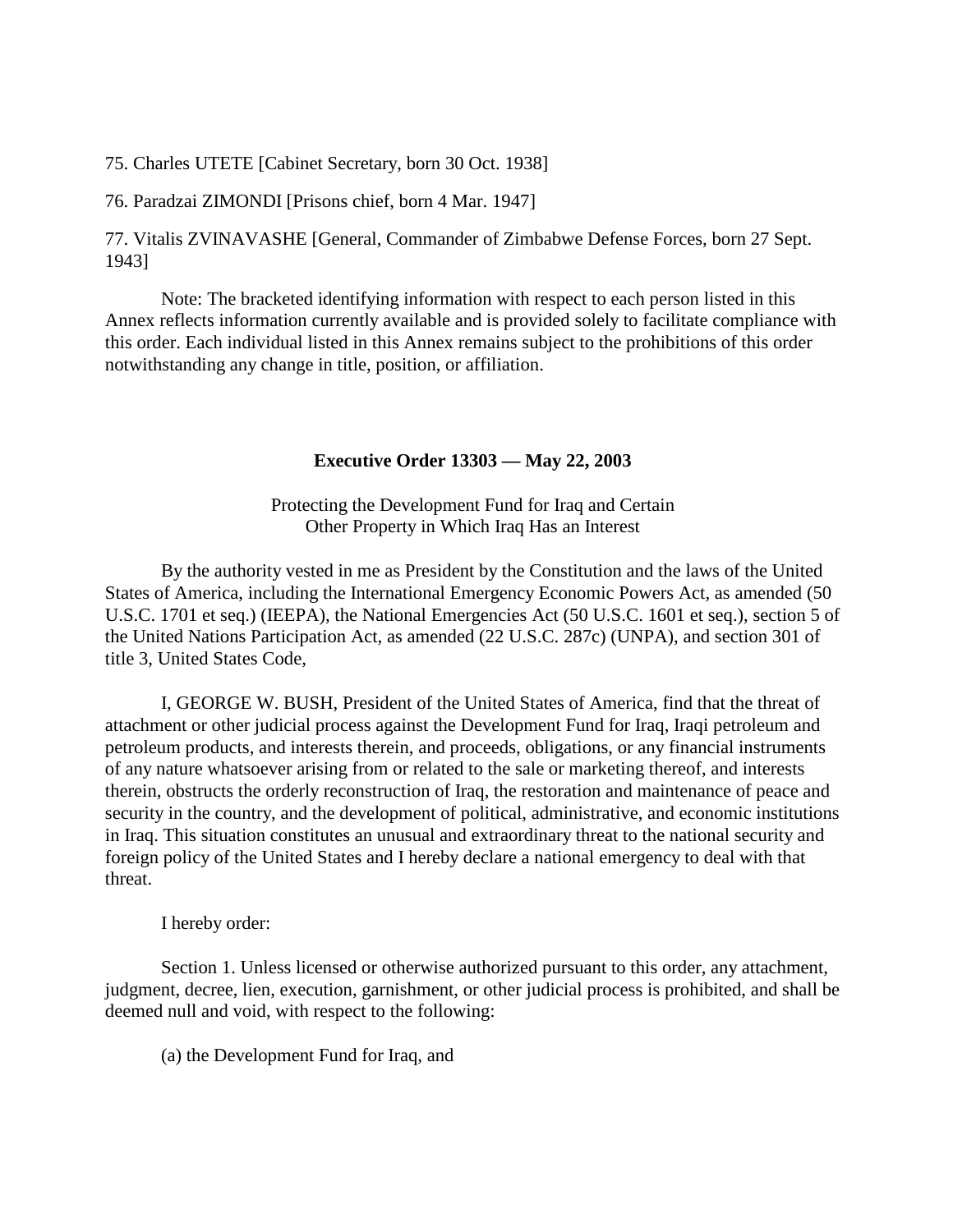(b) all Iraqi petroleum and petroleum products, and interests therein, and proceeds, obligations, or any financial instruments of any nature whatsoever arising from or related to the sale or marketing thereof, and interests therein, in which any foreign country or a national thereof has any interest, that are in the United States, that hereafter come within the United States, or that are or hereafter come within the possession or control of United States persons.

Sec. 2. (a) As of the effective date of this order, Executive Order 12722 of August 2, 1990, Executive Order 12724 of August 9, 1990, and Executive Order 13290 of March 20, 2003, shall not apply to the property and interests in property described in section 1 of this order.

(b) Nothing in this order is intended to affect the continued effectiveness of any rules, regulations, orders, licenses or other forms of administrative action issued, taken, or continued in effect heretofore or hereafter under Executive Orders 12722, 12724, or 13290, or under the authority of IEEPA or the UNPA, except as hereafter terminated, modified, or suspended by the issuing Federal agency and except as provided in section 2(a) of this order.

Sec. 3. For the purposes of this order:

(a) The term ``person'' means an individual or entity;

(b) The term ``entity'' means a partnership, association, trust, joint venture, corporation, group, subgroup, or other organization;

(c) The term ``United States person'' means any United States citizen, permanent resident alien, entity organized under the laws of the United States or any jurisdiction within the United States (including foreign branches), or any person in the United States;

(d) The term ``Iraqi petroleum and petroleum products'' means any petroleum, petroleum products, or natural gas originating in Iraq, including any Iraqi-origin oil inventories, wherever located; and

(e) The term ``Development Fund for Iraq'' means the fund established on or about May 22, 2003, on the books of the Central Bank of Iraq, by the Administrator of the Coalition Provisional Authority responsible for the temporary governance of Iraq and all accounts held for the fund or for the Central Bank of Iraq in the name of the fund.

Sec. 4. (a) The Secretary of the Treasury, in consultation with the Secretary of State and the Secretary of Defense, is hereby authorized to take such actions, including the promulgation of rules and regulations, and to employ all powers granted to the President by IEEPA and the UNPA as may be necessary to carry out the purposes of this order. The Secretary of the Treasury may redelegate any of these functions to other officers and agencies of the United States Government. All agencies of the United States Government are hereby directed to take all appropriate measures within their statutory authority to carry out the provisions of this order.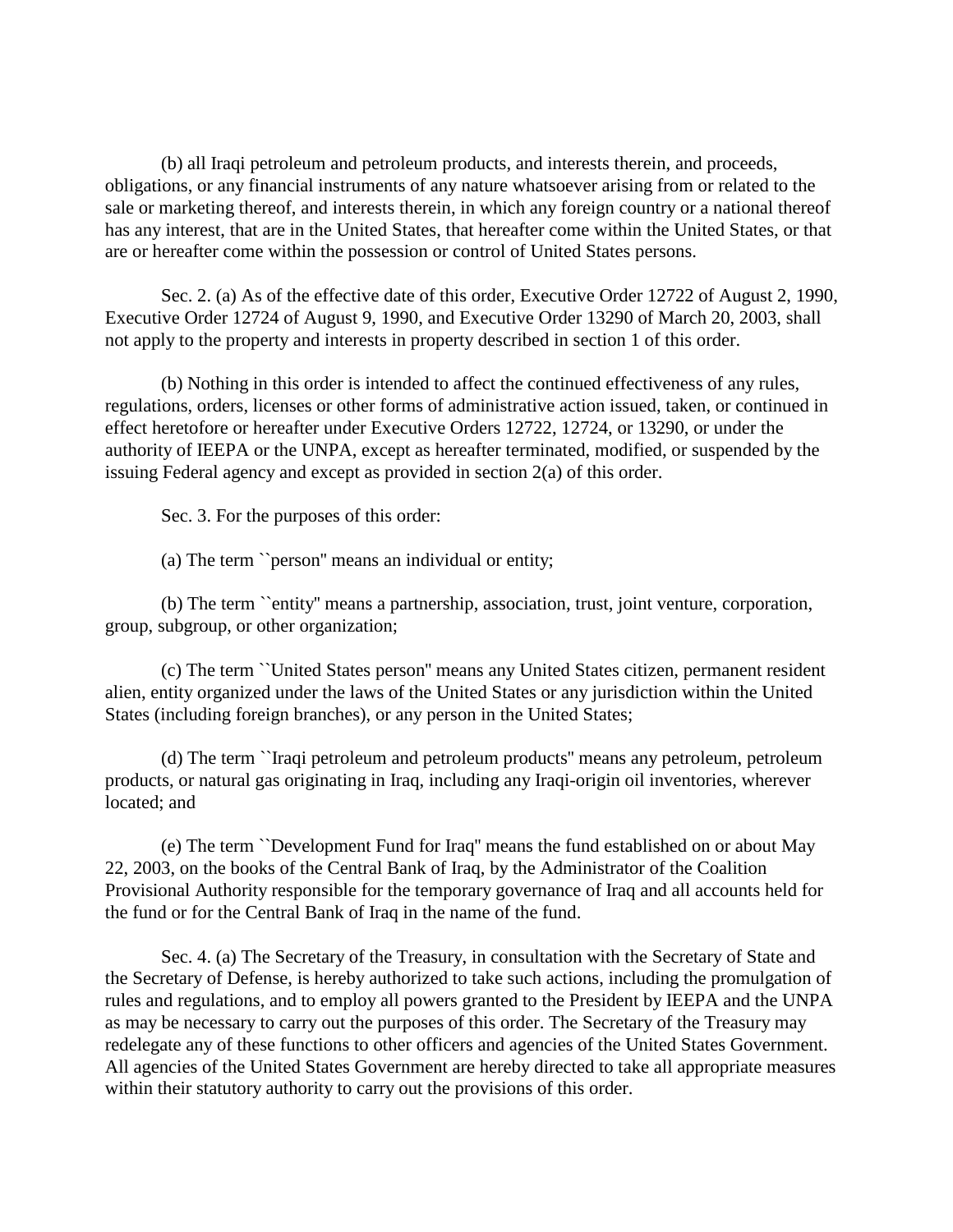(b) Nothing contained in this order shall relieve a person from any requirement to obtain a license or other authorization in compliance with applicable laws and regulations.

Sec. 5. This order is not intended to, and does not, create any right, benefit, or privilege, substantive or procedural, enforceable at law or in equity by a party against the United States, its departments, agencies, entities, officers, employees, or agents, or any other person.

Sec. 6. This order shall be transmitted to the Congress and published in the Federal Register.

# GEORGE W. BUSH

THE WHITE HOUSE,

May 22, 2003.

# **Executive Order 13338 — May 11, 2004**

Blocking Property of Certain Persons and Prohibiting the Export of Certain Goods to Syria

By the authority vested in me as President by the Constitution and the laws of the United States of America, including the International Emergency Economic Powers Act (50 U.S.C. 1701 et seq.) (IEEPA), the National Emergencies Act (50 U.S.C. 1601 et seq.) (NEA), the Syria Accountability and Lebanese Sovereignty Restoration Act of 2003, Public Law 108-175 (SAA), and section 301 of title 3, United States Code,

I, GEORGE W. BUSH, President of the United States of America, hereby determine that the actions of the Government of Syria in supporting terrorism, continuing its occupation of Lebanon, pursuing weapons of mass destruction and missile programs, and undermining United States and international efforts with respect to the stabilization and reconstruction of Iraq constitute an unusual and extraordinary threat to the national security, foreign policy, and economy of the United States and hereby declare a national emergency to deal with that threat. To address that threat, and to implement the SAA, I hereby order the following:

Section 1. (a) The Secretary of State shall not permit the exportation or reexportation to Syria of any item on the United States Munitions List (22 C.F.R. part 121).

(b) Except to the extent provided in regulations, orders, directives, or licenses that may be issued pursuant to the provisions of this order in a manner consistent with the SAA, and notwithstanding any license, permit, or authorization granted prior to the effective date of this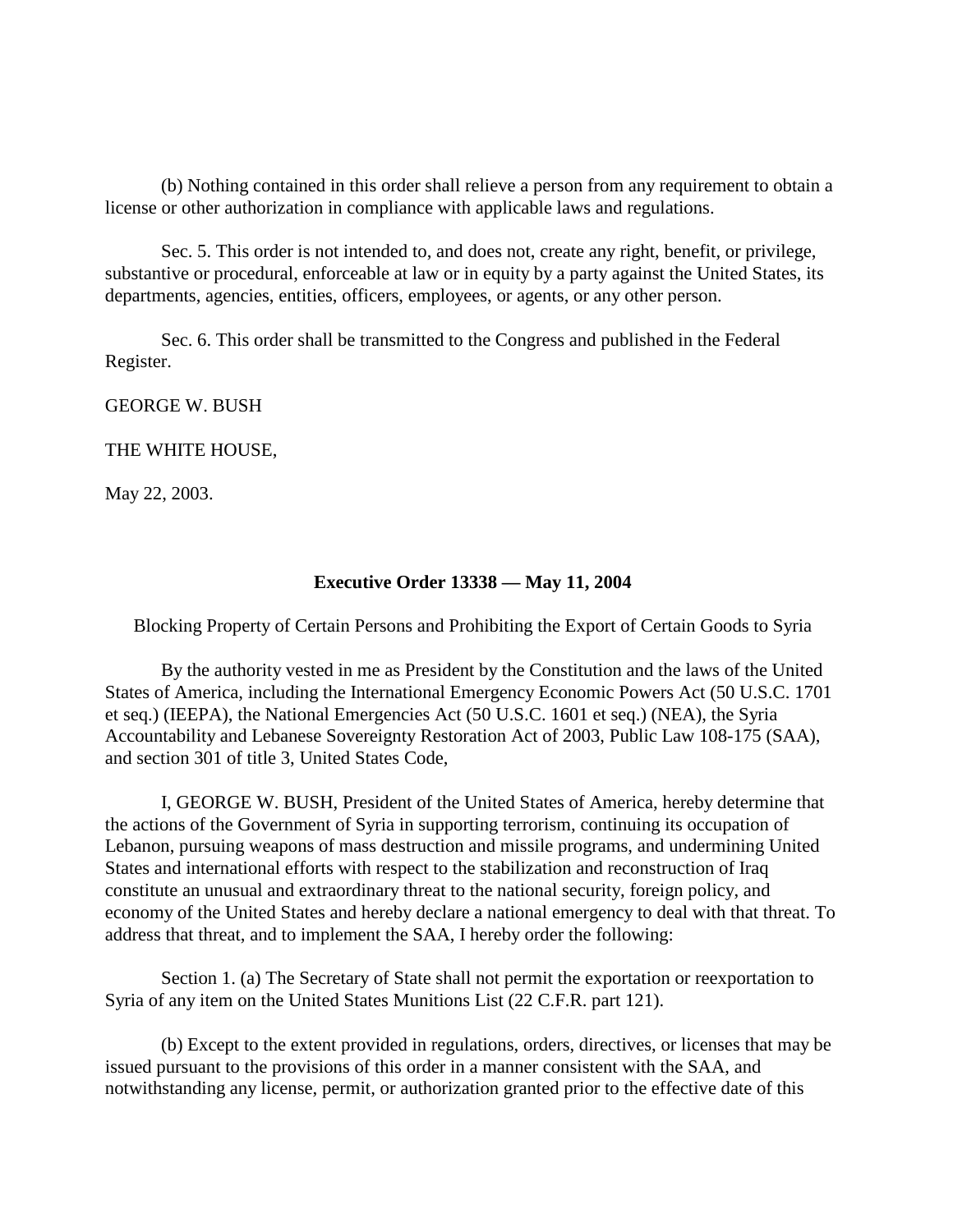order, (i) the Secretary of Commerce shall not permit the exportation or reexportation to Syria of any item on the Commerce Control List (15 C.F.R. part 774); and (ii) with the exception of food and medicine, the Secretary of Commerce shall not permit the exportation or reexportation to Syria of any product of the United States not included in section 1(b)(i) of this order.

(c) No other agency of the United States Government shall permit the exportation or reexportation to Syria of any product of the United States, except to the extent provided in regulations, orders, directives, or licenses that may be issued pursuant to this order in a manner consistent with the SAA, and notwithstanding any license, permit, or authorization granted prior to the effective date of this order.

Sec. 2. The Secretary of Transportation shall not permit any air carrier owned or controlled by Syria to provide foreign air transportation as defined in 49 U.S.C. 40102(a)(23), except that he may, to the extent consistent with Department of Transportation regulations, permit such carriers to charter aircraft to the Government of Syria for the transport of Syrian government officials to and from the United States on official Syrian government business. In addition, the Secretary of Transportation shall prohibit all takeoffs and landings in the United States, other than those associated with an emergency, by any such air carrier when engaged in scheduled international air services.

Sec. 3. (a) Except to the extent provided in section 203(b)(1), (3), and (4) of the IEEPA (50 U.S.C. 1702(b)(1), (3), and (4)), and the Trade Sanctions Reform and Export Enhancement Act of 2000 (title IX, Public Law 106-387) (TSRA), or regulations, orders, directives, or licenses that may be issued pursuant to this order, and notwithstanding any contract entered into or any license or permit granted prior to the effective date of this order, all property and interests in property of the following persons, that are in the United States, that hereafter come within the United States, or that are or hereafter come within the possession or control of United States persons, including their overseas branches, are blocked and may not be transferred, paid, exported, withdrawn, or otherwise dealt in: persons who are determined by the Secretary of the Treasury, in consultation with the Secretary of State,

> (i) to be or to have been directing or otherwise significantly contributing to the Government of Syria's provision of safe haven to or other support for any person whose property or interests in property are blocked under United States law for terrorism-related reasons, including, but not limited to, Hamas, Hizballah, Palestinian Islamic Jihad, the Popular Front for the Liberation of Palestine, the Popular Front for the Liberation of Palestine-General Command, and any persons designated pursuant to Executive Order 13224 of September 23, 2001; (ii) to be or to have been directing or otherwise significantly contributing to the Government of Syria's military or security presence in Lebanon; (iii) to be or to have been directing or otherwise significantly contributing to the Government of Syria's pursuit of the development and production of chemical,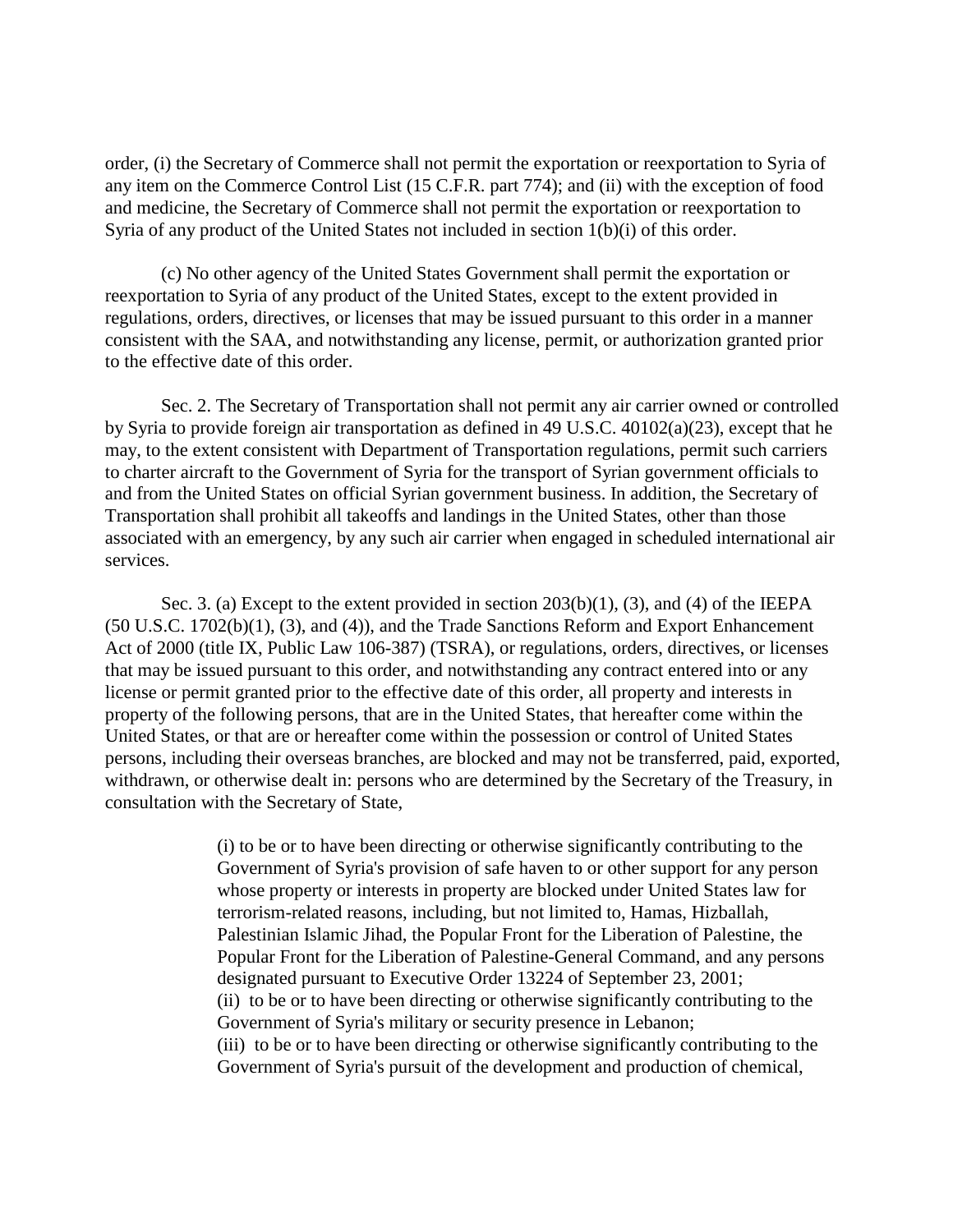biological, or nuclear weapons and medium- and long-range surface-to-surface missiles;

(iv) to be or to have been directing or otherwise significantly contributing to any steps taken by the Government of Syria to undermine United States and international efforts with respect to the stabilization and reconstruction of Iraq; or (v) to be owned or controlled by, or acting or purporting to act for or on behalf of, directly or indirectly, any person whose property or interests in property are blocked pursuant to this order.

(b) The prohibitions in paragraph (a) of this section include, but are not limited to, (i) the making of any contribution of funds, goods, or services by, to, or for the benefit of any person whose property or interests in property are blocked pursuant to this order; and (ii) the receipt of any contribution or provision of funds, goods, or services from any such person.

Sec. 4. (a) Any transaction by a United States person or within the United States that evades or avoids, has the purpose of evading or avoiding, or attempts to violate any of the prohibitions set forth in this order is prohibited.

(b) Any conspiracy formed to violate the prohibitions set forth in this order is prohibited.

Sec. 5. I hereby determine that the making of donations of the type of articles specified in section 203(b)(2) of the IEEPA (50 U.S.C. 1702(b)(2)) would seriously impair the ability to deal with the national emergency declared in this order, and hereby prohibit, (i) the exportation or reexportation of such donated articles to Syria as provided in section 1(b) of this order; and (ii) the making of such donations by, to, or for the benefit of any person whose property and interests in property are blocked pursuant to section 3 of this order.

Sec. 6. For purposes of this order:

(a) the term ``person'' means an individual or entity;

(b) the term ``entity'' means a partnership, association, trust, joint venture, corporation, group, subgroup, or other organization;

(c) the term ``United States person'' means any United States citizen, permanent resident alien, entity organized under the laws of the United States or any jurisdiction within the United States (including foreign branches), or any person in the United States;

(d) the term ``Government of Syria'' means the Government of the Syrian Arab Republic, its agencies, instrumentalities, and controlled entities; and

(e) the term ``product of the United States'' means: for the purposes of subsection 1(b), any item subject to the Export Administration Regulations (15 C.F.R. parts 730-774); and for the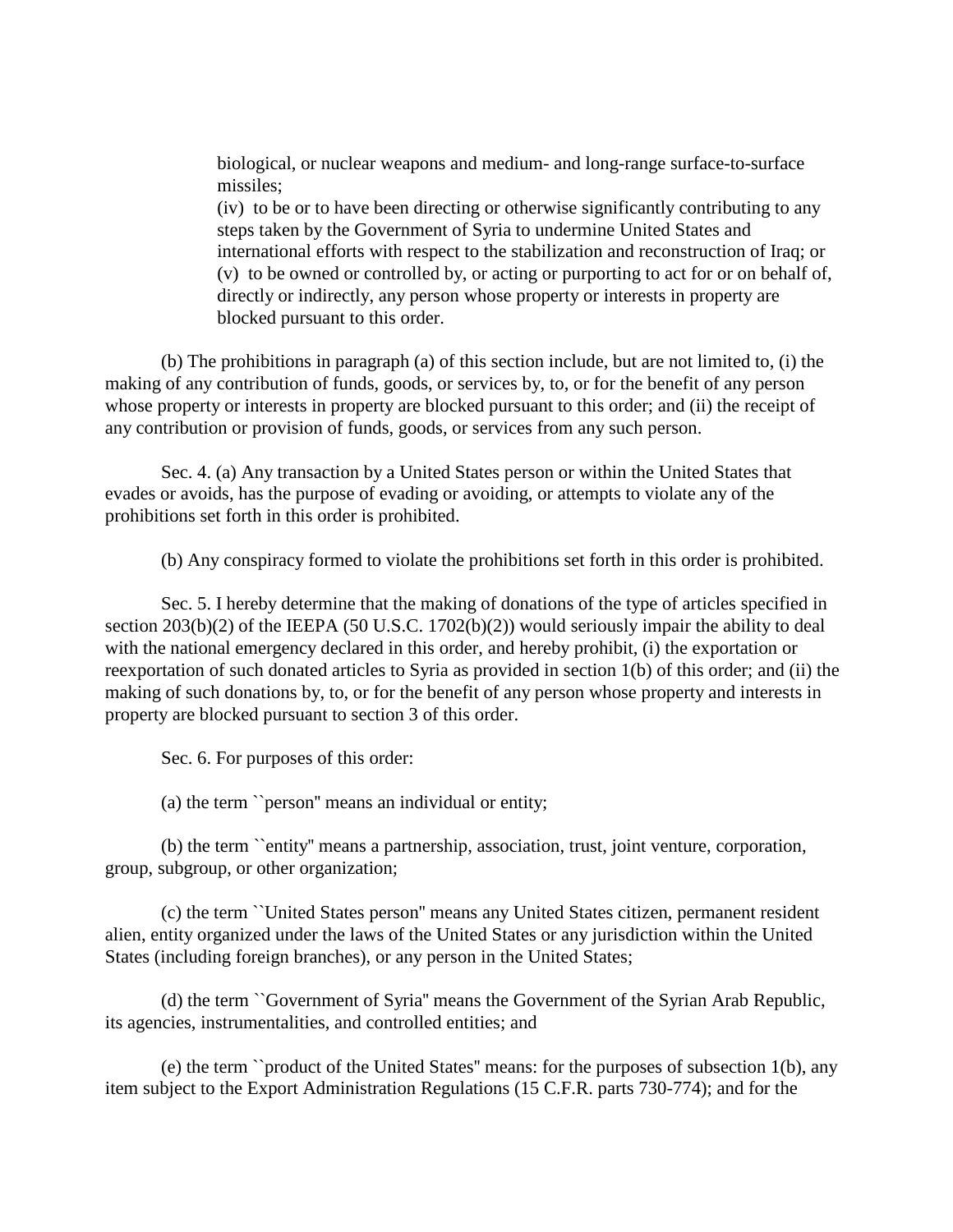purposes of subsection  $1(c)$ , any item subject to the export licensing jurisdiction of any other United States Government agency.

Sec. 7. With respect to the prohibitions contained in section 1 of this order, consistent with subsection 5(b) of the SAA, I hereby determine that it is in the national security interest of the United States to waive, and hereby waive application of subsection  $5(a)(1)$  and subsection 5(a)(2)(A) of the SAA so as to permit the exportation or reexportation of certain items as specified in the Department of Commerce's General Order No. 2 to Supplement No. 1, 15 C.F.R. part 736, as issued consistent with this order and as may be amended pursuant to the provisions of this order and in a manner consistent with the SAA. This waiver is made pursuant to the SAA only to the extent that regulation of such exports or reexports would not otherwise fall within my constitutional authority to conduct the Nation's foreign affairs and protect national security.

Sec. 8. With respect to the prohibitions contained in section 2 of this order, consistent with subsection 5(b) of the SAA, I hereby determine that it is in the national security interest of the United States to waive, and hereby waive, application of subsection 5(a)(2)(D) of the SAA insofar as it pertains to: aircraft of any air carrier owned or controlled by Syria chartered by the Syrian government for the transport of Syrian government officials to and from the United States on official Syrian government business, to the extent consistent with Department of Transportation regulations; takeoffs or landings for non-traffic stops of aircraft of any such air carrier that is not engaged in scheduled international air services; takeoffs and landings associated with an emergency; and overflights of United States territory.

Sec. 9. I hereby direct the Secretary of State to take such actions, including the promulgation of rules and regulations, as may be necessary to carry out subsection 1(a) of this order. I hereby direct the Secretary of Commerce, in consultation with the Secretary of State, to take such actions, including the promulgation of rules and regulations, as may be necessary to carry out subsection 1(b) of this order. I direct the Secretary of Transportation, in consultation with the Secretary of State, to take such actions, including the promulgation of rules and regulations, as may be necessary to carry out section 2 of this order. The Secretary of the Treasury, in consultation with the Secretary of State, is hereby authorized to take such actions, including the promulgation of rules and regulations, and to employ all powers granted to the President by the IEEPA as may be necessary to carry out sections 3, 4, and 5 of this order. The Secretaries of State, Commerce, Transportation, and the Treasury may redelegate any of these functions to other officers and agencies of the United States Government consistent with applicable law. The Secretary of State, in consultation with the Secretaries of Commerce, Transportation, and the Treasury, as appropriate, is authorized to exercise the functions and authorities conferred upon the President in subsection 5(b) of the SAA and to redelegate these functions and authorities consistent with applicable law. All agencies of the United States Government are hereby directed to take all appropriate measures within their authority to carry out the provisions of this order and, where appropriate, to advise the Secretaries of State, Commerce, Transportation, and the Treasury in a timely manner of the measures taken.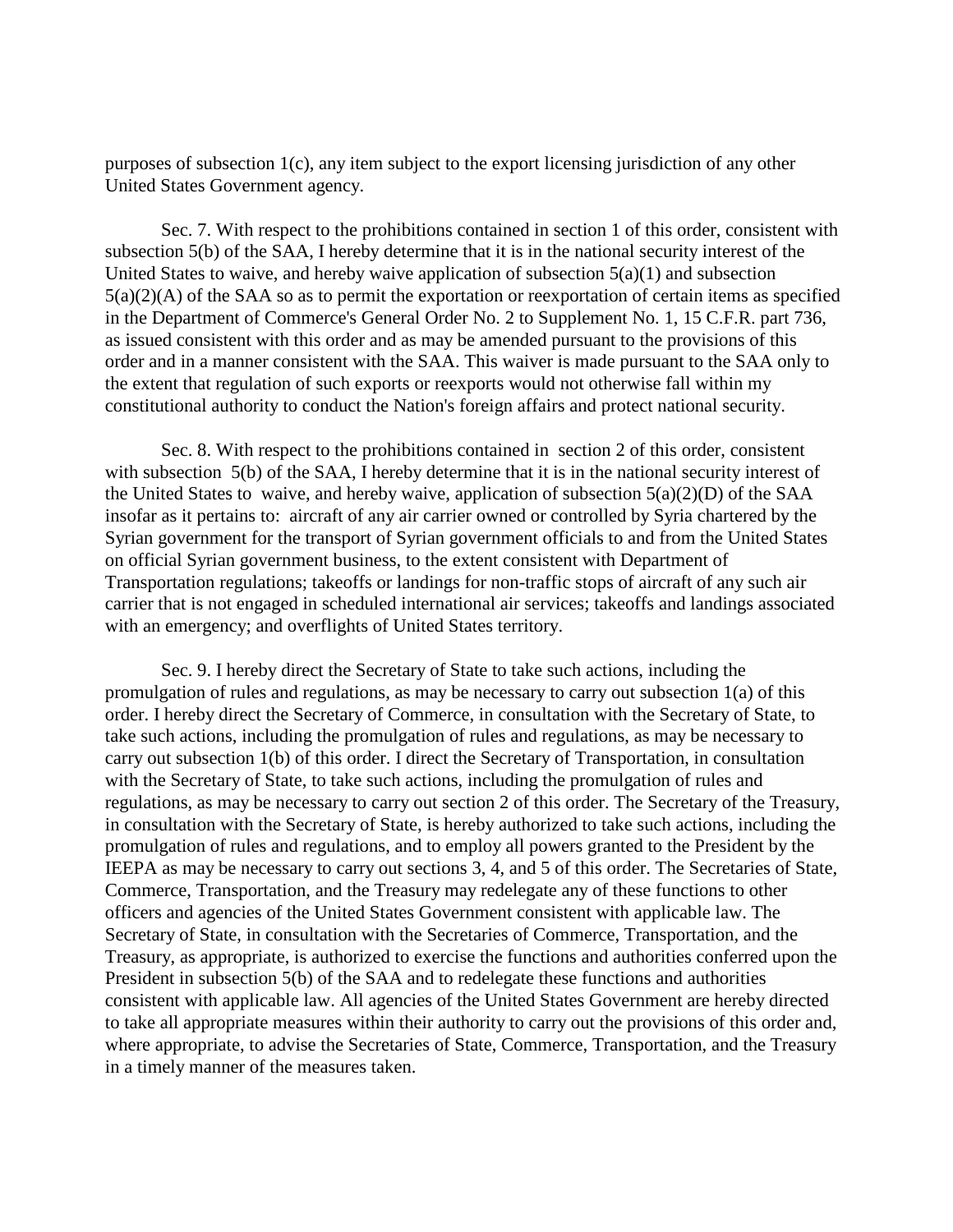Sec. 10. This order is not intended to create, and does not create, any right or benefit, substantive or procedural, enforceable at law or in equity by any party against the United States, its departments, agencies, instrumentalities, or entities, its officers or employees, or any other person.

Sec. 11. For those persons whose property or interests in property are blocked pursuant to section 3 of this order who might have a constitutional presence in the United States, I find that because of the ability to transfer funds or assets instantaneously, prior notice to such persons of measures to be taken pursuant to this order would render these measures ineffectual. I therefore determine that for these measures to be effective in addressing the national emergency declared in this order, there need be no prior notice of a listing or determination made pursuant to this order.

Sec. 12. The Secretary of the Treasury, in consultation with the Secretary of State, is authorized to submit the recurring and final reports to the Congress on the national emergency declared in this order, consistent with section 401(c) of the NEA, 50 U.S.C. 1641(c), and section 204(c) of the IEEPA, 50 U.S.C. 1703(c).

Sec. 13. (a) This order is effective at 12:01 eastern daylight time on May 12, 2004.

(b) This order shall be transmitted to the Congress and published in the Federal Register.

### GEORGE W. BUSH

THE WHITE HOUSE,

May 11, 2004.

#### **Executive Order 13348 — July 22, 2004**

Blocking Property of Certain Persons and Prohibiting the Importation of Certain Goods from Liberia

By the authority vested in me as President by the Constitution and the laws of the United States of America, including the International Emergency Economic Powers Act (50 U.S.C. 1701 et seq.) (IEEPA), the National Emergencies Act (50 U.S.C. 1601 et seq.) (NEA), section 5 of the United Nations Participation Act, as amended (22 U.S.C. 287c) (UNPA), and section 301 of title 3, United States Code, and in view of United Nations Security Council Resolutions 1521 of December 22, 2003, and 1532 of March 12, 2004,

I, GEORGE W. BUSH, President of the United States of America, note that the actions and policies of former Liberian President Charles Taylor and other persons, in particular their unlawful depletion of Liberian resources and their removal from Liberia and secreting of Liberian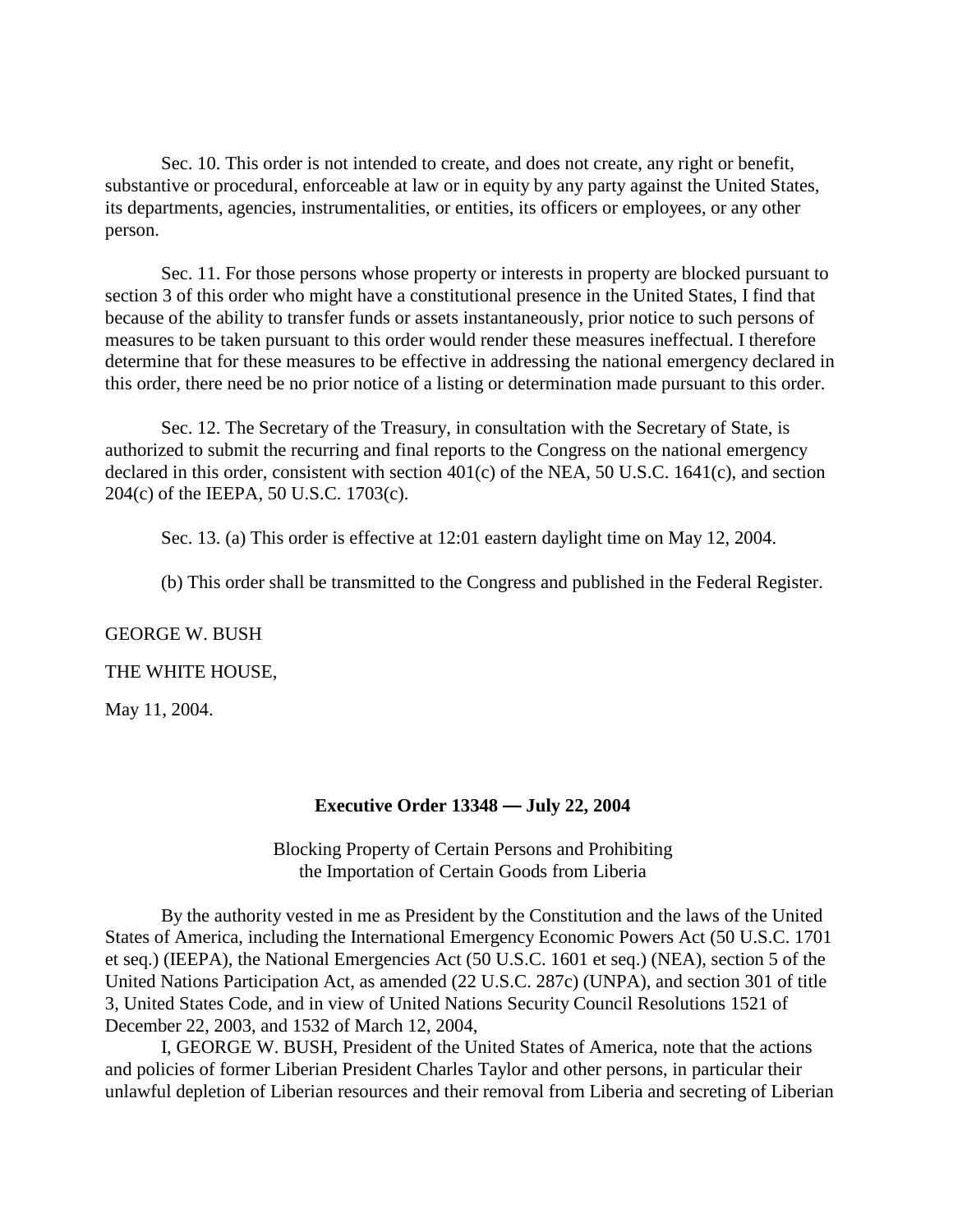funds and property, have undermined Liberia's transition to democracy and the orderly development of its political, administrative, and economic institutions and resources. I further note that the Comprehensive Peace Agreement signed on August 18, 2003, and the related ceasefire have not yet been universally implemented throughout Liberia, and that the illicit trade in round logs and timber products is linked to the proliferation of and trafficking in illegal arms, which perpetuate the Liberian conflict and fuel and exacerbate other conflicts throughout West Africa. I find that the actions, policies, and circumstances described above constitute an unusual and extraordinary threat to the foreign policy of the United States and hereby declare a national emergency to deal with that threat. To address that threat, I hereby order:

Section 1. (a) Except to the extent provided in section  $203(b)(1)$ , (3), and (4) of IEEPA (50 U.S.C. 1702(b)(1), (3), and (4)), or regulations, orders, directives, or licenses that may be issued pursuant to this order, and notwithstanding any contract entered into or any license or permit granted prior to the effective date of this order, all property and interests in property of the following persons, that are in the United States, that hereafter come within the United States, or that are or hereafter come within the possession or control of United States persons, are blocked and may not be transferred, paid, exported, withdrawn, or otherwise dealt in:

(i) the persons listed in the Annex to this order; and

(ii) any person determined by the Secretary of the Treasury, in consultation with the Secretary of State:

(A) to be or have been an immediate family member of Charles Taylor;

(B) to have been a senior official of the former Liberian regime headed by Charles Taylor or otherwise to have been or be a close ally or associate of Charles Taylor or the former Liberian regime;

(C) to have materially assisted, sponsored, or provided financial, material, or technological support for, or goods or services in support of, the unlawful depletion of Liberian resources, the removal of Liberian resources from that country, and the secreting of Liberian funds and property by any person whose property and interests in property are blocked pursuant to this order; or

(D) to be owned or controlled by, or acting or purporting to act for or on behalf of, directly or indirectly, any person whose property and interests in property are blocked pursuant to this order.

(b) I hereby determine that the making of donations of the type of articles specified in section 203(b)(2) of IEEPA (50 U.S.C. 1702(b)(2)) by, to, or for the benefit of, any person whose property or interests in property are blocked pursuant to paragraph (a) of this section would seriously impair my ability to deal with the national emergency declared in this order, and I hereby prohibit such donations as provided by paragraph (a) of this section.

(c) The prohibitions in paragraph (a) of this section include, but are not limited to,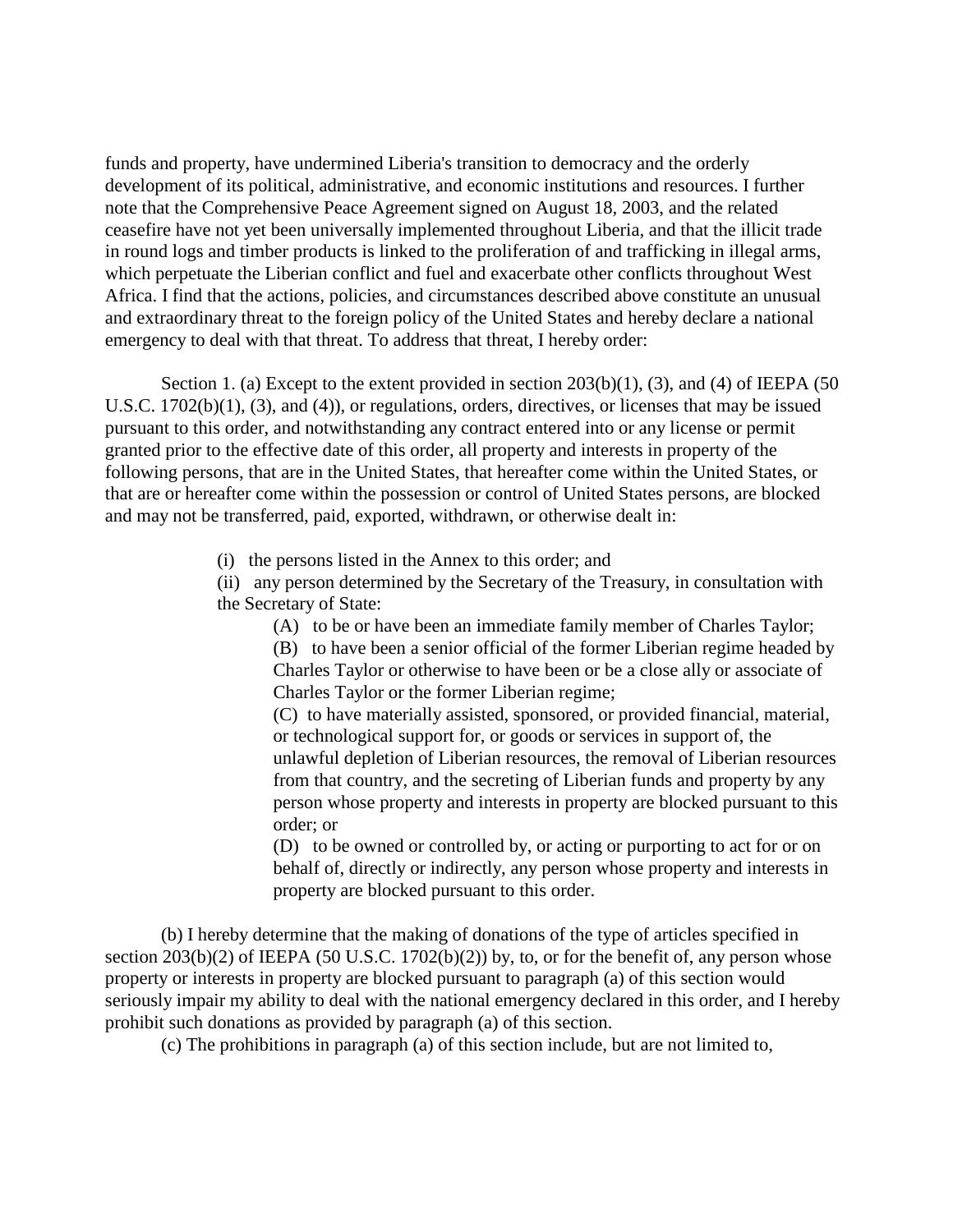(i) the making of any contribution or provision of funds, goods, or services by, to, or for the benefit of, any person whose property or interests in property are blocked pursuant to this order, and

(ii) the receipt of any contribution or provision of funds, goods, or services from any such person.

Sec. 2. Except to the extent provided in regulations, orders, directives, or licenses that may be issued pursuant to this order, and notwithstanding any contract entered into or any license or permit granted prior to the effective date of this order, the direct or indirect importation into the United States of any round log or timber product originating in Liberia is prohibited.

Sec. 3. (a) Any transaction by a United States person or within the United States that evades or avoids, has the purpose of evading or avoiding, or attempts to violate any of the prohibitions set forth in this order is prohibited.

(b) Any conspiracy formed to violate any of the prohibitions set forth in this order is prohibited.

Sec. 4. For purposes of this order: (a) the term "person" means an individual or entity;

(b) the term ``entity'' means a partnership, association, trust, joint venture, corporation, group,

subgroup, or other organization;

(c) the term ``United States person'' means any United States citizen, permanent resident alien, entity organized under the laws of the United States or any jurisdiction within the United States (including foreign branches), or any person in the United States; and

(d) the term ``round log or timber product'' means any product classifiable in Chapter 44 of the Harmonized Tariff Schedule of the United States.

Sec. 5. For those persons whose property and interests in property are blocked pursuant to section 1 of this order who might have a constitutional presence in the United States, I find that because of the ability to transfer funds or other assets instantaneously, prior notice to such persons of measures to be taken pursuant to this order would render these measures ineffectual. I therefore determine that for these measures to be effective in addressing the national emergency declared in this order, there need be no prior notice of a listing or determination made pursuant to section 1 of this order.

Sec. 6. The Secretary of the Treasury, in consultation with the Secretary of State, is hereby authorized to take such actions, including the promulgation of rules and regulations, and to employ all powers granted to the President by IEEPA and UNPA as may be necessary to carry out the purposes of this order. The Secretary of the Treasury may redelegate any of these functions to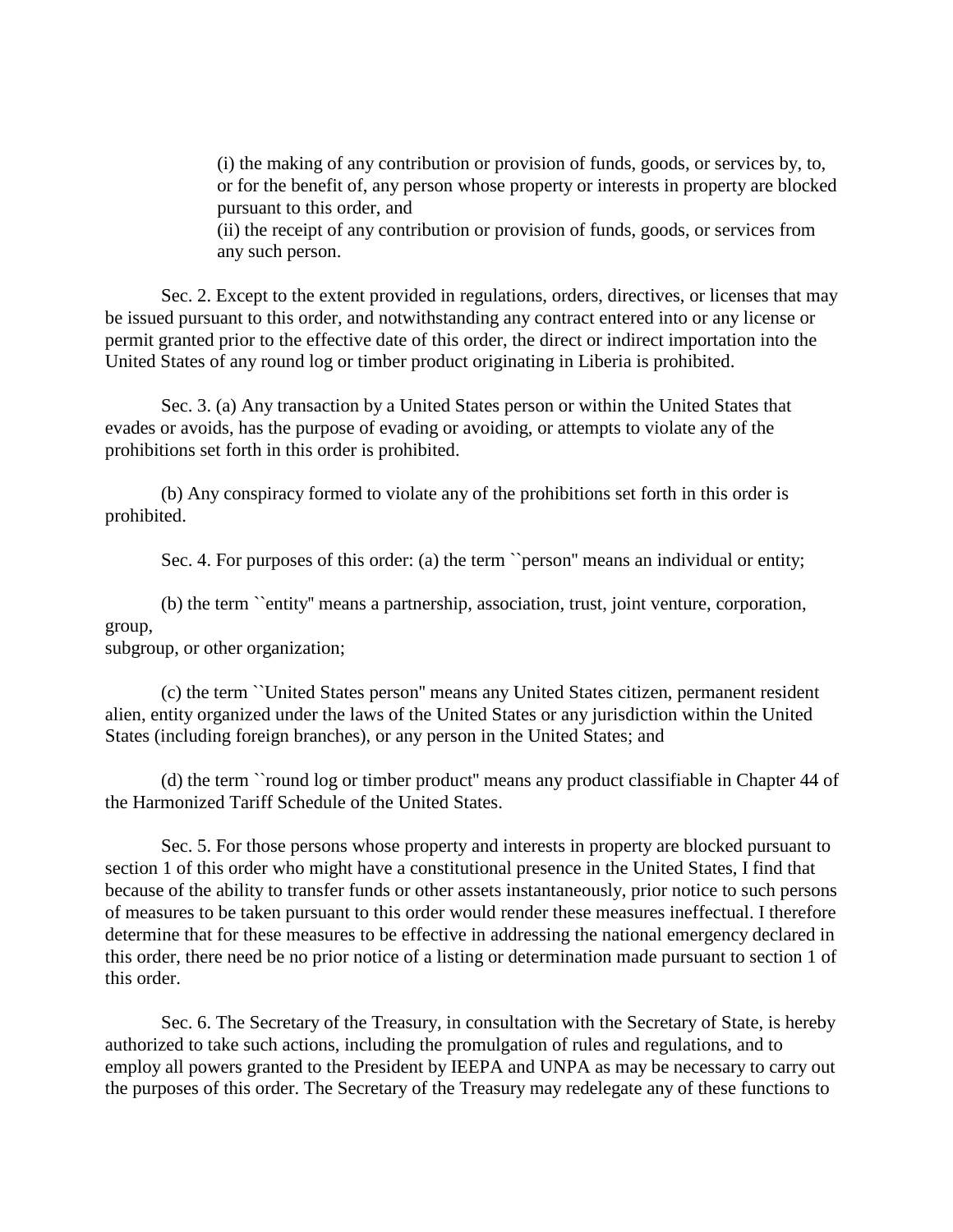other officers and agencies of the United States Government, consistent with applicable law. All agencies of the United States Government are hereby directed to take all appropriate measures within their authority to carry out the provisions of this order and, where appropriate, to advise the Secretary of the Treasury in a timely manner of the measures taken.

Sec. 7. The Secretary of the Treasury, in consultation with the Secretary of State, is hereby authorized to submit the recurring and final reports to the Congress on the national emergency declared in this order, consistent with section 401(c) of NEA, 50 U.S.C. 1641(c), and section 204(c) of IEEPA, 50 U.S.C. 1703(c).

Sec. 8. The Secretary of the Treasury, in consultation with the Secretary of State, is hereby authorized to determine, subsequent to the issuance of this order, that circumstances no longer warrant the inclusion of a person in the Annex to this order and that the property and interests in property of that person are therefore no longer blocked pursuant to section 1 of this order.

Sec. 9. This order is not intended to, and does not, create any right or benefit, substantive or procedural, enforceable at law or in equity by any party against the United States, its departments, agencies, instrumentalities, or entities, its officers or employees, or any other person.

Sec. 10. This order is effective at 12:01 a.m. eastern daylight time on July 23, 2004.

Sec. 11. This order shall be transmitted to the Congress and published in the Federal Register.

# GEORGE W. BUSH

THE WHITE HOUSE,

July 22, 2004.

#### **Executive Order 13396 — February 7, 2006**

Blocking Property of Certain Persons Contributing to the Conflict in Côte d'Ivoire

By the authority vested in me as President by the Constitution and the laws of the United States of America, including the International Emergency Economic Powers Act (50 U.S.C. 1701 et seq.)(IEEPA), the National Emergencies Act (50 U.S.C. 1601 et seq.)(NEA), section 5 of the United Nations Participation Act, as amended (22 U.S.C. 287c)(UNPA), and section 301 of title 3, United States Code, and to assist in addressing humanitarian, safety, and other concerns in or in relation to the country of Côte d'Ivoire.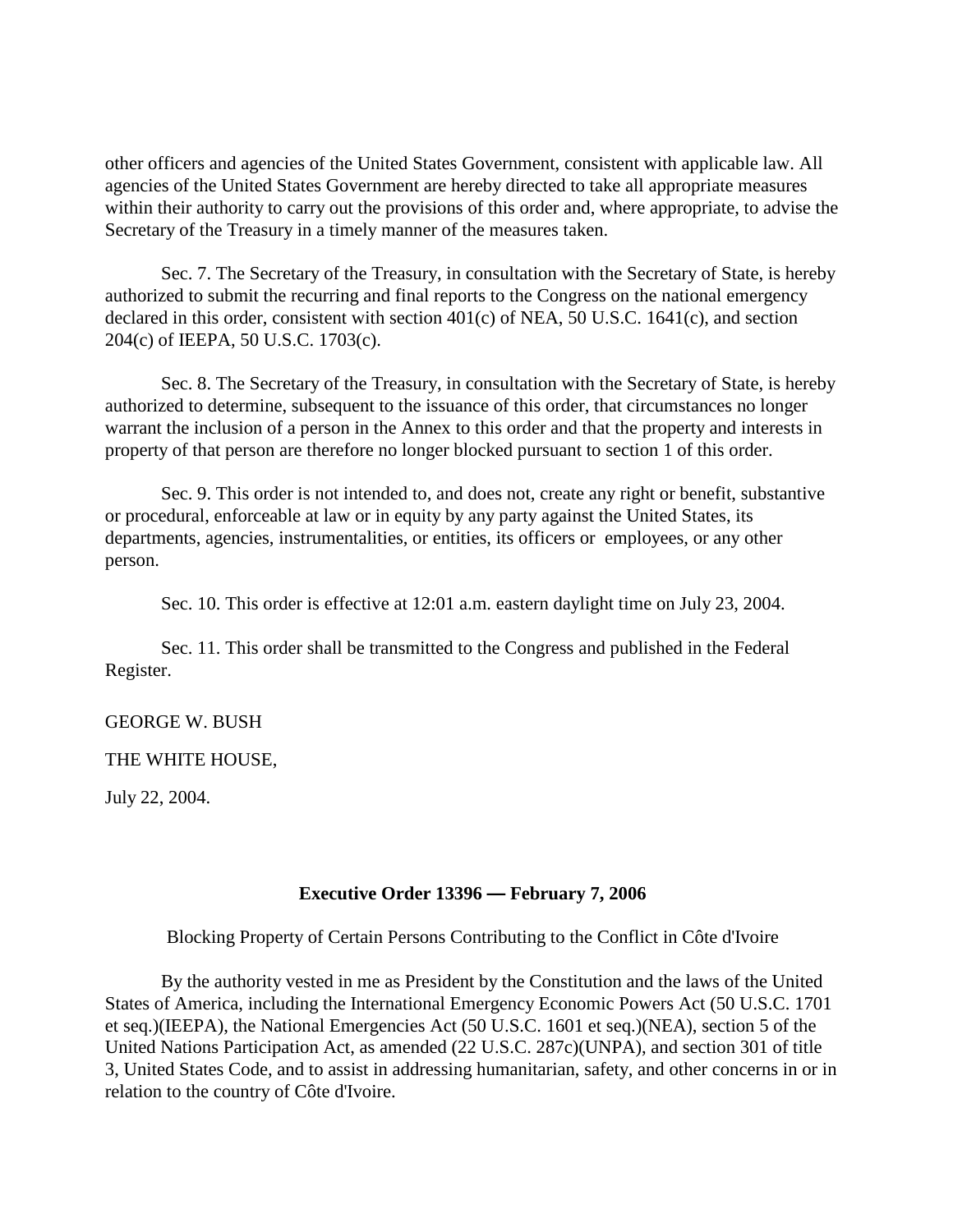I, GEORGE W. BUSH, President of the United States of America, determine that the situation in or in relation to Côte d'Ivoire, which has been addressed by the United Nations Security Council in Resolution 1572 of November 15, 2004, and subsequent resolutions, that has resulted in the massacre of large numbers of civilians, widespread human rights abuses, significant political violence and unrest, and attacks against international peacekeeping forces leading to fatalities, constitutes an unusual and extraordinary threat to the national security and foreign policy of the United States and hereby declare a national emergency to deal with that threat, and hereby order:

Section 1. (a) Except to the extent that section  $203(b)(1)$ , (3), and (4) of the IEEPA (50 U.S.C. 1702(b)(1), (3), and (4)) may apply, or to the extent provided in regulations, orders, directives, or licenses that may be issued pursuant to this order, and notwithstanding any contract entered into or any license or permit granted prior to the effective date of this order, all property and interests in property that are in the United States, that hereafter come within the United States, or that are or hereafter come within the possession or control of any United States person, including any overseas branch, of the following persons are blocked and may not be transferred, paid, exported, withdrawn, or otherwise dealt in:

(i) the persons listed in the Annex to this order; and

(ii) any person determined by the Secretary of the Treasury, after consultation with the Secretary of State:

(A) to constitute a threat to the peace and national reconciliation process in C[ocirc]te d'Ivoire, such as by blocking the implementation of the Linas-Marcoussis Agreement of January 24, 2003, the Accra III Agreement of July

30, 2004, and the Pretoria Agreement of April 6, 2005;

(B) to be responsible for serious violations of international law in Côte d'Ivoire; (C) to have directly or indirectly supplied, sold, or transferred to C[ocirc]te d'Ivoire arms or any related materiel or any assistance, advice, or training related to military activities;

(D) to have publicly incited violence and hatred contributing to the conflict in Côte d'Ivoire;

(E) to have materially assisted, sponsored, or provided financial, material, or technological support for, or goods or services in support of, the activities described in paragraphs (a)(ii)(A), (a)(ii)(B), (a)(ii)(C), or (a)(ii)(D) of this section or any person listed in or designated

pursuant to this order; or

(F) to be owned or controlled by, or acting or purporting to act for or on behalf of, directly or indirectly, any person listed in or designated pursuant to this order.

(b) I hereby determine that, to the extent section 203(b)(2) of the IEEPA (50 U.S.C. 1702(b)(2)) may apply, the making of donations of the type of articles specified in such section by, to, or for the benefit of, any person listed in or designated pursuant to this order would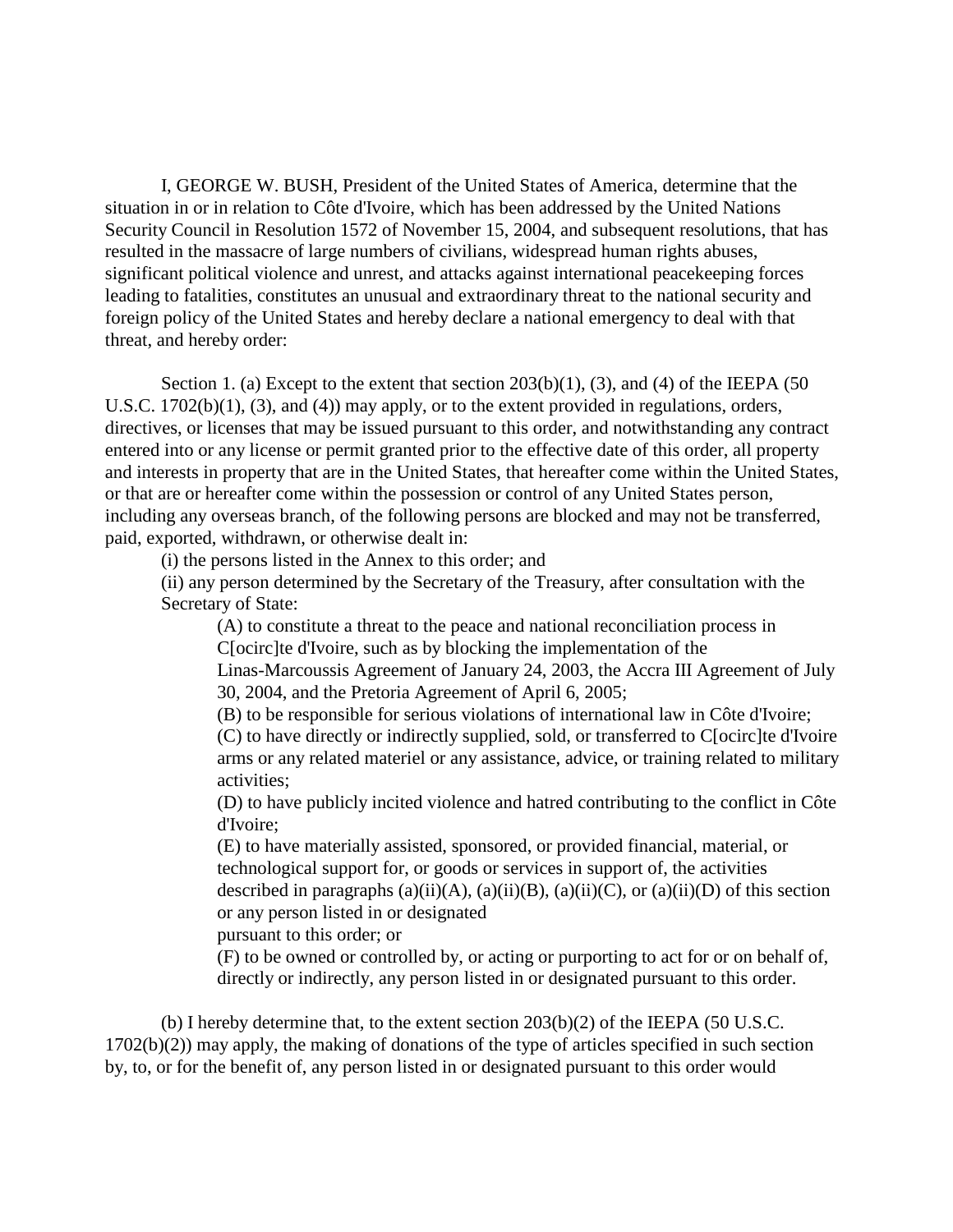seriously impair my ability to deal with the national emergency declared in this order, and I hereby prohibit such donations as provided by paragraph (a) of this section.

(c) The prohibitions in paragraph (a) of this section include, but are not limited to, (i) the making of any contribution or provision of funds, goods, or services by, to, or for the benefit of, any person listed in or designated pursuant to this order, and (ii) the receipt of any contribution or provision of funds, goods, or services from any such person.

Sec. 2. (a) Any transaction by a United States person or within the United States that evades or avoids, has the purpose of evading or avoiding, or attempts to violate any of the prohibitions set forth in this order is prohibited.

(b) Any conspiracy formed to violate any of the prohibitions set forth in this order is prohibited.

Sec. 3. For purposes of this order:

(a) the term ``entity'' means a partnership, association, trust, joint venture, corporation, group, subgroup, or other organization;

(b) the term ``person'' means an individual or entity;

(c) the term ``United States person'' means any United States citizen, permanent resident alien, entity organized under the laws of the United States or any jurisdiction within the United States (including foreign branches), or any person in the United States; and

(d) the term ``arms or any related materiel'' means arms or related materiel of all types, including military aircraft and equipment, but excludes:

> (i) supplies and technical assistance intended solely for the support of or use by the United Nations Operation in Côte d'Ivoire and forces of France who support them; (ii) supplies of non-lethal military equipment intended solely for humanitarian or protective use, and related technical assistance and training;

> (iii) supplies of protective clothing, including flak jackets and military helmets, temporarily exported to Côte d'Ivoire by United Nations personnel, representatives of the media, and humanitarian and development workers and associated personnel, for their personal use only;

> (iv) supplies temporarily exported to Côte d'Ivoire to the forces of a country that is taking action solely and directly to facilitate the evacuation of its nationals and those for whom it has consular responsibility in Côte d'Ivoire; and (v) supplies of arms and related materiel and technical training and assistance intended solely for support of or use in the process of restructuring defense and

security forces pursuant to paragraph 3, subparagraph (f) of the Linas-Marcoussis Agreement.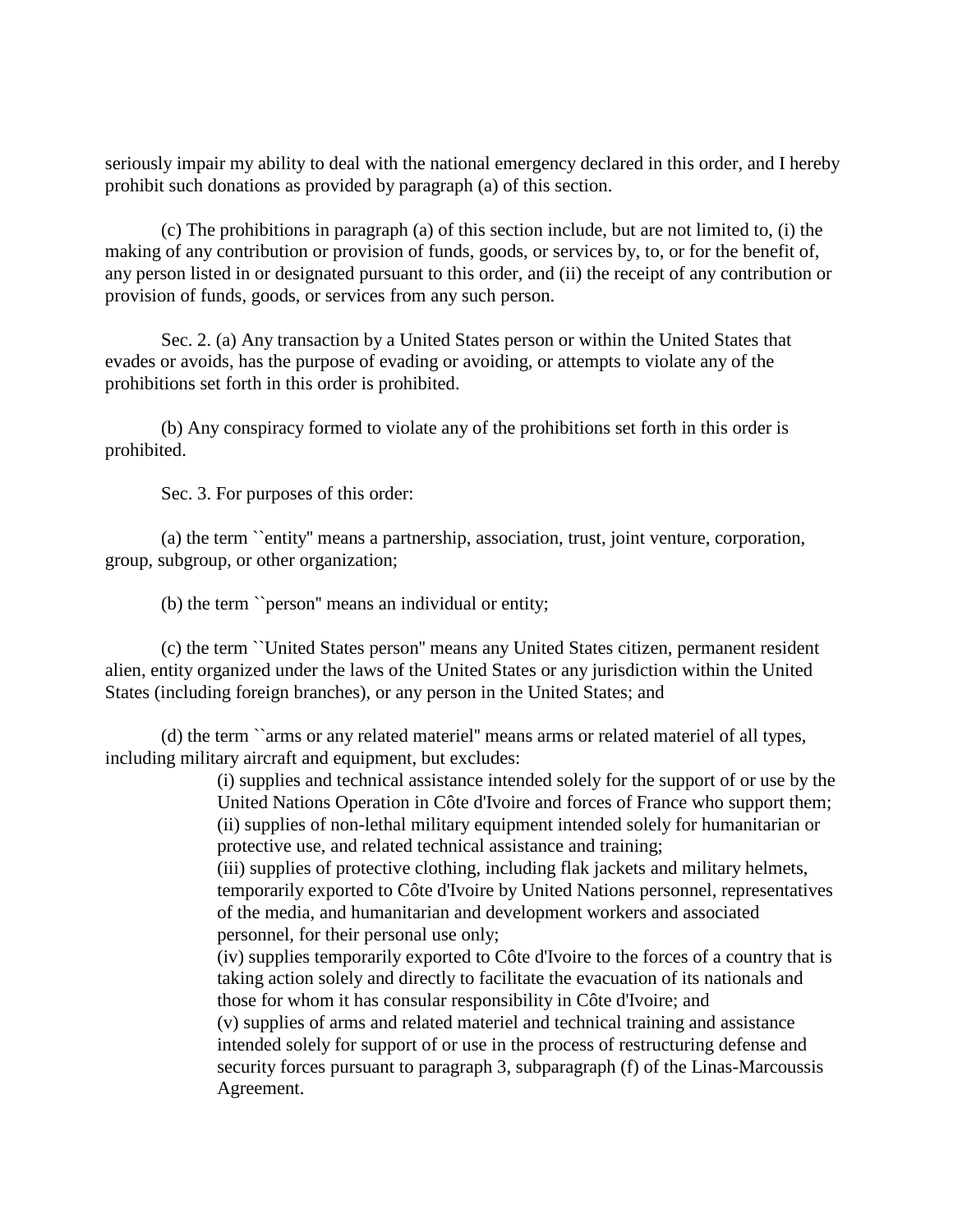Sec. 4. For those persons listed in or designated pursuant to this order who might have a constitutional presence in the United States, I find that because of the ability to transfer funds or other assets instantaneously, prior notice to such persons of measures to be taken pursuant to this order would render these measures ineffectual. I therefore determine that for these measures to be effective in addressing the national emergency declared in this order, there need be no prior notice of a listing or determination made pursuant to section 1 of this order.

Sec. 5. The Secretary of the Treasury, after consultation with the Secretary of State, is hereby authorized to take such actions, including the promulgation of rules and regulations, and to employ all powers granted to the President by the IEEPA and the UNPA, as may be necessary to carry out the purposes of this order. The Secretary of the Treasury may redelegate any of these functions to other officers and agencies of the United States Government, consistent with applicable law. All executive agencies of the United States Government are hereby directed to take all appropriate measures within their authority to carry out the provisions of this order and, where appropriate, to advise the Secretary of the Treasury in a timely manner of the measures taken. The Secretary of the Treasury shall ensure compliance with those provisions of section 401 of the NEA (50 U.S.C. 1641) applicable to the Department of the Treasury in relation to this order.

Sec. 6. The Secretary of the Treasury, after consultation with the Secretary of State, is hereby authorized to submit the recurring and final reports to the Congress on the national emergency declared in this order, consistent with section 401(c) of the NEA (50 U.S.C. 1641(c)) and section 204(c) of the IEEPA (50 U.S.C. 1703(c)).

Sec. 7. The Secretary of the Treasury, after consultation with the Secretary of State, is hereby authorized to determine, subsequent to the issuance of this order, that circumstances no longer warrant the inclusion of a person in the Annex to this order and that the property and interests in property of that person are therefore no longer blocked pursuant to section 1 of this order.

Sec. 8. This order is not intended to, and does not, create any right, benefit, or privilege, substantive or procedural, enforceable at law or in equity by any party against the United States, its departments, agencies, instrumentalities, or entities, its officers or employees, or any other person.

Sec. 9. This order is effective at 12:01 a.m. eastern standard time on February 8, 2006.

# GEORGE W. BUSH

#### THE WHITE HOUSE,

February 7, 2006.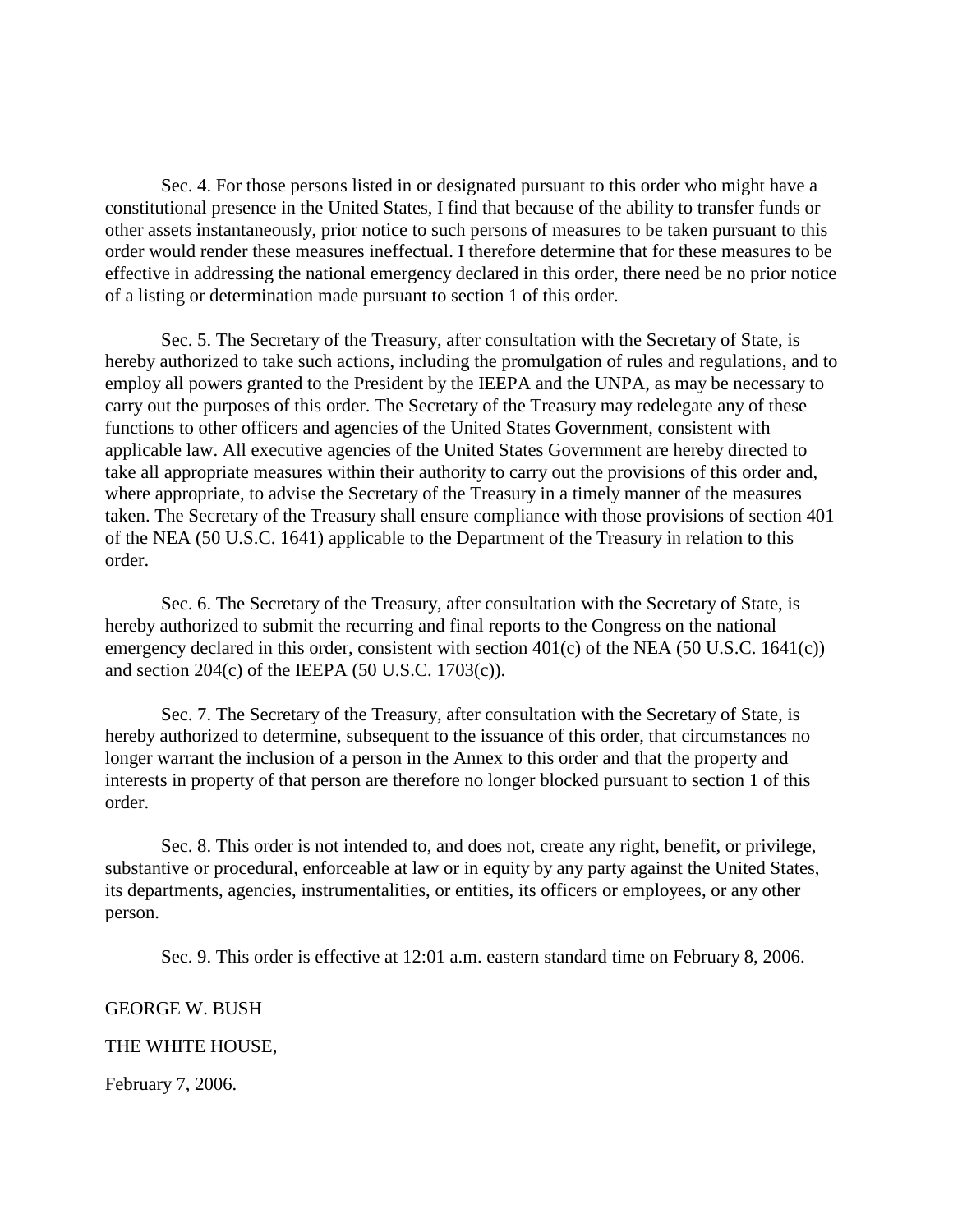# ANNEX

Individuals

1. Eug ne Ngoran Kouadio DJUE [Leader of Union for the Total Liberation of Cote d=Ivoire (Union pour la Liberation Totale de la Côte d=Ivoire, UPLTCI), born December 20, 1969]

2. Martin Kouakou FOFIE ["New Forces" (Forces Nouvelles) Zone Commander in Korhogo, born January 1, 1968]

3. Charles BLE GOUDE [Head of "Young Patriots" (Congres Panafricain des Jeunes Patriotes, COJEP), born January 1, 1972]

# **Executive Order 13399 — April 25, 2006**

Blocking Property of Additional Persons in Connection With the National Emergency With Respect to Syria

By the authority vested in me as President by the Constitution and the laws of the United States of America, including the International Emergency Economic Powers Act (50 U.S.C. 1701 et seq.) (IEEPA), the National Emergencies Act (50 U.S.C. 1601 et seq.), section 5 of the United Nations Participation Act, as amended (22 U.S.C. 287c) (UNPA), and section 301 of title 3, United States Code; and in view of United Nations Security Council Resolution (UNSCR) 1636 of October 31, 2005,

I, GEORGE W. BUSH, President of the United States of America, determine that it is in the interests of the United States to (1) assist the international independent investigation Commission (the ``Commission'') established pursuant to UNSCR 1595 of April 7, 2005, (2) assist the Government of Lebanon in identifying and holding accountable in accordance with applicable law those persons who were involved in planning, sponsoring, organizing, or perpetrating the terrorist act in Beirut, Lebanon, on February 14, 2005, that resulted in the assassination of former Prime Minister of Lebanon Rafiq Hariri, and the deaths of 22 others, and other bombings or assassination attempts in Lebanon since October 1, 2004, that are related to Hariri's assassination or that implicate the Government of Syria or its officers or agents, and (3) take note of the Commission's conclusions in its report of October 19, 2005, that there is converging evidence pointing to both Lebanese and Syrian involvement in terrorist acts, that interviewees tried to mislead the Commission's investigation by giving false or inaccurate statements, and that a senior official of Syria submitted false information to the Commission. In light of these determinations, and to take additional steps with respect to the national emergency declared in Executive Order 13338 of May 11, 2004, concerning certain actions of the Government of Syria, I hereby order: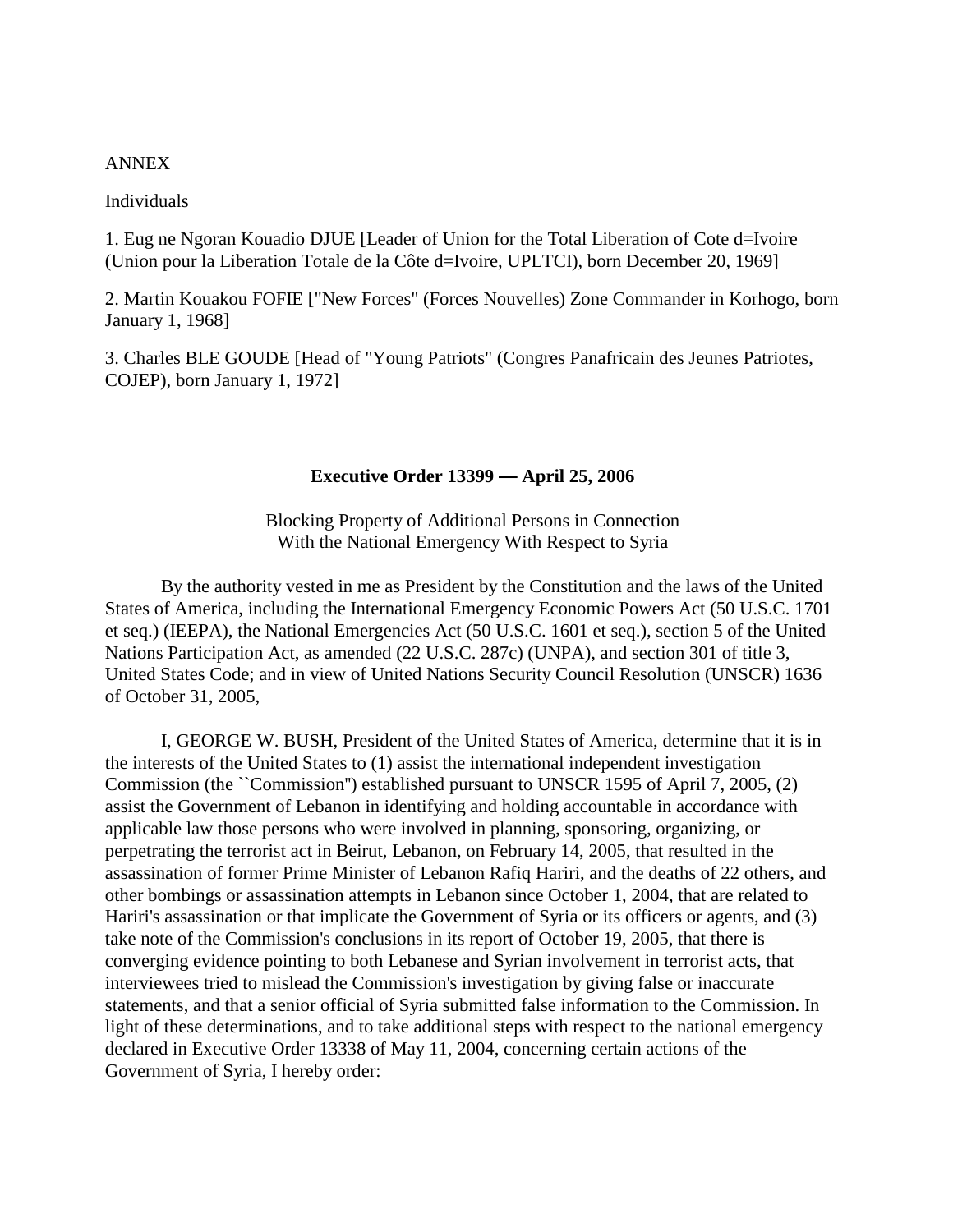Section 1. (a) Except to the extent that sections  $203(b)(1)$ , (3), and (4) of IEEPA (50 U.S.C. 1702(b)(1), (3) and (4)) may apply, or to the extent provided in regulations, orders, directives, or licenses that may be issued pursuant to this order, and notwithstanding any contract entered into or any license or permit granted prior to the effective date of this order, all property and interests in property that are in the United States, that hereafter come within the United States, or that are or hereafter come within the possession or control of any United States person, including any overseas branch, of the following persons are blocked and may not be transferred, paid, exported, withdrawn, or otherwise dealt in: persons determined by the Secretary of the Treasury, after consultation with the Secretary of State,

> (i) to be, or to have been, involved in the planning, sponsoring, organizing, or perpetrating of:

(A) the terrorist act in Beirut, Lebanon, that resulted in the assassination of former Lebanese Prime Minister Rafiq Hariri and the deaths of 22 others; or

(B) any other bombing, assassination, or assassination attempt in Lebanon since October 1, 2004, that is related to Hariri's assassination or that implicates the Government of Syria or its officers or agents;

(ii) to have obstructed or otherwise impeded the work of the Commission established pursuant to UNSCR 1595;

(iii) to have materially assisted, sponsored, or provided financial, material, or technological support for, or goods or services in support of, any such terrorist act, bombing, or assassination attempt, or any person designated pursuant to this order; or

(iv) to be owned or controlled by, or acting or purporting to act for or on behalf of, directly or indirectly, any person designated pursuant to this order.

(b) I hereby determine that, to the extent section  $203(b)(2)$  of IEEPA (50 U.S.C. 1702(b)(2)) may apply, the making of donations of the type of articles specified in such section by, to, or for the benefit of any person designated pursuant to this order would seriously impair my ability to deal with the national emergency declared in Executive Order 13338, and I hereby prohibit such donations as provided by paragraph (a) of this section.

(c) The prohibitions in paragraph (a) of this section include but are not limited to (i) the making of any contribution or provision of funds, goods, or services by, to, or for the benefit of any person designated pursuant to this order, and (ii) the receiptof any contribution or provision of funds, goods, or services from any such person.

Sec. 2. (a) Any transaction by a United States person or within the United States that evades or avoids, has the purpose of evading or avoiding, or attempts to violate any of the prohibitions set forth in this order is prohibited.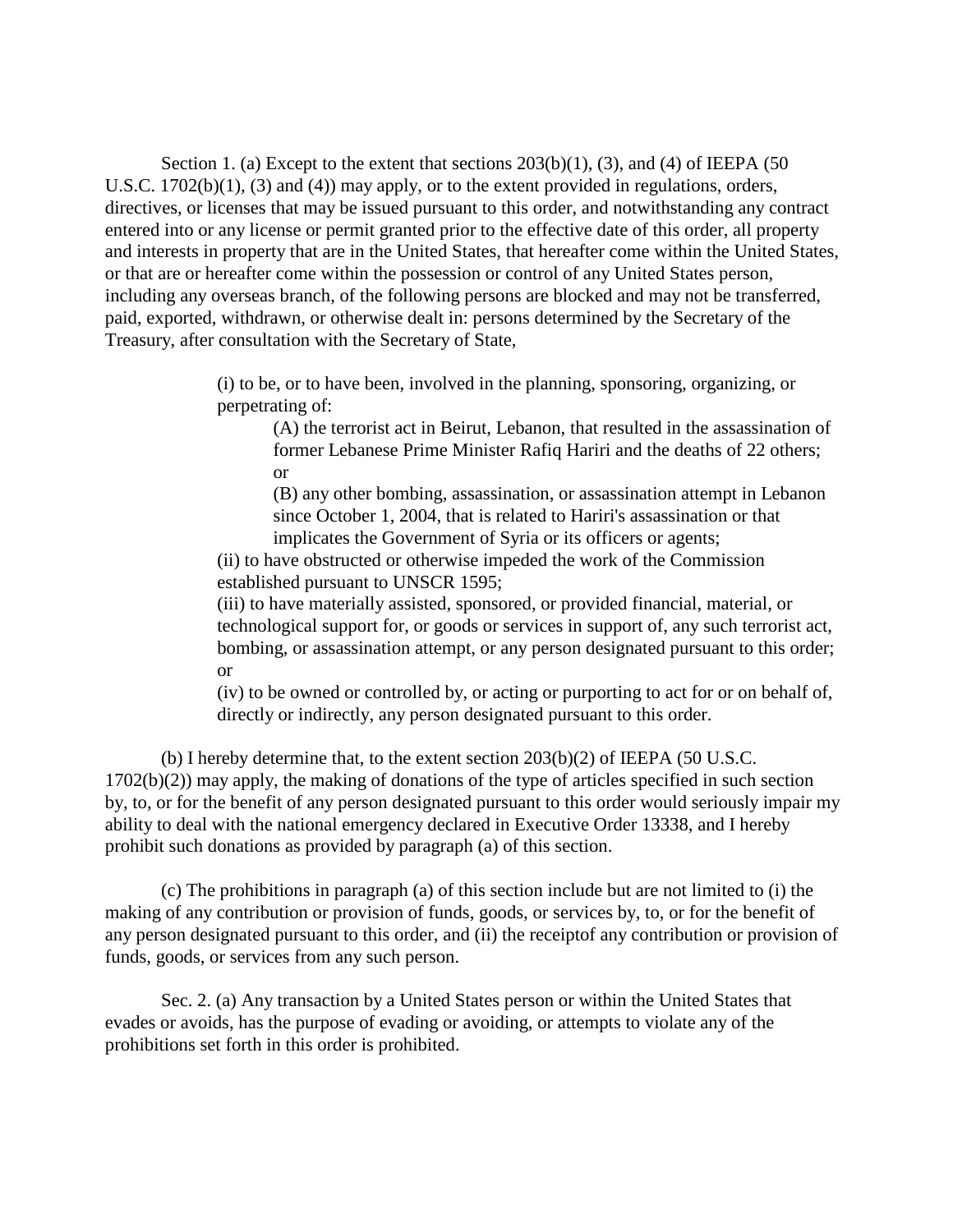(b) Any conspiracy formed to violate any of the prohibitions set forth in this order is prohibited.

Sec. 3. For the purposes of this order:

(a) the term ``person'' means an individual or entity;

(b) the term ``entity'' means a partnership, association, trust, joint venture, corporation, group, subgroup, or other organization; and

(c) the term ``United States person'' means any United States citizen, permanent resident alien, entity organized under the laws of the United States or any jurisdiction within the United States (including foreign branches), or any person in the United States.

Sec. 4. For those persons designated pursuant to this order who might have a constitutional presence in the United States, I find that, because of the ability to transfer funds or other assets instantaneously, prior notice to such persons of measures to be taken pursuant to this order would render these measures ineffectual. I therefore determine that for these measures to be effective in addressing the national emergency declared in Executive Order 13338, there need be no prior notice of a determination made pursuant to section 1(a) of this order.

Sec. 5. The Secretary of the Treasury, after consultation with the Secretary of State, is hereby authorized to take such actions, including the promulgation of rules and regulations, and to employ all powers granted to the President by IEEPA and UNPA, as may be necessary to carry out the purposes of this order. The Secretary of the Treasury may redelegate any of these functions to other officers and agencies of the United States Government, consistent with applicable law. All agencies of the United States Government are hereby directed to take all appropriate measures within their authority to carry out the provisions of this order and, where appropriate, to advise the Secretary of the Treasury in a timely manner of the measures taken.

Sec. 6. This order is not intended to, and does not, create any right, benefit or privilege, substantive or procedural, enforceable at law or in equity by any party against the United States, its departments, agencies, instrumentalities, or entities, its officers or employees, or any other person.

Sec. 7. This order is effective at 12:01 a.m. eastern daylight time on April 26, 2006.

#### GEORGE W. BUSH

# THE WHITE HOUSE,

April 25, 2006.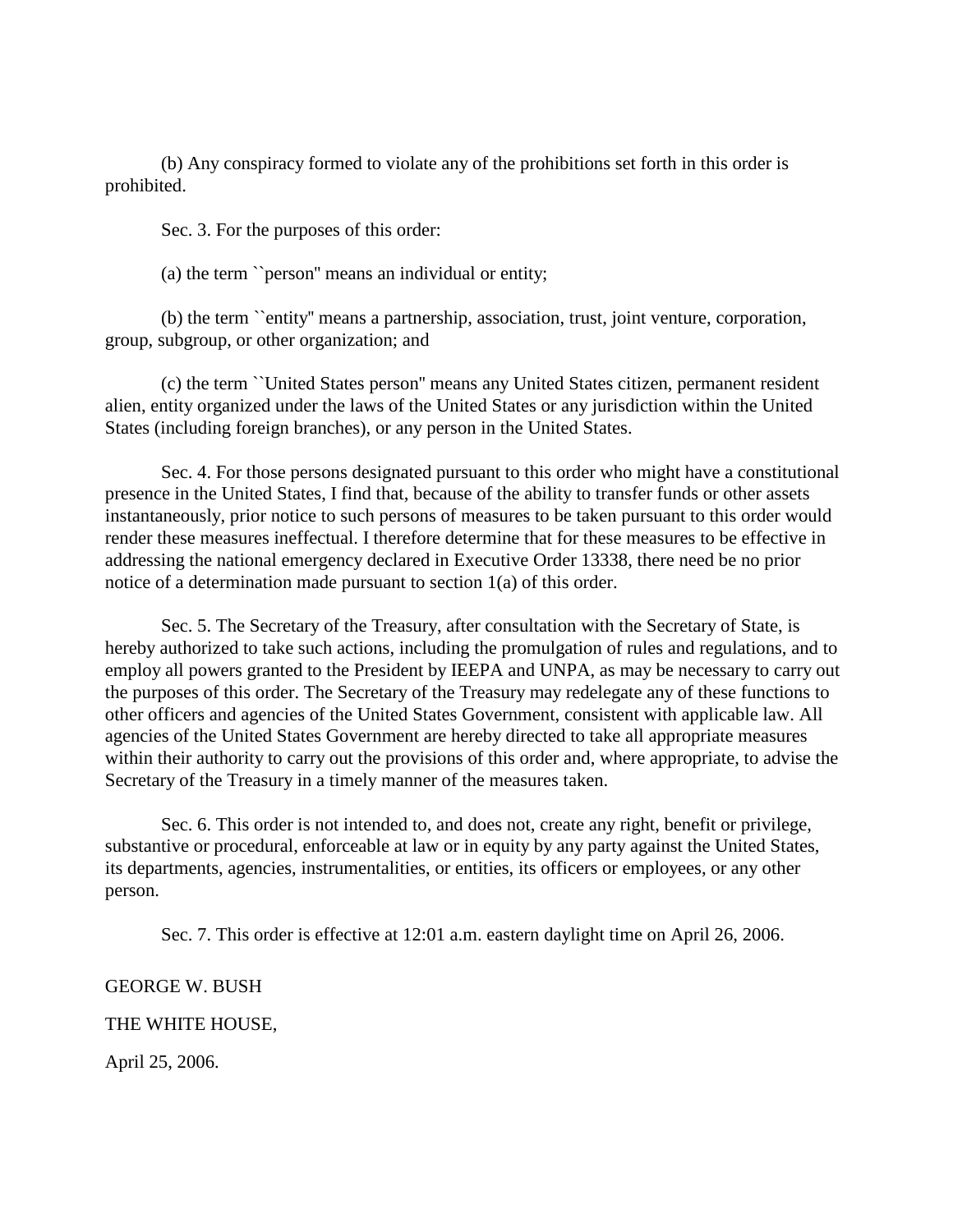### **Executive Order 13400 — April 26, 2006**

Blocking Property of Persons in Connection With the Conflict in Sudan's Darfur Region

By the authority vested in me as President by the Constitution and the laws of the United States of America, including the International Emergency Economic Powers Act (50 U.S.C. 1701 et seq.)(IEEPA), the National Emergencies Act (50 U.S.C. 1601 et seq.)(NEA), section 5 of the United Nations Participation Act, as amended (22 U.S.C. 287c)(UNPA), and section 301 of title 3, United States Code,

I, GEORGE W. BUSH, President of the United States of America, find that an unusual and extraordinary threat to the national security and foreign policy of the United States is posed by the persistence of violence in Sudan's Darfur region, particularly against civilians and including sexual violence against women and girls, and by the deterioration of the security situation and its negative impact on humanitarian assistance efforts, as noted by the United Nations Security Council in Resolution 1591 of March 29, 2005, and, to deal with that threat, hereby expand the scope of the national emergency declared in Executive Order 13067 of November 3, 1997, with respect to the policies and actions of the Government of Sudan, and hereby order:

Section 1. (a) Except to the extent that sections  $203(b)$  (1), (3), and (4) of IEEPA (50 U.S.C. 1702(b)(1), (3), and (4)) may apply, or to the extent provided in regulations, orders, directives, or licenses that may be issued pursuant to this order, and notwithstanding any contract entered into or any license or permit granted prior to the effective date of this order, all property and interests in property of the following persons, that are in the United States, that hereafter come within the United States, or that are or hereafter come within the possession or control of any United States person, including any overseas branch, are blocked and may not be transferred, paid, exported, withdrawn, or otherwise dealt in:

(i) the persons listed in the Annex to this order; and

(ii) any person determined by the Secretary of the Treasury, after consultation with the Secretary of State:

(A) to have constituted a threat to the peace process in Darfur;

(B) to have constituted a threat to stability in Darfur and the region;

(C) to be responsible for conduct related to the conflict in Darfur that violates international law;

(D) to be responsible for heinous conduct with respect to human life or limb related to the conflict in Darfur;

(E) to have directly or indirectly supplied, sold, or transferred arms or any related materiel, or any assistance, advice, or training related to military activities to:

(1) the Government of Sudan;

(2) the Sudan Liberation Movement/Army;

(3) the Justice and Equality Movement;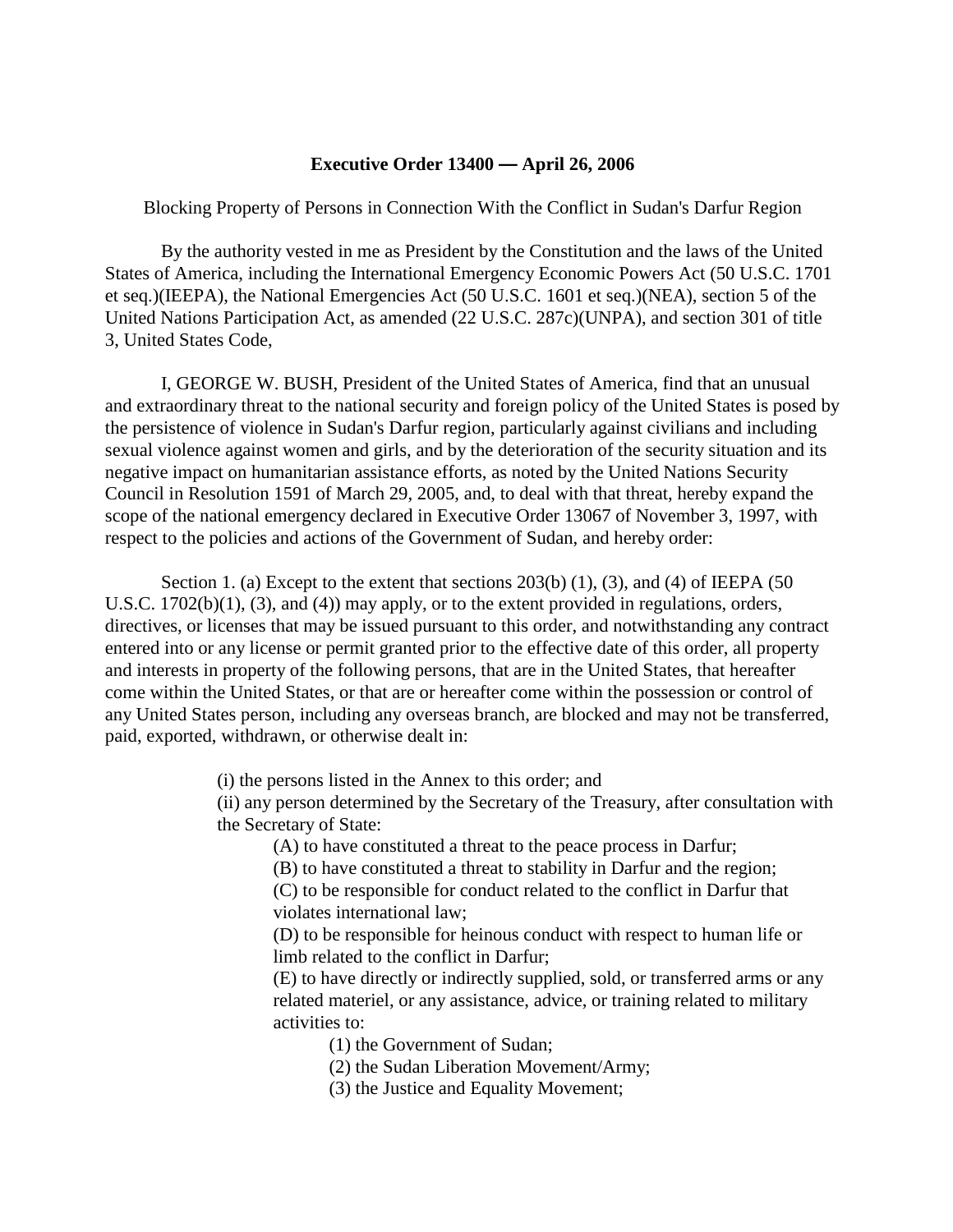(4) the Janjaweed; or

(5) any person (other than a person listed in subparagraph  $(E)(1)$ through (E)(4) above) operating in the states of North Darfur, South Darfur, or West Darfur that is a belligerent, a nongovernmental entity, or an individual;

(F) to be responsible for offensive military overflights in and over the Darfur region;

(G) to have materially assisted, sponsored, or provided financial, materiel, or technological support for, or goods or services in support of, the activities described in paragraph  $(a)(ii)(A)$  through  $(F)$  of this section or any person listed in or designated pursuant to this order; or (H) to be owned or controlled by, or acting or purporting to act for or on behalf of, directly or indirectly, any person listed in or designated pursuant to this order.

(b) I hereby determine that, to the extent section  $203(b)(2)$  of IEEPA (50 U.S.C. 1702(b)(2)) may apply, the making of donations of the type of articles specified in such section by, to, or for the benefit of any person listed in or designated pursuant to this order would seriously impair my ability to deal with the national emergency declared in Executive Order 13067 and expanded in this order, and I hereby prohibit such donations as provided by paragraph (a) of this section.

(c) The prohibitions of paragraph (a) of this section include, but are not limited to, (i) the making of any contribution or provision of funds, goods, or services by, to, or for the benefit of any person listed in or designated pursuant to this order, and (ii) the receipt of any contribution or provision of funds, goods, or services from any such person.

Sec. 2. (a) Any transaction by a United States person or within the United States that evades or avoids, has the purpose of evading or avoiding, or attempts to violate any of the prohibitions set forth in this order is prohibited.

(b) Any conspiracy formed to violate any of the prohibitions set forth in this order is prohibited.

Sec. 3. For the purposes of this order:

(a) the term ``person'' means an individual or entity;

(b) the term ``entity'' means a partnership, association, trust, joint venture, corporation, group, subgroup, or other organization;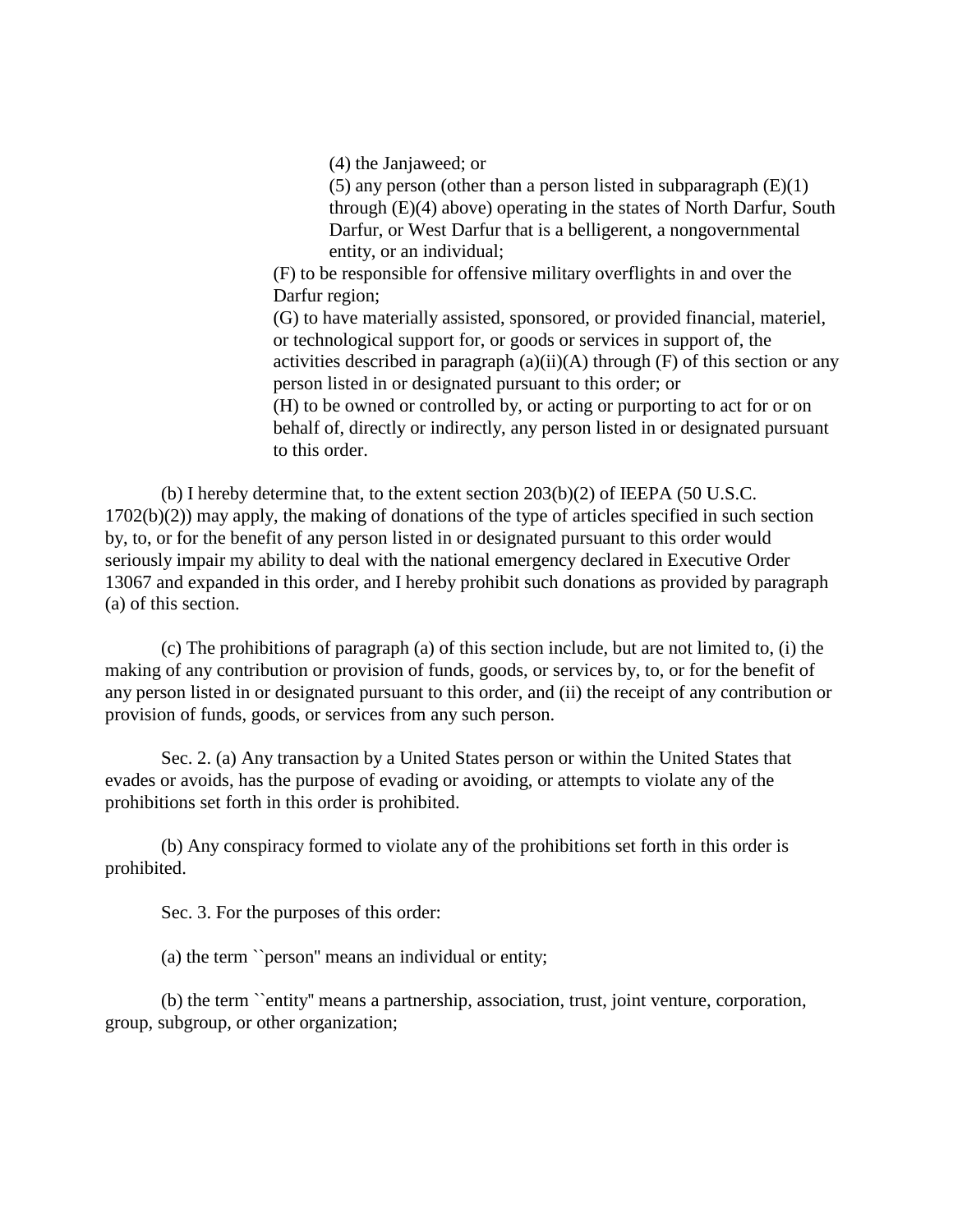(c) the term ``United States person'' means any United States citizen, permanent resident alien, entity organized under the laws of the United States or any jurisdiction within the United States (including foreign branches), or any person in the United States; and

(d) the term ``arms or any related materiel'' means arms or related materiel of all types, military aircraft, and equipment, but excludes:

> (i) supplies and technical assistance, including training, intended solely for use in authorized monitoring, verification, or peace support operations, including such operations led by regional organizations;

(ii) supplies of non-lethal military equipment intended solely for humanitarian use, human rights monitoring use, or protective use, and related technical assistance, including training;

(iii) supplies of protective clothing, including flak jackets and military helmets, for use by United Nations personnel, representatives of the media, and humanitarian and development workers and associated personnel, for their personal use only; (iv) assistance and supplies provided in support of implementation of the Comprehensive Peace Agreement signed January 9, 2005, by the Government of Sudan and the People's Liberation Movement/Army; and

(v) other movements of military equipment and supplies into the Darfur region by the United States or that are permitted by a rule or decision of the Secretary of State, after consultation with the Secretary of the Treasury.

Sec. 4. For those persons listed in or designated pursuant to this order who might have a constitutional presence in the United States, I find that because of the ability to transfer funds or other assets instantaneously, prior notice to such persons of measures to be taken pursuant to this order would render these measures ineffectual. I therefore determine that, for these measures to be effective in addressing the national emergency declared in Executive Order 13067 and expanded by this order, there need be no prior notice of a listing or determination made pursuant to section 1 of this order.

Sec. 5. The Secretary of the Treasury, after consultation with the Secretary of State, is hereby authorized to take such actions, including the promulgation of rules and regulations, and to employ all powers granted to the President by IEEPA and UNPA as may be necessary to carry out the purposes of this order. The Secretary of the Treasury may redelegate any of these functions to other officers and agencies of the United States Government, consistent with applicable law. All agencies of the United States Government are hereby directed to take all appropriate measures within their authority to carry out the provisions of this order and, where appropriate, to advise the Secretary of the Treasury in a timely manner of the measures taken. The Secretary of the Treasury shall ensure compliance with those provisions of section 401 of the NEA (50 U.S.C. 1641) applicable to the Department of the Treasury in relation to this order.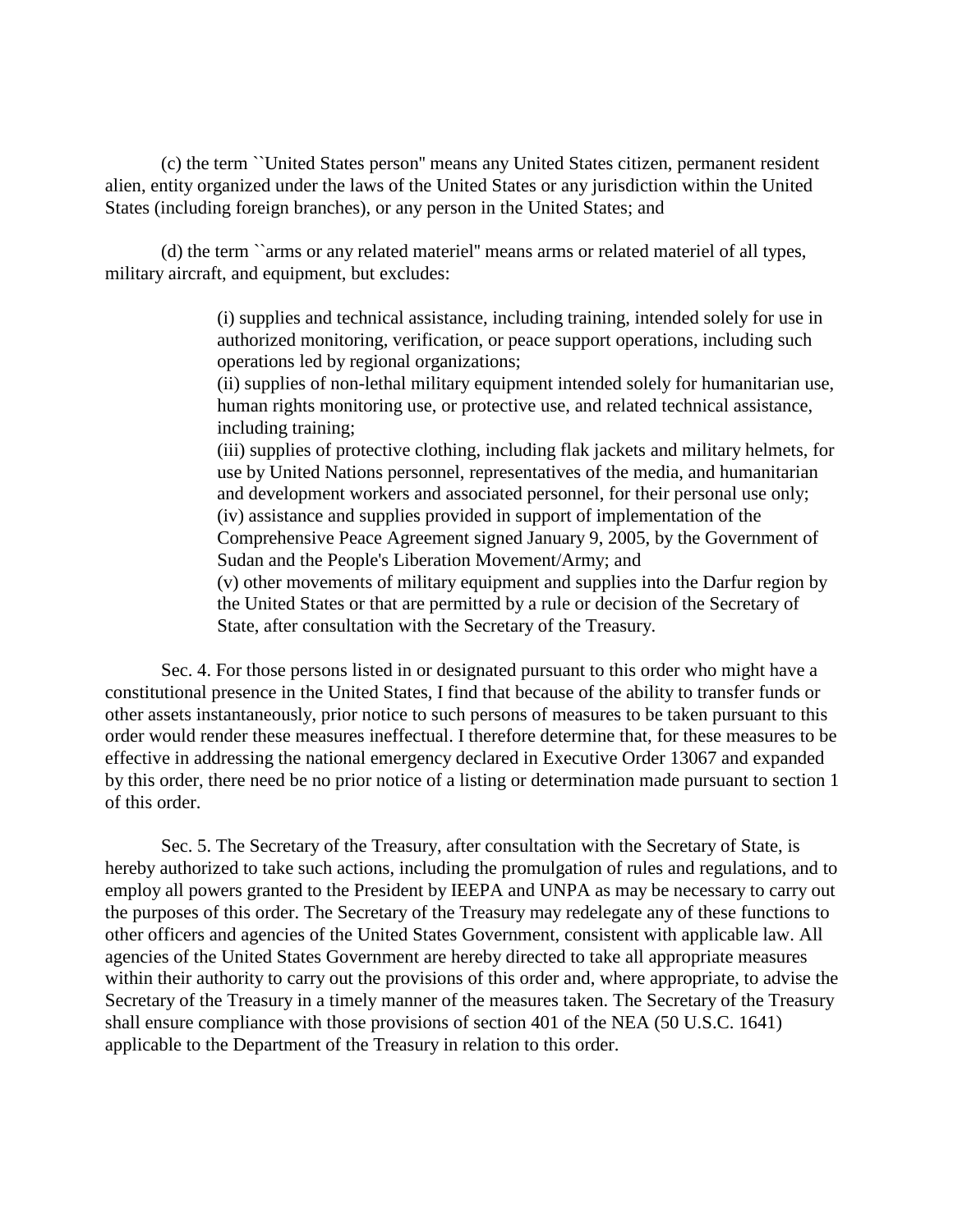Sec. 6. The Secretary of the Treasury, after consultation with the Secretary of State, is hereby authorized to submit the recurring and final reports to the Congress on the national emergency expanded by this order, consistent with section  $401(c)$  of the NEA (50 U.S.C. 1641(c)) and section 204(c) of the IEEPA (50 U.S.C. 1703(c)).

Sec. 7. The Secretary of the Treasury, after consultation with the Secretary of State, is hereby authorized to determine, subsequent to the issuance of this order, that circumstances no longer warrant the inclusion of a person in the Annex to this order and that the property and interests in property of that person are therefore no longer blocked pursuant to section 1 of this order.

Sec. 8. This order is not intended to, and does not, create any right, benefit, or privilege, substantive or procedural, enforceable at law or in equity by any party against the United States, its departments, agencies, instrumentalities, or entities, its officers or employees, or any other person.

Sec. 9. This order is effective at 12:01 a.m. eastern daylight time on April 27, 2006.

GEORGE W. BUSH

# THE WHITE HOUSE,

April 26, 2006.

ANNEX

Individuals

1. Gabril Abdul Kareem Badri [Colonel for the National Movement for Reform and Development (NMRD), born circa 1961]

2. Gaffar Mohmed El Hassan [Major General for the Sudan Armed Forces, born June 24, 1952]

3. Musa Hilal [Sheikh and Paramount Chief of the Jalul Tribe in North Darfur, born circa 1960]

4. Adam Yacub Shant [Commander for the Sudan Liberation Army (SLA), born circa 1976]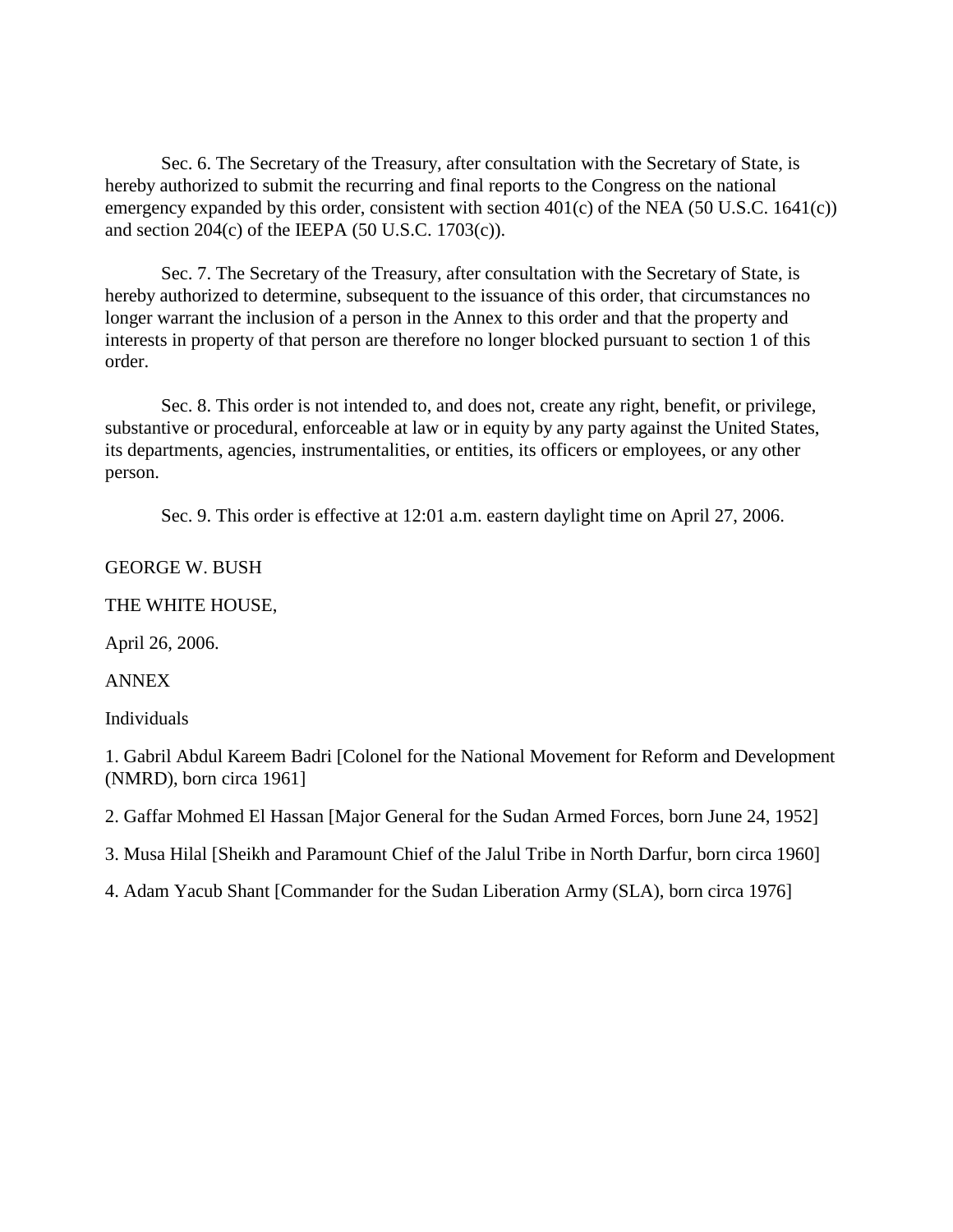#### **Executive Order 13405 — June 16, 2006**

Blocking Property of Certain Persons Undermining Democratic Processes or Institutions in Belarus

By the authority vested in me as President by the Constitution and the laws of the United States of America, including the International Emergency Economic Powers Act (50 U.S.C. 1701 et seq.)(IEEPA), the National Emergencies Act (50 U.S.C. 1601 et seq.)(NEA), and section 301 of title 3, United States Code,

I, GEORGE W. BUSH, President of the United States of America, determine that the actions and policies of certain members of the Government of Belarus and other persons to undermine Belarus' democratic processes or institutions, manifested most recently in the fundamentally undemocratic March 2006 elections, to commit human rights abuses related to political repression, including detentions and disappearances, and to engage in public corruption, including by diverting or misusing Belarusian public assets or by misusing public authority, constitute an unusual and extraordinary threat to the national security and foreign policy of the United States, hereby declare a national emergency to deal with that threat, and hereby order:

Section 1. (a) Except to the extent provided in section  $203(b)(1)$ , (3), and (4) of IEEPA (50 U.S.C. 1702(b)(1), (3), and (4)), or in regulations, orders, directives, or licenses that may be issued pursuant to this order, and notwithstanding any contract entered into or any license or permit granted prior to the effective date of this order, all property and interests in property that are in the United States, that hereafter come within the United States, or that are or hereafter come within the possession or control of any United States person, including any overseas branch, of the following persons are blocked and may not be transferred, paid, exported, withdrawn, or otherwise dealt in:

(i) the persons listed in the Annex to this order; and

(ii) any person determined by the Secretary of the Treasury, after consultation with the Secretary of State:

(A) to be responsible for, or to have participated in, actions or policies that undermine democratic processes or institutions in Belarus;

(B) to be responsible for, or to have participated in, human rights abuses related to political repression in Belarus;

(C) to be a senior-level official, a family member of such an official, or a person closely linked to such an official who is responsible for or has engaged in public corruption related to Belarus;

(D) to have materially assisted, sponsored, or provided financial, material, or technological support for, or goods or services in support of, the activities described in paragraphs  $(a)(ii)(A)$  through  $(C)$  of this section or any person listed in or designated pursuant to this order; or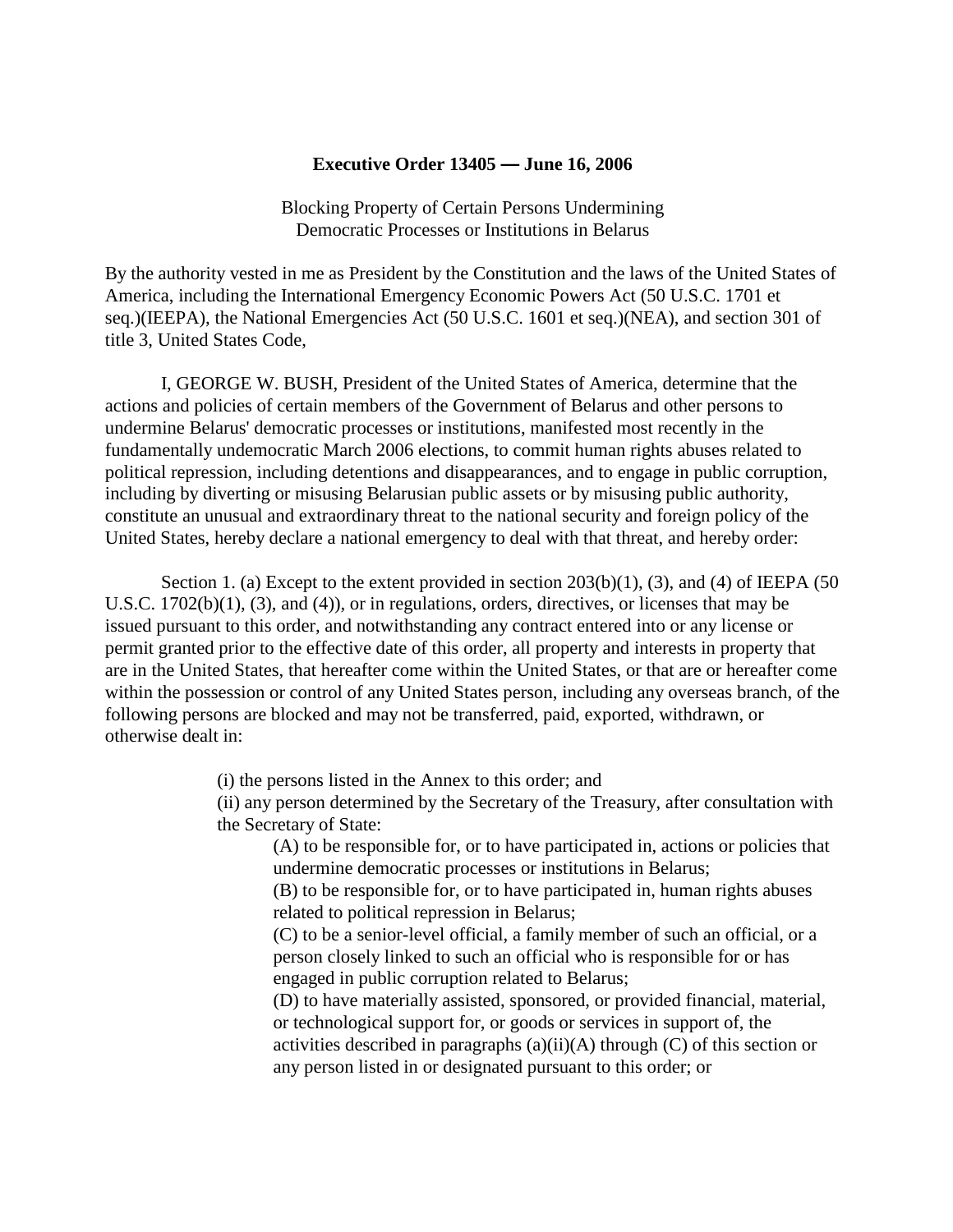(E) to be owned or controlled by, or acting or purporting to act for or on behalf of, directly or indirectly, any person listed in or designated pursuant to this order.

(b) I hereby determine that the making of donations of the type of articles specified in section 203(b)(2) of IEEPA (50 U.S.C. 1702(b)(2)) by, to, or for the benefit of any person listed in or designated pursuant to this order would seriously impair my ability to deal with the national emergency declared in this order, and I hereby prohibit such donations as provided by paragraph (a) of this section.

(c) The prohibitions in paragraph (a) of this section include, but are not limited to, (i) the making of any contribution or provision of funds, goods, or services by, to, or for the benefit of any person listed in or designated pursuant to this order, and (ii) the receipt of any contribution or provision of funds, goods, or services from any such person.

Sec. 2. (a) Any transaction by a United States person or within the United States that evades or avoids, has the purpose of evading or avoiding, or attempts to violate any of the prohibitions set forth in this order is prohibited.

(b) Any conspiracy formed to violate any of the prohibitions set forth in this order is prohibited.

Sec. 3. For purposes of this order:

(a) the term ``person'' means an individual or entity;

(b) the term ``entity'' means a partnership, association, trust, joint venture, corporation, group, subgroup, or other organization;

(c) the term ``United States person'' means any United States citizen, permanent resident alien, entity organized under the laws of the United States or any jurisdiction within the United States (including foreign branches), or any person in the United States.

Sec. 4. For those persons listed in or designated pursuant to this order who might have a constitutional presence in the United States, I find that because of the ability to transfer funds or other assets instantaneously, prior notice to such persons of measures to be taken pursuant to this order would render these measures ineffectual. I therefore determine that for these measures to be effective in addressing the national emergency declared in this order, there need be no prior notice of a listing or determination made pursuant to section 1 of this order.

Sec. 5. The Secretary of the Treasury, after consultation with the Secretary of State, is hereby authorized to take such actions, including the promulgation of rules and regulations, and to employ all powers granted to the President by IEEPA, as may be necessary to carry out the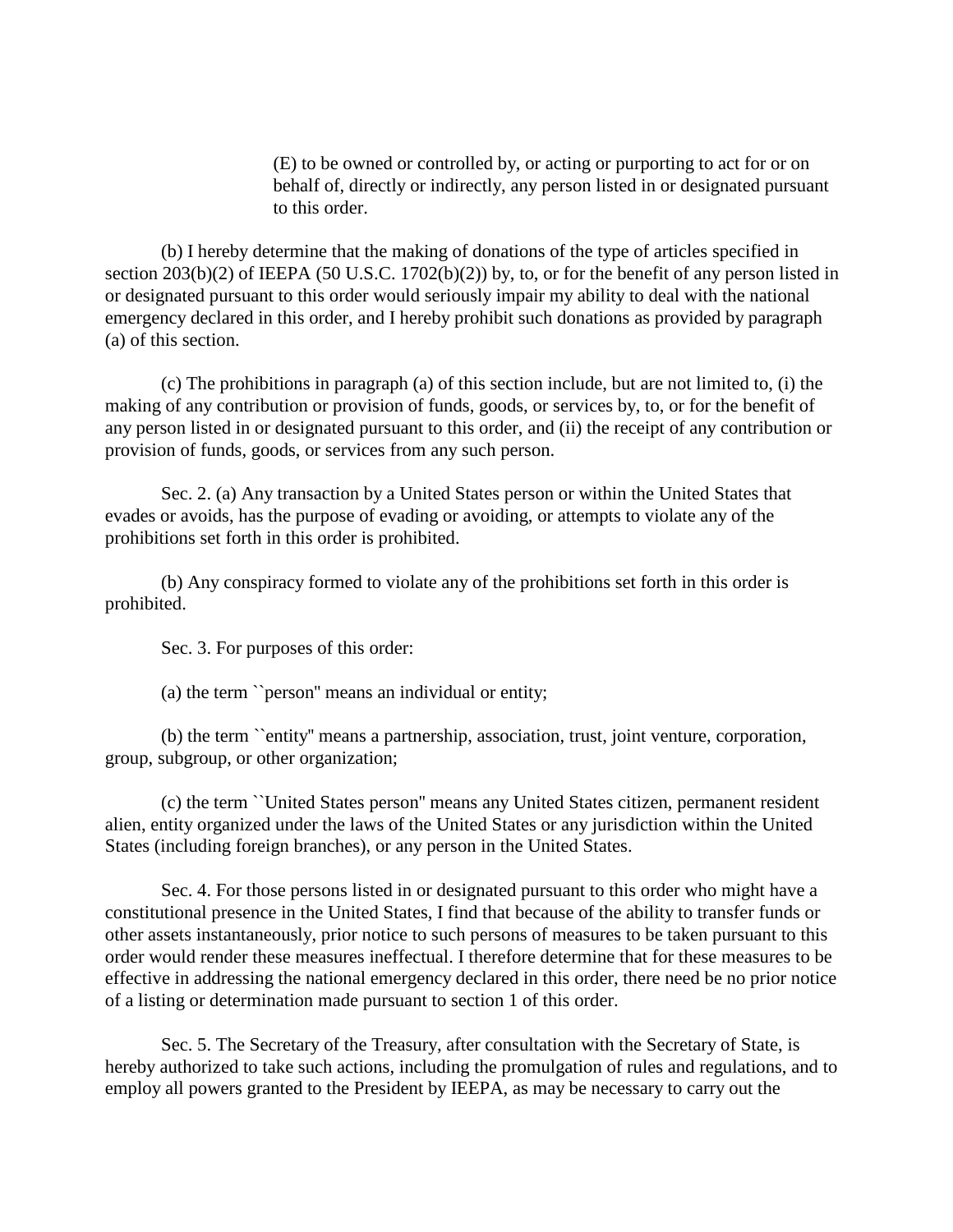purposes of this order. The Secretary of the Treasury may redelegate any of these functions to other officers and agencies of the United States Government, consistent with applicable law. All executive agencies of the United States Government are hereby directed to take all appropriate measures within their authority to carry out the provisions of this order and, where appropriate, to advise the Secretary of the Treasury in a timely manner of the measures taken. The Secretary of the Treasury shall ensure compliance with those provisions of section 401 of the NEA (50 U.S.C. 1641) applicable to the Department of the Treasury in relation to this order.

Sec. 6. The Secretary of the Treasury, after consultation with the Secretary of State, is hereby authorized to submit the recurring and final reports to the Congress on the national emergency declared in this order, consistent with section 401(c) of the NEA (50 U.S.C. 1641(c)) and section 204(c) of IEEPA (50 U.S.C. 1703(c)).

Sec. 7. The Secretary of the Treasury, after consultation with the Secretary of State, is hereby authorized to determine, subsequent to the issuance of this order, that circumstances no longer warrant the inclusion of a person in the Annex to this order and that the property and interests in property of that person are therefore no longer blocked pursuant to section 1 of this order.

Sec. 8. This order is not intended to, and does not, create any right, benefit, or privilege, substantive or procedural, enforceable at law or in equity by any party against the United States, its departments, agencies, instrumentalities, or entities, its officers or employees, or any other person.

Sec. 9. This order is effective at 12:01 a.m. eastern daylight time on June 19, 2006.

GEORGE W. BUSH

# THE WHITE HOUSE,

June 16, 2006.

ANNEX

Individuals

1. Alyaksandr Hyrhoryavich Lukashenka [President, born August 30, 1954]

2. Natallia Uladzimirauna Piatkevich [Deputy Head of the Presidential Administration, born October 24, 1972]

3. Viktar Hryhoryavich Halavanau [Minister of Justice, born 1952]

4. Aliaksandr Leanidavich Zimousky [Head of the Belarusian State Television and Radio Company (BSTRC) and Member of the Upper House of Parliament, born January 10, 1961]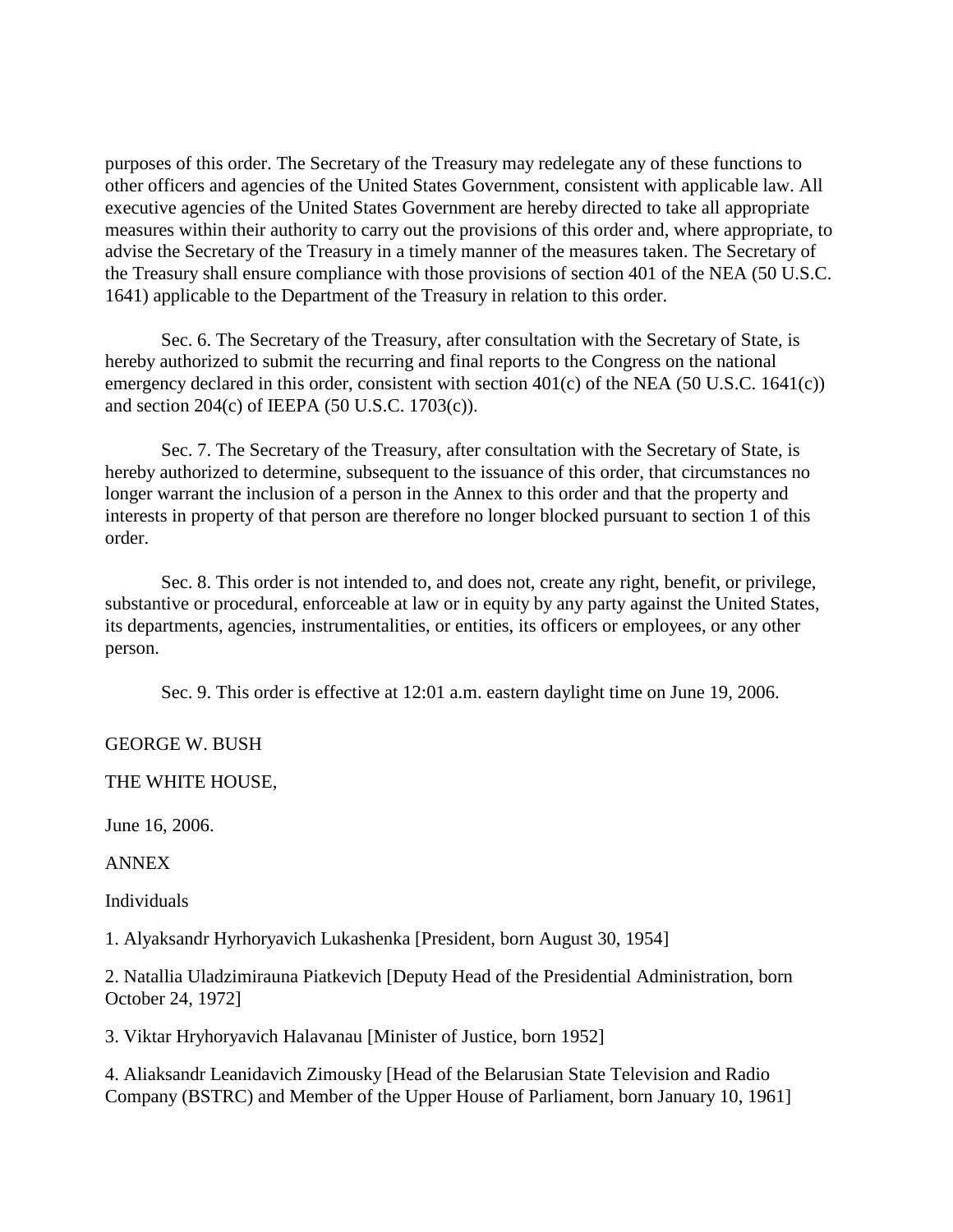5. Stiapan Mikalayevich Sukharenka [Chairman of the Belarusian KGB, born January 27, 1957]

6. Viktar Uladzimiravich Sheiman [State Secretary of the Security Council, born May 26, 1958]

7. Dzmitry Valeryevich Paulichenka [Commander of the Special Response Group of the Ministry of the Interior (SOBR), born 1966]

8. Uladzimir Uladzimiravich Naumau [Minister of Internal Affairs, born 1956]

9. Lidziya Mihaulauna Yarmoshina [Head of the Central Commission for Elections and National Referendums (CEC), born January 29, 1953]

10. Viktar Aliaksandravich Lukashenka [President's National Security Advisor, born 1976]

# **Executive Order 13413 — October 27, 2006**

# Blocking Property of Certain Persons Contributing to the Conflict in the Democratic Republic of the Congo

By the authority vested in me as President by the Constitution and the laws of the United States of America, including the International Emergency Economic Powers Act (50 U.S.C. 1701 et seq.) (IEEPA), the National Emergencies Act (50 U.S.C. 1601 et seq.) (NEA), section 5 of the United Nations Participation Act, as amended (22 U.S.C. 287c) (UNPA), and section 301 of title 3, United States Code,

I, GEORGE W. BUSH, President of the United States of America, determine that the situation in or in relation to the Democratic Republic of the Congo, which has been marked by widespread violence and atrocities that continue to threaten regional stability and was addressed by the United Nations Security Council in Resolution 1596 of April 18, 2005, Resolution 1649 of December 21, 2005, and Resolution 1698 of July 31, 2006, constitutes an unusual and extraordinary threat to the foreign policy of the United States and hereby declare a national emergency to deal with that threat. To address that threat, I hereby order:

Section 1. (a) Except to the extent that section  $203(b)(1)$ , (3), and (4) of the IEEPA (50 U.S.C. 1702(b)(1), (3), and (4)) may apply, or to the extent provided in regulations, orders, directives, or licenses that may be issued pursuant to this order, and notwithstanding any contract entered into or any license or permit granted prior to the effective date of this order, all property and interests in property that are in the United States, that hereafter come within the United States, or that are or hereafter come within the possession or control of United States persons, including their overseas branches, of the following persons are blocked and may not be transferred, paid, exported, withdrawn, or otherwise dealt in:

(i) the persons listed in the Annex to this order; and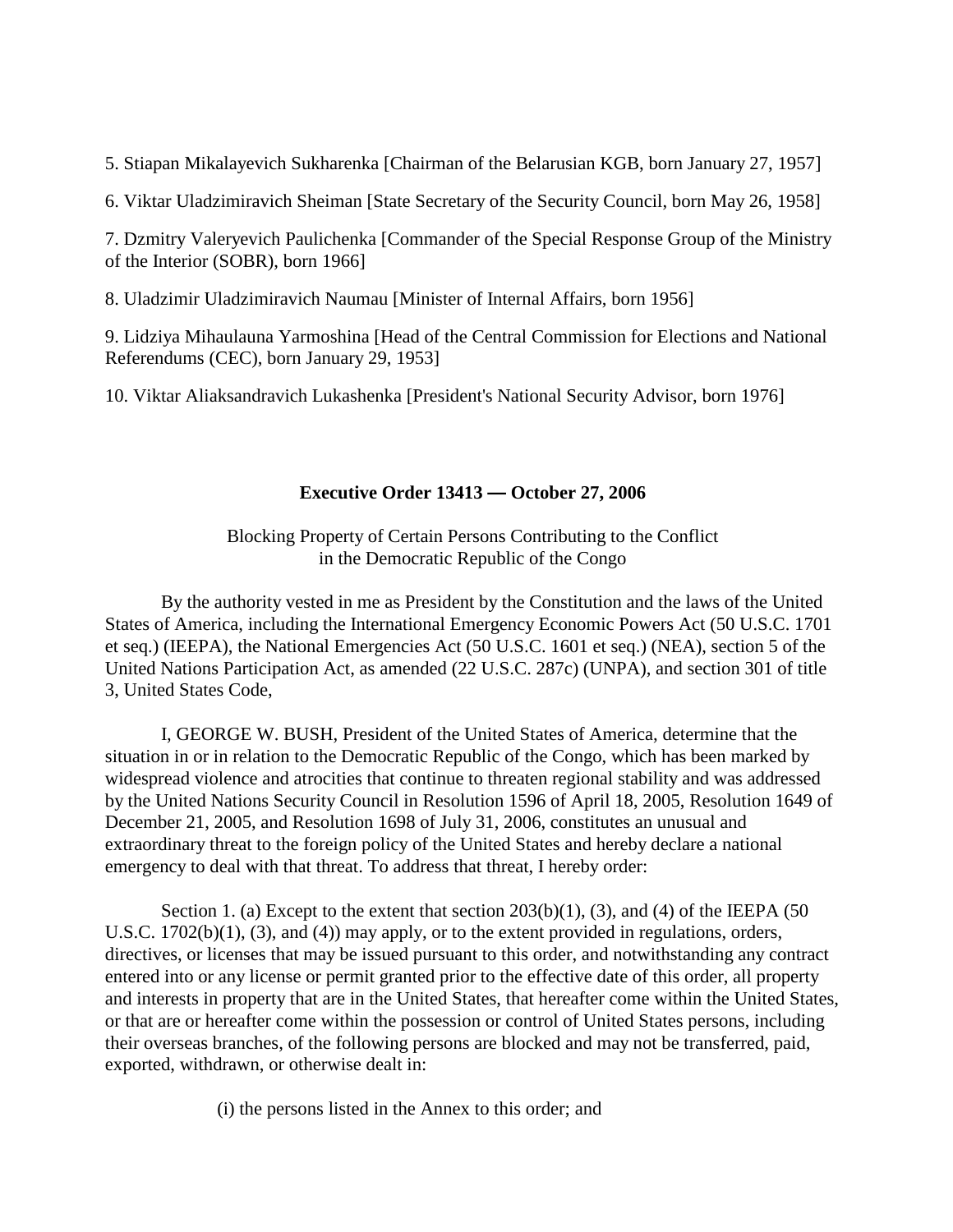(ii) any person determined by the Secretary of the Treasury, after consultation with the Secretary of State:

(A) to be a political or military leader of a foreign armed group operating in the Democratic Republic of the Congo that impedes the disarmament, repatriation, or resettlement of combatants;

(B) to be a political or military leader of a Congolese armed group that impedes the disarmament, demobilization, or reintegration of combatants; (C) to be a political or military leader recruiting or using children in armed conflict in the Democratic Republic of the Congo in violation of applicable international law;

(D) to have committed serious violations of international law involving the targeting of children in situations of armed conflict in the Democratic Republic of the Congo, including killing and maiming, sexual violence, abduction, and forced displacement;

(E) to have directly or indirectly supplied, sold, or transferred to the Democratic Republic of the Congo, or been the recipient in the territory of the Democratic Republic of the Congo of, arms and related materiel, including military aircraft and equipment, or advice, training, or assistance, including financing and financial assistance, related to military activities; (F) to have materially assisted, sponsored, or provided financial, material, or technological support for, or goods or services in support of, the activities described in subsections  $(a)(ii)(A)$  through  $(E)$  of this section or any person listed in or designated pursuant to this order; or (G) to be owned or controlled by, or acting or purporting to act for or on behalf of, directly or indirectly, any person listed in or designated pursuant to this order.

(b) I hereby determine that, to the extent section 203(b)(2) of the IEEPA (50 U.S.C. 1702(b)(2)) may apply, the making of donations of the type of articles specified in such section by, to, or for the benefit of any person listed in or designated pursuant to subsection (a) of this section would seriously impair my ability to deal with the national emergency declared in this order, and I hereby prohibit such donations as provided by subsection (a) of this section.

(c) The prohibitions in subsection (a) of this section include but are not limited to (i) the making of any contribution or provision of funds, goods, or services by, to, or for the benefit of any person listed in or designated pursuant to subsection (a) of this section, and (ii) the receipt of any contribution or provision of funds, goods, or services from any such person.

Sec. 2. (a) Any transaction by a United States person or within the United States that evades or avoids, has the purpose of evading or avoiding, or attempts to violate any of the prohibitions set forth in this order is prohibited.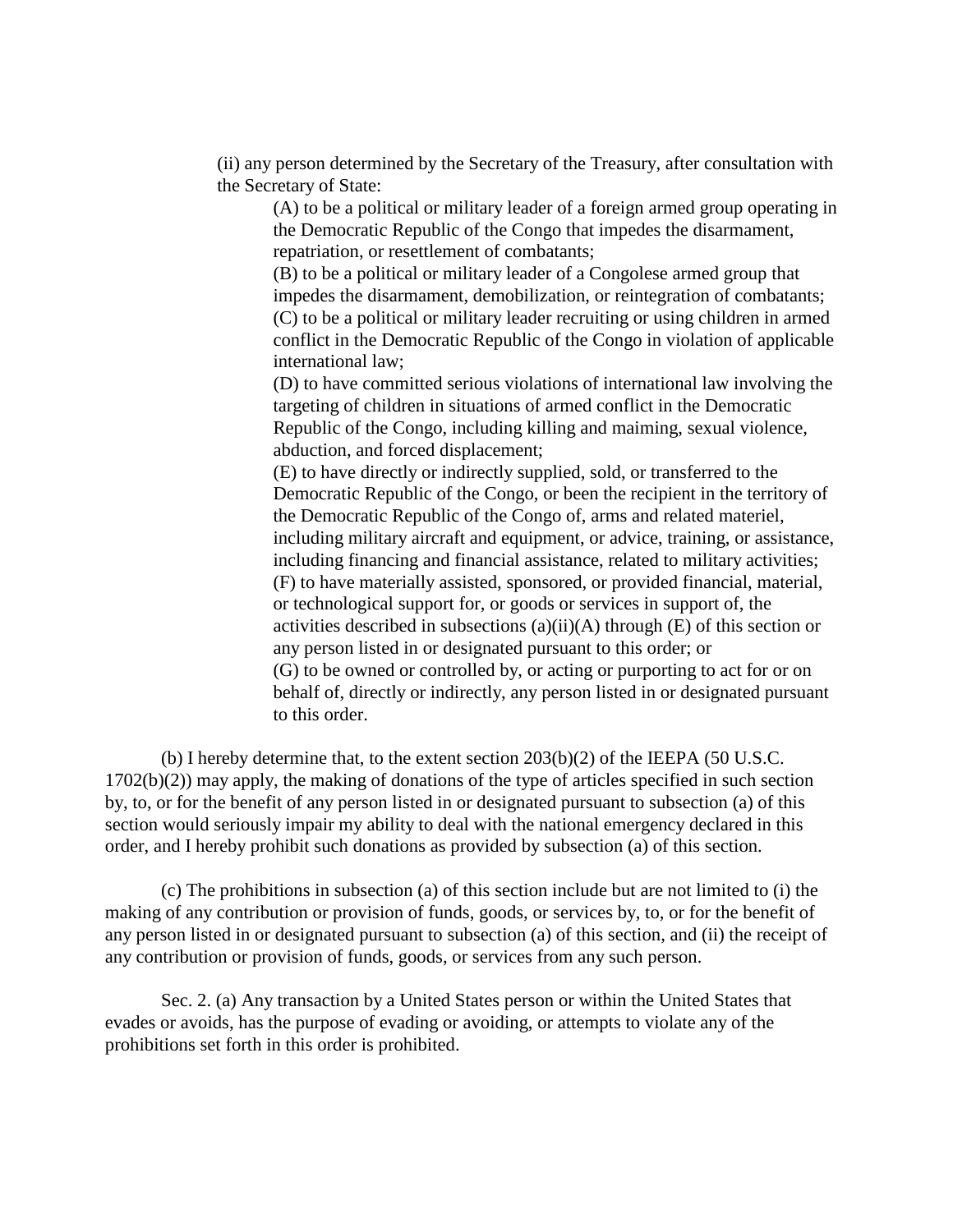(b) Any conspiracy formed to violate any of the prohibitions set forth in this order is prohibited.

Sec. 3. For the purposes of this order:

(a) the term ``person'' means an individual or entity;

(b) the term ``entity'' means a partnership, association, trust, joint venture, corporation, group, subgroup, or other organization; and

(c) the term ``United States person'' means any United States citizen, permanent resident alien, entity organized under the laws of the United States or any jurisdiction within the United States (including foreign branches), or any person in the United States.

Sec. 4. For those persons listed in or designated pursuant to this order who might have a constitutional presence in the United States, I find that, because of the ability to transfer funds or other assets instantaneously, prior notice to such persons of measures to be taken pursuant to this order would render these measures ineffectual. I therefore determine that for these measures to be effective in addressing the national emergency declared in this order, there need be no prior notice of a listing or determination made pursuant to subsection 1(a) of this order.

Sec. 5. The Secretary of the Treasury, after consultation with the Secretary of State, is hereby authorized to take such actions, including the promulgation of rules and regulations, and to employ all powers granted to the President by the IEEPA and the UNPA as may be necessary to carry out the purposes of this order. The Secretary of the Treasury may redelegate any of these functions to other officers and agencies of the United States Government, consistent with applicable law. All executive agencies of the United States Government are hereby directed to take all appropriate measures within their authority to carry out the provisions of this order and, where appropriate, to advise the Secretary of the Treasury in a timely manner of the measures taken. The Secretary of the Treasury shall ensure compliance with those provisions of section 401 of the NEA (50 U.S.C. 1641) applicable to the Department of the Treasury in relation to this order.

Sec. 6. The Secretary of the Treasury, after consultation with the Secretary of State, is hereby authorized to submit the recurring and final reports to the Congress on the national emergency declared in this order, consistent with section  $401(c)$  of the NEA (50 U.S.C. 1641(c)) and section 204(c) of the IEEPA (50 U.S.C. 1703(c)).

Sec. 7. The Secretary of the Treasury, after consultation with the Secretary of State, is hereby authorized, subsequent to the issuance of this order, to determine, and to take necessary action to give effect to that determination, that circumstances no longer warrant the blocking of the property and interests in property of, or the prohibiting of transactions with, a person listed in the Annex to this order.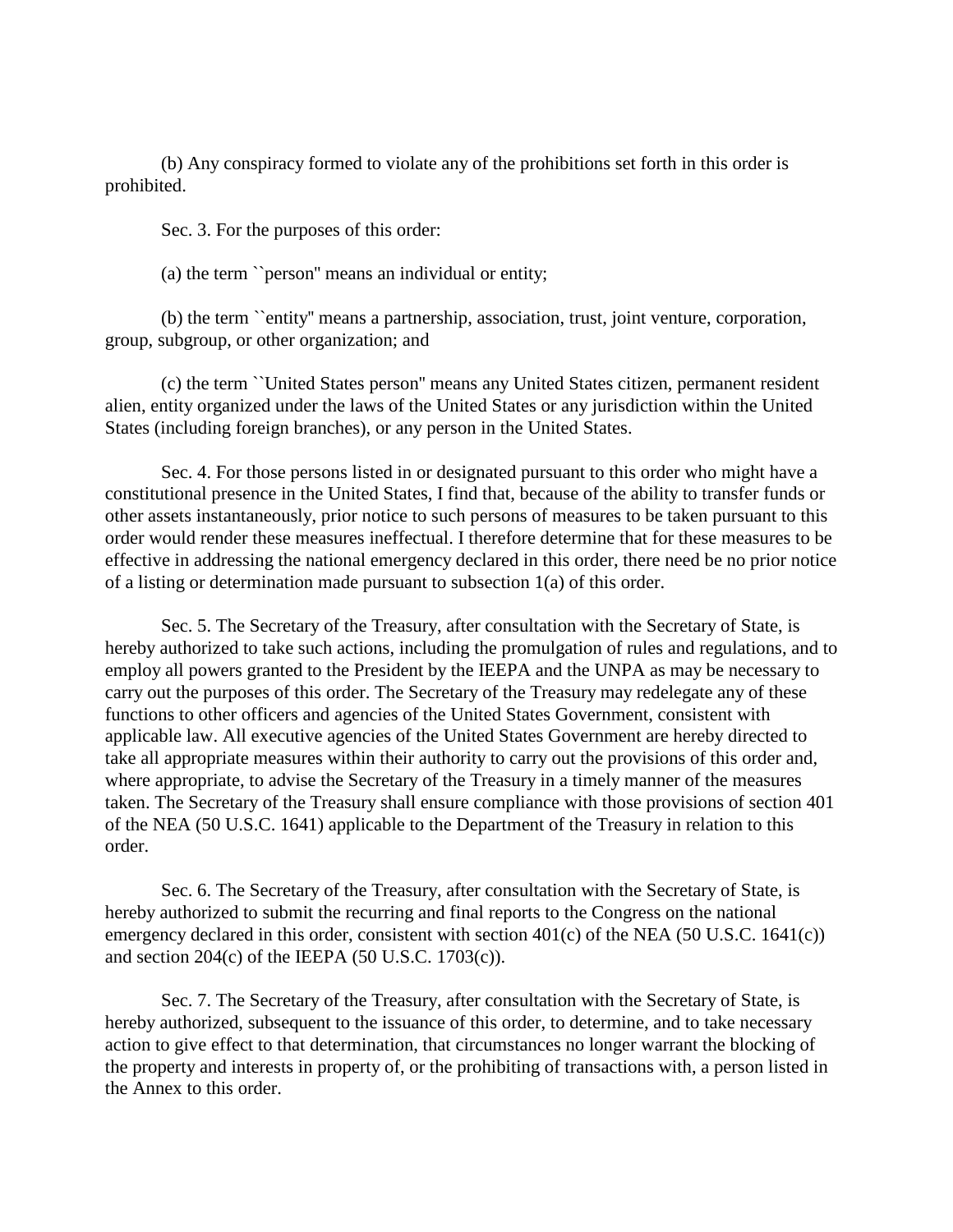Sec. 8. This order is not intended to, and does not, create any right, benefit, or privilege, substantive or procedural, enforceable at law or in equity by any party against the United States, its departments, agencies, instrumentalities, or entities, its officers or employees, or any other person.

Sec. 9. This order is effective at 12:01 a.m. eastern standard time on October 30, 2006.

GEORGE W. BUSH

THE WHITE HOUSE,

October 27, 2006.

ANNEX

Individuals

1. Laurent Nkunda [born February 6, 1967; Founder, National Congress for the People's Defense, 2006; Senior Officer, Rally for Congolese Democracy-Goma (RCD-G), 1998-2006; Officer, Rwandan Patriotic Front, 1992-1998]

2. Ignace Murwanashyaka [born May 14, 1963; President, Forces Democratiques pour la Liberation du Rwanda (FDLR)]

3. Khawa Panga Mandro [born August 20, 1973; former President, Party for Unity and Safeguarding of the Integrity of Congo (PUSIC)]

4. Viktor Anatolijevitch Bout [born January 13, 1967; Owner, Great Lakes Business Company, Compagnie A rienne des Grands Lacs; Bukavu Aviation Transport, and Business Air Services]

5. Sanjivan Singh Ruprah [born August 9, 1966; Businessman]

6. Dimitri Igorevich Popov [born February 13, 1961; General Manager, Great Lakes Business Company and Compagnie A rienne des Grands Lacs]

7. Douglas Mpano [born December 28, 1965; Manager, Great Lakes Business Company and Compagnie A rienne des Grands Lacs]

# **Executive Order 13438 — July 17, 2007**

Blocking Property of Certain Persons Who Threaten Stabilization Efforts in Iraq

By the authority vested in me as President by the Constitution and the laws of the United States of America, including the International Emergency Economic Powers Act, as amended (50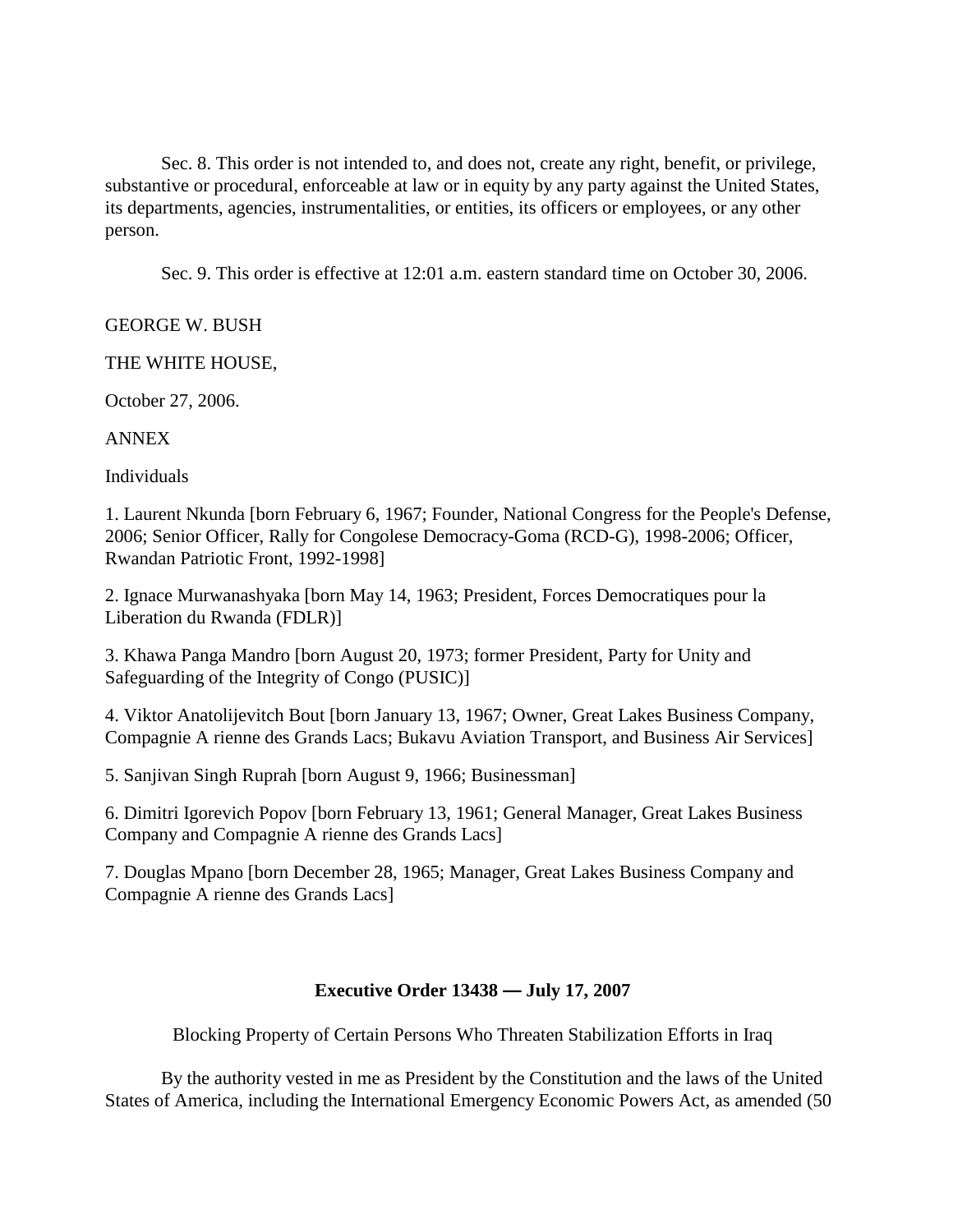U.S.C. 1701 et seq.)(IEEPA), the National Emergencies Act (50 U.S.C. 1601 et seq.)(NEA), and section 301 of title 3, United States Code,

I, GEORGE W. BUSH, President of the United States of America, find that, due to the unusual and extraordinary threat to the national security and foreign policy of the United States posed by acts of violence threatening the peace and stability of Iraq and undermining efforts to promote economic reconstruction and political reform in Iraq and to provide humanitarian assistance to the Iraqi people, it is in the interests of the United States to take additional steps with respect to the national emergency declared in Executive Order 13303 of May 22, 2003, and expanded in Executive Order 13315 of August 28, 2003, and relied upon for additional steps taken in Executive Order 13350 of July 29, 2004, and Executive Order 13364 of November 29, 2004. I hereby order:

Section 1. (a) Except to the extent provided in section  $203(b)(1)$ , (3), and (4) of IEEPA (50 U.S.C. 1702(b)(1), (3), and (4)), or in regulations, orders, directives, or licenses that may be issued pursuant to this order, and notwithstanding any contract entered into or any license or permit granted prior to the date of this order, all property and interests in property of the following persons, that are in the United States, that hereafter come within the United States, or that are or hereafter come within the possession or control of United States persons, are blocked and may not be transferred, paid, exported, withdrawn, or otherwise dealt in: any person determined by the Secretary of the Treasury, in consultation with the Secretary of State and the Secretary of Defense,

> (i) to have committed, or to pose a significant risk of committing, an act or acts of violence that have the purpose or effect of:

(A) threatening the peace or stability of Iraq or the Government of Iraq; or

(B) undermining efforts to promote economic reconstruction and political reform in Iraq or to provide humanitarian assistance to the Iraqi people; (ii) to have materially assisted, sponsored, or provided financial, material, logistical, or technical support for, or goods or services in support of, such an act or acts of violence or any person whose property and interests in property are blocked pursuant to this order; or

(iii) to be owned or controlled by, or to have acted or purported to act for or on behalf of, directly or indirectly, any person whose property and interests in property are blocked pursuant to this order.

(b) The prohibitions in subsection (a) of this section include, but are not limited to, (i) the making of any contribution or provision of funds, goods, or services by, to, or for the benefit of any person whose property and interests in property are blocked pursuant to this order, and (ii) the receipt of any contribution or provision of funds, goods, or services from any such person.

Sec. 2. (a) Any transaction by a United States person or within the United States that evades or avoids, has the purpose of evading or avoiding, or attempts to violate any of the prohibitions set forth in this order is prohibited.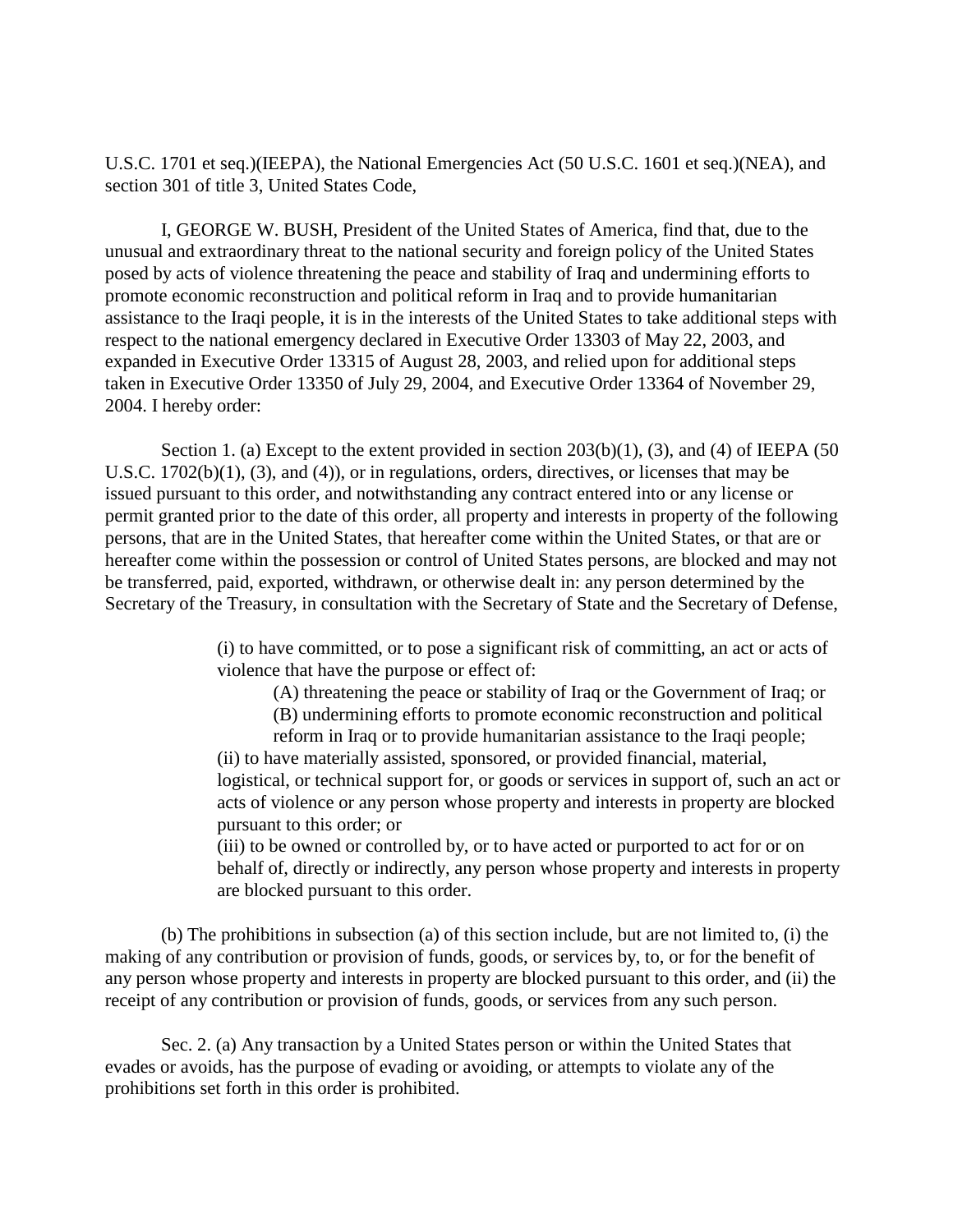(b) Any conspiracy formed to violate any of the prohibitions set forth in this order is prohibited.

Sec. 3. For purposes of this order:

(a) the term ``person'' means an individual or entity;

(b) the term ``entity'' means a partnership, association, trust, joint venture, corporation, group, subgroup, or other organization; and

(c) the term ``United States person'' means any United States citizen, permanent resident alien, entity organized under the laws of the United States or any jurisdiction within the United States (including foreign branches), or any person in the United States.

Sec. 4. I hereby determine that the making of donations of the type specified in section  $203(b)(2)$  of IEEPA (50 U.S.C. 1702 $(b)(2)$ ) by, to, or for the benefit of, any person whose property and interests in property are blocked pursuant to this order would seriously impair my ability to deal with the national emergency declared in Executive Order 13303 and expanded in Executive Order 13315, and I hereby prohibit such donations as provided by section 1 of this order.

Sec. 5. For those persons whose property and interests in property are blocked pursuant to this order who might have a constitutional presence in the United States, I find that, because of the ability to transfer funds or other assets instantaneously, prior notice to such persons of measures to be taken pursuant to this order would render these measures ineffectual. I therefore determine that for these measures to be effective in addressing the national emergency declared in Executive Order 13303 and expanded in Executive Order 13315, there need be no prior notice of a listing or determination made pursuant to section 1(a) of this order.

Sec. 6. The Secretary of the Treasury, in consultation with the Secretary of State and the Secretary of Defense, is hereby authorized to take such actions, including the promulgation of rules and regulations, and to employ all powers granted to the President by IEEPA as may be necessary to carry out the purposes of this order. The Secretary of the Treasury may redelegate any of these functions to other officers and agencies of the United States Government, consistent with applicable law. All agencies of the United States Government are hereby directed to take all appropriate measures within their authority to carry out the provisions of this order and, where appropriate, to advise the Secretary of the Treasury in a timely manner of the measures taken.

Sec. 7. Nothing in this order is intended to affect the continued effectiveness of any rules, regulations, orders, licenses, or other forms of administrative action issued, taken, or continued in effect heretofore or hereafter under 31 C.F.R. chapter V, except as expressly terminated, modified, or suspended by or pursuant to this order.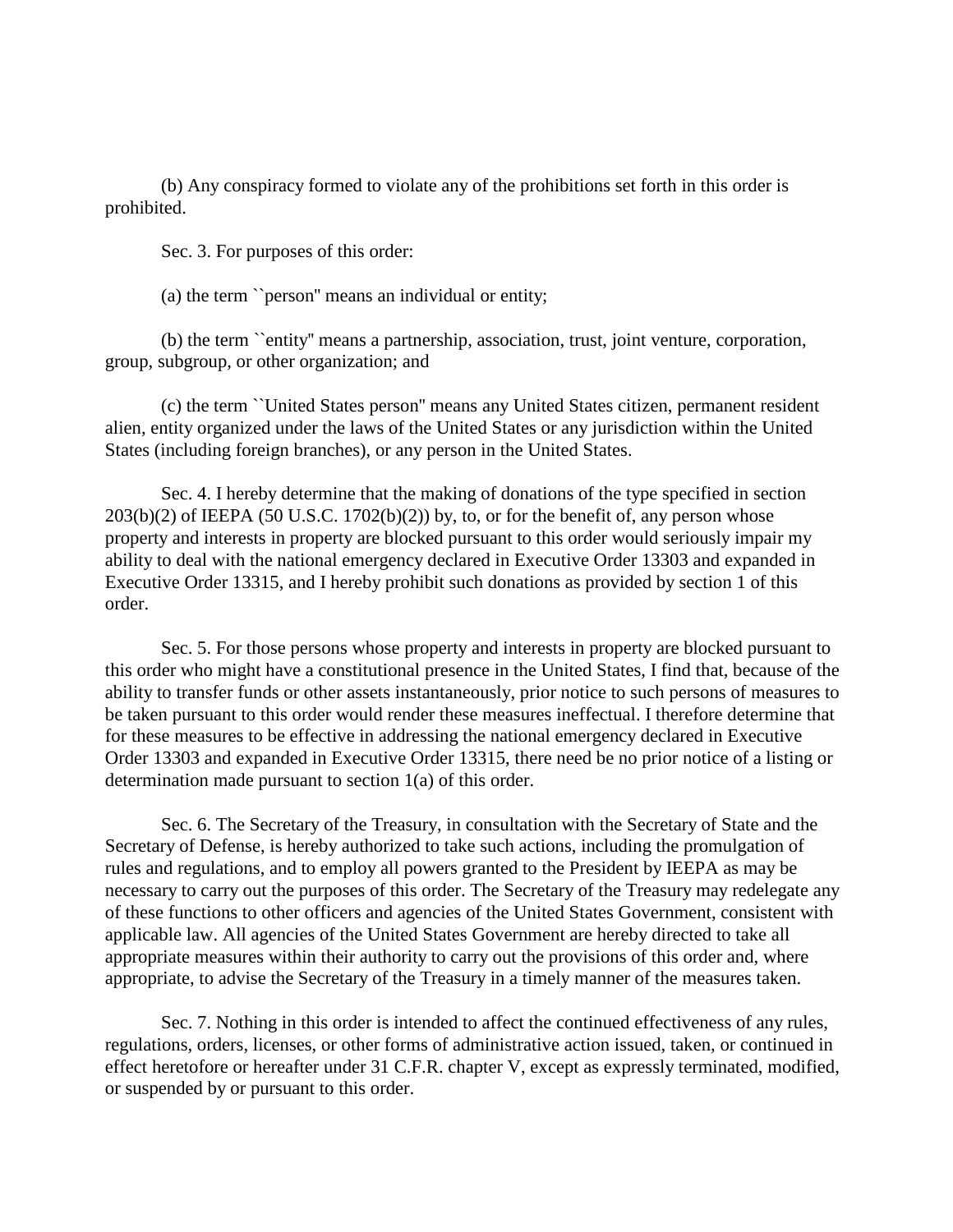Sec. 8. This order is not intended to, and does not, create any right, benefit, or privilege, substantive or procedural, enforceable at law or in equity by any party against the United States, its departments, agencies, instrumentalities, or entities, its officers or employees, or any other person.

#### GEORGE W. BUSH

#### THE WHITE HOUSE,

July 17, 2007.

#### **Executive Order 13441 — August 1, 2007**

Blocking Property of Persons Undermining the Sovereignty of Lebanon or Its Democratic Processes and Institutions

By the authority vested in me as President by the Constitution and the laws of the United States of America, including the International Emergency Economic Powers Act (50 U.S.C. 1701 et seq.)(IEEPA), the National Emergencies Act (50 U.S.C. 1601 et seq.)(NEA), and section 301 of title 3, United States Code,

I, GEORGE W. BUSH, President of the United States of America, determine that the actions of certain persons to undermine Lebanon's legitimate and democratically elected government or democratic institutions, to contribute to the deliberate breakdown in the rule of law in Lebanon, including through politically motivated violence and intimidation, to reassert Syrian control or contribute to Syrian interference in Lebanon, or to infringe upon or undermine Lebanese sovereignty contribute to political and economic instability in that country and the region and constitute an unusual and extraordinary threat to the national security and foreign policy of the United States, and I hereby declare a national emergency to deal with that threat. I hereby order:

Section 1. (a) Except to the extent provided in section  $203(b)(1)$ , (3), and (4) of IEEPA (50 U.S.C. 1702(b)(1), (3), and (4)), or in regulations, orders, directives, or licenses that may be issued pursuant to this order, and notwithstanding any contract entered into or any license or permit granted prior to the date of this order, all property and interests in property that are in the United States, that hereafter come within the United States, or that are or hereafter come within the possession or control of any United States person, including any overseas branch, of the following persons are blocked and may not be transferred, paid, exported, withdrawn, or otherwise dealt in: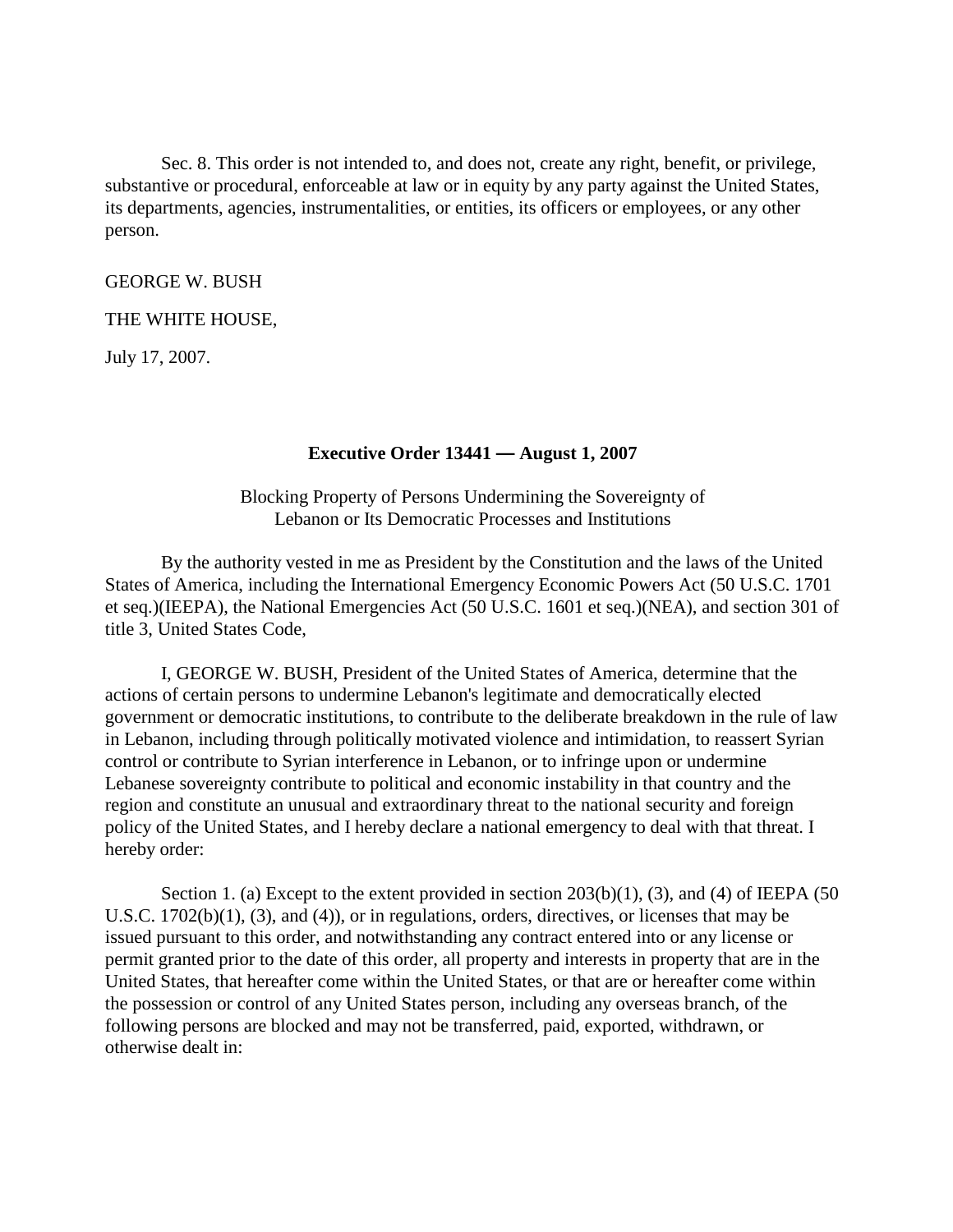(i) any person determined by the Secretary of the Treasury, in consultation with the Secretary of State:

(A) to have taken, or to pose a significant risk of taking, actions, including acts of violence, that have the purpose or effect of undermining Lebanon's democratic processes or institutions, contributing to the breakdown of the rule of law in Lebanon, supporting the reassertion of Syrian control or otherwise contributing to Syrian interference in Lebanon, or infringing upon or undermining Lebanese sovereignty;

(B) to have materially assisted, sponsored, or provided financial, material, or technological support for, or goods or services in support of, such actions, including acts of violence, or any person whose property and interests in property are blocked pursuant to this order; (C) to be a spouse or dependent child of any person whose property and interests in property are blocked pursuant to this order; or (D) to be owned or controlled by, or acting or purporting to act for or on behalf of, directly or indirectly, any person whose property and interests in property are blocked pursuant to this order.

(b) I hereby determine that the making of donations of the type of articles specified in section  $203(b)(2)$  of IEEPA (50 U.S.C. 1702 $(b)(2)$ ) by, to, or for the benefit of any person whose property and interests in property are blocked pursuant to paragraph (a) of this section would seriously impair my ability to deal with the national emergency declared in this order, and I hereby prohibit such donations as provided by paragraph (a) of this section.

(c)The prohibitions in paragraph (a) of this section include but are not limited to (i) the making of any contribution or provision of funds, goods, or services by, to, or for the benefit of any person whose property and interests in property are blocked pursuant to this order, and (ii) the receipt of any contribution or provision of funds, goods, or services from any such person.

Sec. 2. (a) Any transaction by a United States person or within the United States that evades or avoids, has the purpose of evading or avoiding, or attempts to violate any of the prohibitions set forth in this order is prohibited.

(b) Any conspiracy formed to violate any of the prohibitions set forth in this order is prohibited.

Sec. 3. For the purposes of this order:

(a) the term ``person'' means an individual or entity;

(b) the term ``entity'' means a partnership, association, trust, joint venture, corporation, group, subgroup, or other organization; and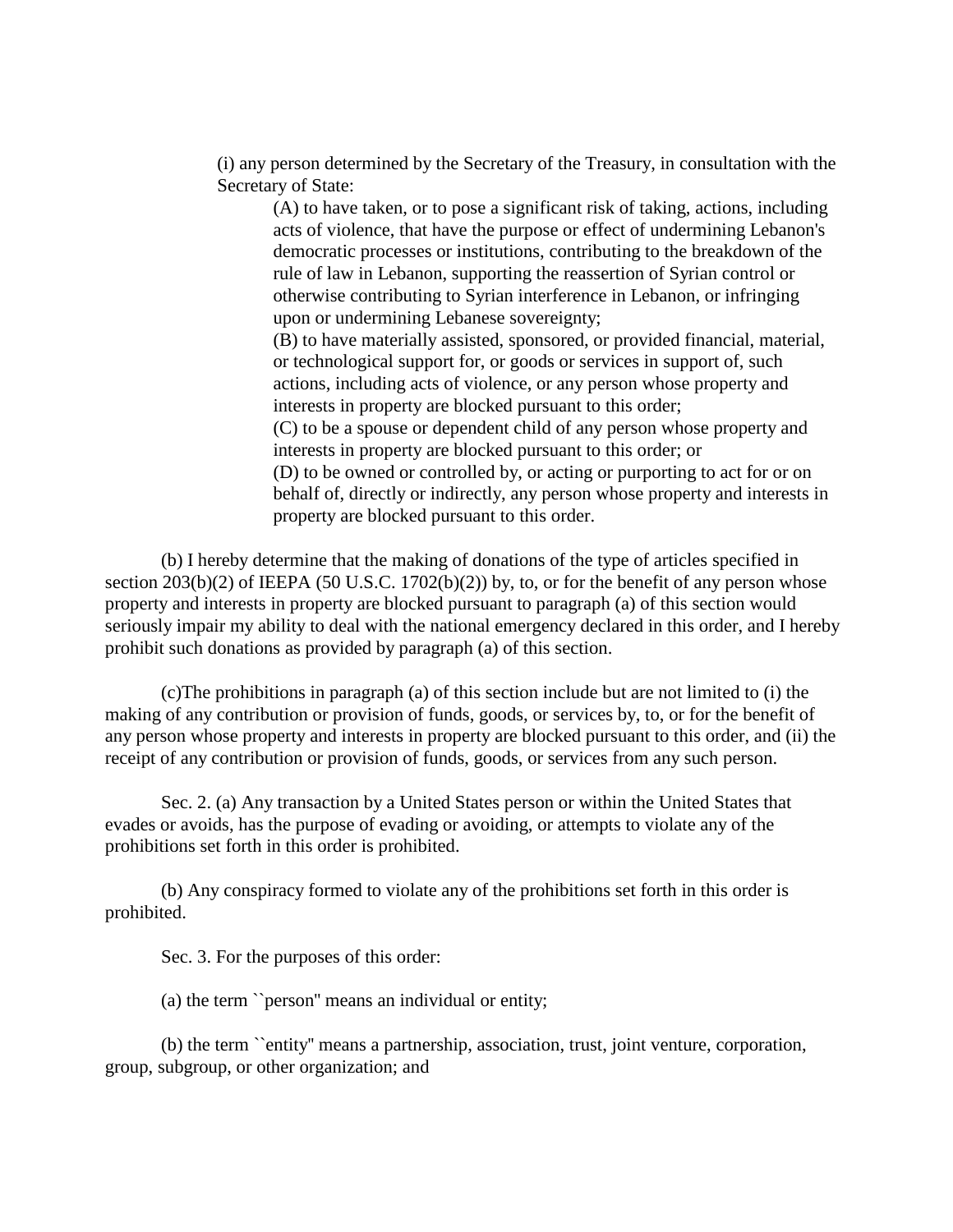(c) the term ``United States person'' means any United States citizen, permanent resident alien, entity organized under the laws of the United States or any jurisdiction within the United States (including foreign branches), or any person in the United States.

Sec. 4. For those persons whose property and interests in property are blocked pursuant to this order who might have a constitutional presence in the United States, I find that, because of the ability to transfer funds or other assets instantaneously, prior notice to such persons of measures to be taken pursuant to this order would render these measures ineffectual. I therefore determine that, for these measures to be effective in addressing the national emergency declared in this order, there need be no prior notice of a listing or determination made pursuant to section 1 of this order.

Sec. 5. The Secretary of the Treasury, in consultation with the Secretary of State, is hereby authorized to take such actions, including the promulgation of rules and regulations, and to employ all powers granted to the President by IEEPA, as may be necessary to carry out the purposes of this order. The Secretary of the Treasury may redelegate any of these functions to other officers and agencies of the United States Government, consistent with applicable law. All agencies of the United States Government are hereby directed to take all appropriate measures within their authority to carry out the provisions of this order and, where appropriate, to advise the Secretary of the Treasury in a timely manner of the measures taken. The Secretary of the Treasury shall ensure compliance with those provisions of section 401 of the NEA (50 U.S.C. 1641) applicable to the Department of the Treasury in relation to this order.

Sec. 6. The Secretary of the Treasury, after consultation with the Secretary of State, is hereby authorized to submit the recurring and final reports to the Congress on the national emergency declared in this order, consistent with section 401(c) of the NEA (50 U.S.C. 1641(c)) and section 204(c) of IEEPA (50 U.S.C. 1703(c)).

Sec. 7. This order is not intended to create, nor does it create, any right, benefit, or privilege, substantive or procedural, enforceable at law or in equity by any party against the United States, its departments, agencies, instrumentalities, or entities, its officers or employees, or any other person.

GEORGE W. BUSH

THE WHITE HOUSE,

August 1, 2007.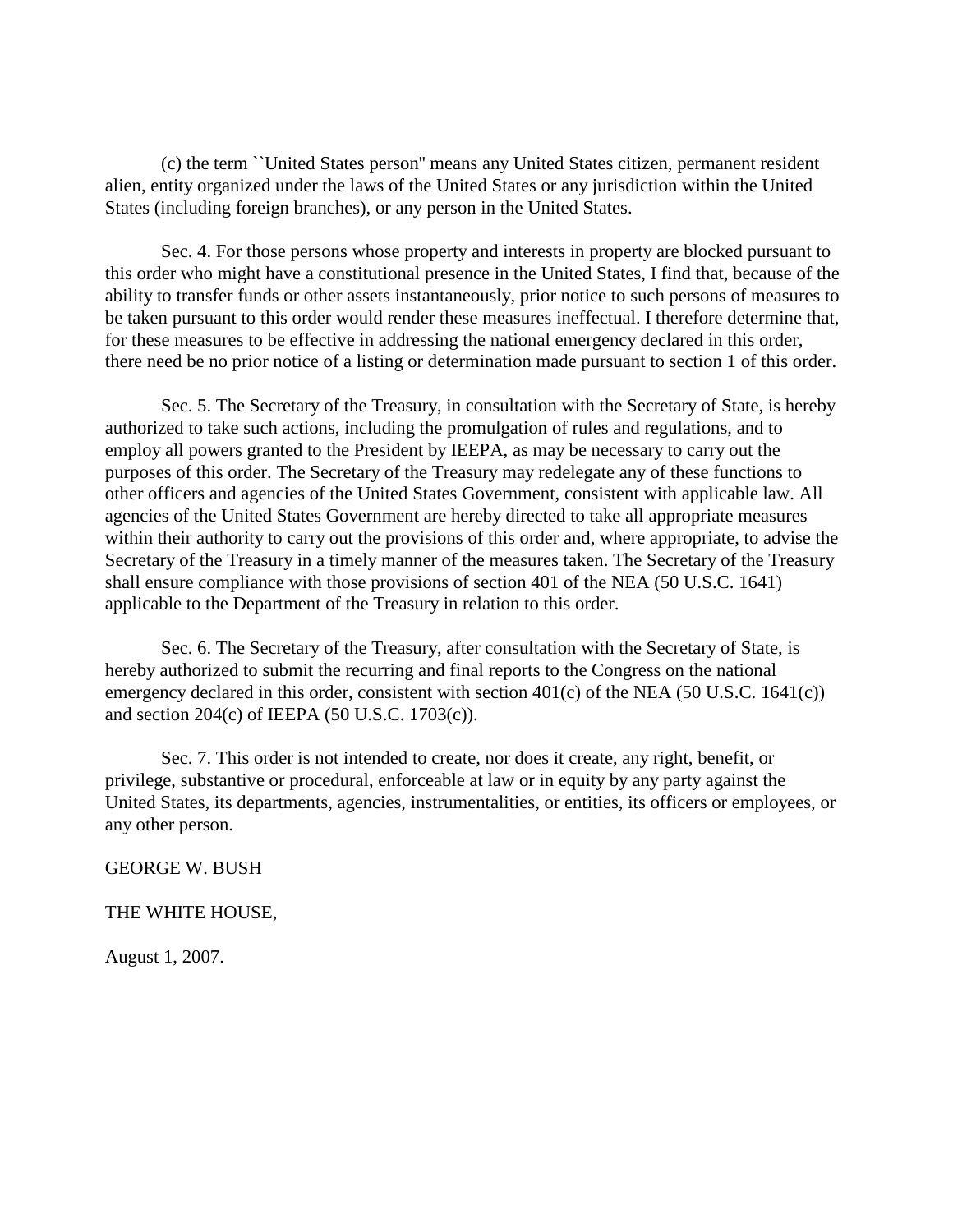# **Executive Order 13448 — October 18, 2007**

Blocking Property and Prohibiting Certain Transactions Related to Burma

By the authority vested in me as President by the Constitution and the laws of the United States of America, including the International Emergency Economic Powers Act (50 U.S.C. 1701 et seq.) (IEEPA), the National Emergencies Act (50 U.S.C. 1601 et seq.), the Burmese Freedom and Democracy Act of 2003 (Public Law 108-61, as amended, 50 U.S.C. 1701 note), and section 301 of title 3, United States Code, and in order to take additional steps with respect to the Government of Burma's continued repression of the democratic opposition in Burma,

I, GEORGE W. BUSH, President of the United States of America, hereby expand the scope of the national emergency declared in Executive Order 13047 of May 20, 1997, and relied upon for additional steps taken in Executive Order 13310 of July 28, 2003, finding that the Government of Burma's continued repression of the democratic opposition in Burma, manifested most recently in the violent response to peaceful demonstrations, the commission of human rights abuses related to political repression, and engagement in public corruption, including by diverting or misusing Burmese public assets or by misusing public authority, constitute an unusual and extraordinary threat to the national security and foreign policy of the United States, and I hereby order:

Section 1. Except to the extent provided in section  $203(b)(1)$ , (3), and (4) of IEEPA (50) U.S.C. 1702(b)(1), (3), and (4)), the Trade Sanctions Reform and Export Enhancement Act of 2000 (title IX, Public Law 106-387), or regulations, orders, directives, or licenses that may be issued pursuant to this order, and notwithstanding any contract entered into or any license or permit granted prior to the effective date of this order, all property and interests in property of the following persons that are in the United States, that hereafter come within the United States, or that are or hereafter come within the possession or control of United States persons, including their overseas branches, are blocked and may not be transferred, paid, exported, withdrawn, or otherwise dealt in:

(a) the persons listed in the Annex attached and made a part of this order; and

(b) any person determined by the Secretary of the Treasury, after consultation with the Secretary of State:

> (i) to be a senior official of the Government of Burma, the State Peace and Development Council of Burma, the Union Solidarity and Development Association of Burma, or any successor entity to any of the foregoing; (ii) to be responsible for, or to have participated in, human rights abuses related to political repression in Burma; (iii) to be engaged, or to have engaged, in activities facilitating public corruption by senior officials of the Government of Burma;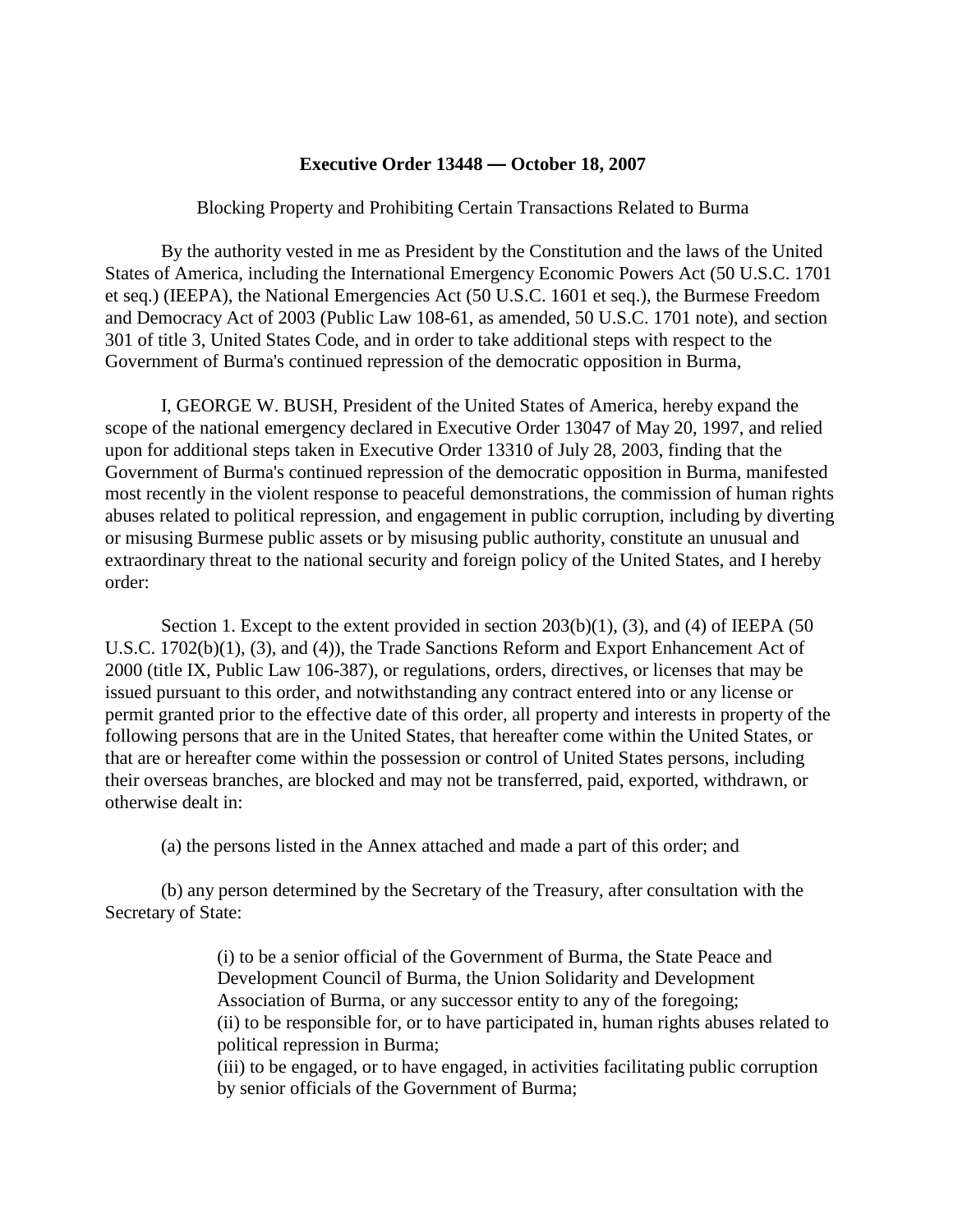(iv) to have materially assisted, sponsored, or provided financial, material, logistical, or technical support for, or goods or services in support of, the Government of Burma, the State Peace and Development Council of Burma, the Union Solidarity and Development Association of Burma, any successor entity to any of the foregoing, any senior official of any of the foregoing, or any person whose property and interests in property are blocked pursuant to Executive Order 13310 or section  $1(b)(i)-(v)$  of this order;

(v) to be owned or controlled by, or to have acted or purported to act for or on behalf of, directly or indirectly, any person whose property and interests in property are blocked pursuant to Executive Order 13310 or section 1(b)(i)-(v) of this order; or

(vi) to be a spouse or dependent child of any person whose property and interests in property are blocked pursuant to this order or Executive Order 13310.

Sec. 2. (a) Any transaction by a United States person or within the United States that evades or avoids, has the purpose of evading or avoiding, or attempts to violate any of the prohibitions set forth in this order is prohibited.

(b) Any conspiracy formed to violate any of the prohibitions set forth in this order is prohibited.

Sec. 3. For purposes of this order:

(a) the term ``person'' means an individual or entity;

(b) the term ``entity'' means a partnership, association, trust, joint venture, corporation, group, subgroup, or other organization;

(c) the term ``United States person'' means any United States citizen, permanent resident alien, entity organized under the laws of the United States or any jurisdiction within the United States (including foreign branches), or any person in the United States; and

(d) the term ``Government of Burma'' means the Government of Burma (sometimes referred to as Myanmar), its agencies, instrumentalities and controlled entities, and the Central Bank of Burma.

Sec. 4. I hereby determine that the making of donations of the type specified in section  $203(b)(2)$  of IEEPA (50 U.S.C. 1702 $(b)(2)$ ) by, to, or for the benefit of, persons whose property and interests in property are blocked pursuant to section 1 of this order would seriously impair my ability to deal with the national emergency declared in Executive Order 13047, and relied upon for additional steps taken in Executive Order 13310, and expanded in this order, and hereby prohibit such donations as provided by section 1 of this order.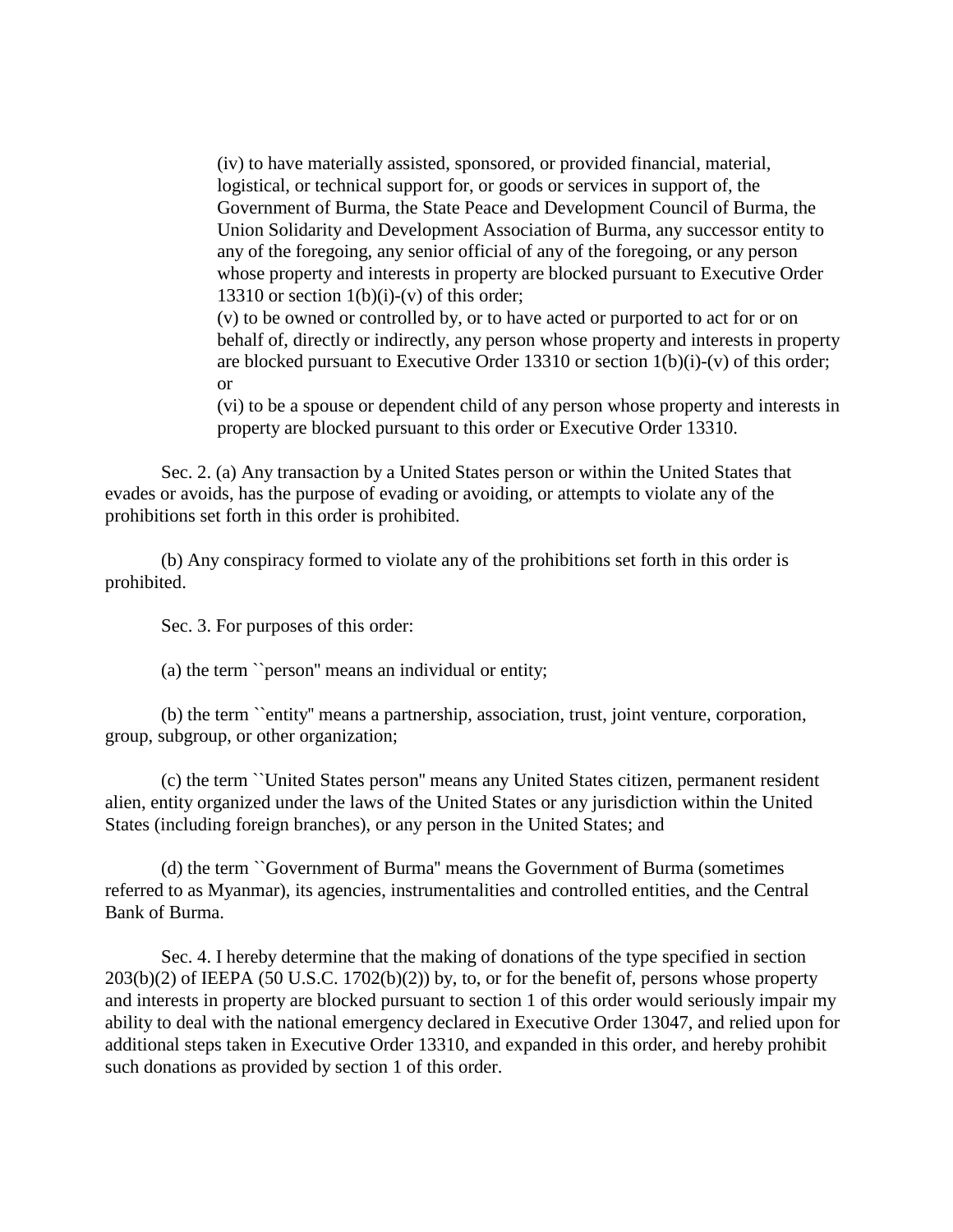Sec. 5. For those persons whose property and interests in property are blocked pursuant to section 1 of this order who might have a constitutional presence in the United States, I find that because of the ability to transfer funds or other assets instantaneously, prior notice to such persons of measures to be taken pursuant to this order would render these measures ineffectual. I therefore determine that for these measures to be effective in addressing the national emergency declared in Executive Order 13047, and relied upon for additional steps taken in Executive Order 13310, and expanded in this order, there need be no prior notice of a listing or determination made pursuant to this order.

Sec. 6. The Secretary of the Treasury, after consultation with the Secretary of State, is hereby authorized to take such actions, including the promulgation of rules and regulations, and to employ all powers granted to the President by IEEPA and section 4 of the Burmese Freedom and Democracy Act of 2003 as may be necessary to carry out the purposes of this order. The Secretary of the Treasury may redelegate any of these functions to other officers and agencies of the United States Government consistent with applicable law. All agencies of the United States Government are hereby directed to take all appropriate measures within their authority to carry out the provisions of this order.

Sec. 7. The Secretary of the Treasury, after consultation with the Secretary of State, is authorized to determine, subsequent to the effective date of this order, that circumstances no longer warrant inclusion of a person in the Annex to this order and that the property and interests in property of that person are therefore no longer blocked pursuant to section 1 of this order.

Sec. 8. Nothing in this order is intended to affect the continued effectiveness of any rules, regulations, orders, licenses, or other forms of administrative action issued, taken, or continued in effect heretofore or hereafter under 31 C.F.R. chapter V, except as expressly terminated, modified, or suspended by or pursuant to this order.

Sec. 9. This order is not intended to, and does not, create any right or benefit, substantive or procedural, enforceable at law or in equity by any party against the United States, its departments, agencies, instrumentalities, or entities, its officers or employees, or any other person.

Sec. 10. This order is effective at 12:01 a.m. eastern daylight time on October 19, 2007.

GEORGE W. BUSH

THE WHITE HOUSE,

October 18, 2007.